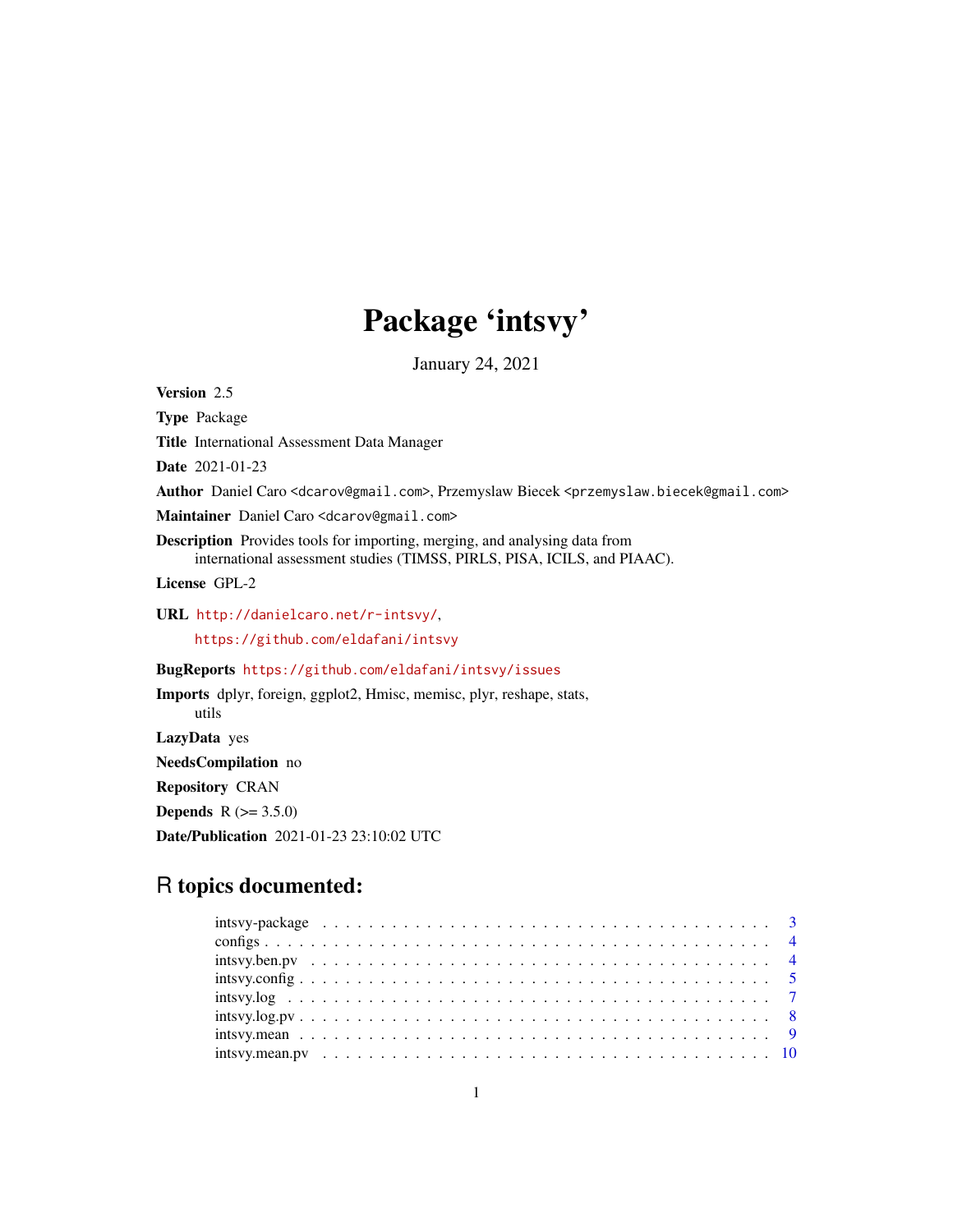| $intsvy.per.py \ldots \ldots \ldots \ldots \ldots \ldots \ldots \ldots \ldots$ | 11         |
|--------------------------------------------------------------------------------|------------|
|                                                                                | 12         |
|                                                                                | 13         |
|                                                                                | 14         |
|                                                                                | 15         |
|                                                                                | 16         |
|                                                                                | 17         |
|                                                                                | 18         |
|                                                                                | 19         |
|                                                                                | 20         |
|                                                                                | 21         |
|                                                                                | 22         |
|                                                                                | 23         |
|                                                                                | 24         |
|                                                                                | $\cdot$ 25 |
|                                                                                |            |
|                                                                                |            |
|                                                                                |            |
|                                                                                | 29         |
|                                                                                |            |
|                                                                                |            |
|                                                                                |            |
|                                                                                |            |
|                                                                                | 34         |
|                                                                                | 35         |
|                                                                                | 36         |
|                                                                                | 37         |
|                                                                                | 37         |
|                                                                                |            |
|                                                                                | 39         |
|                                                                                | 40         |
|                                                                                | 41         |
|                                                                                | 42         |
|                                                                                | 43         |
|                                                                                | 44         |
|                                                                                | 45         |
|                                                                                | 46         |
| pisa.table                                                                     | 47         |
| pisa.var.label                                                                 | 48         |
|                                                                                | 49         |
|                                                                                | 50         |
|                                                                                | 51         |
|                                                                                | 53         |
| tims. log                                                                      | 54         |
|                                                                                | 55         |
| timss.mean                                                                     | 56         |
|                                                                                | 57         |
|                                                                                | 58         |
|                                                                                |            |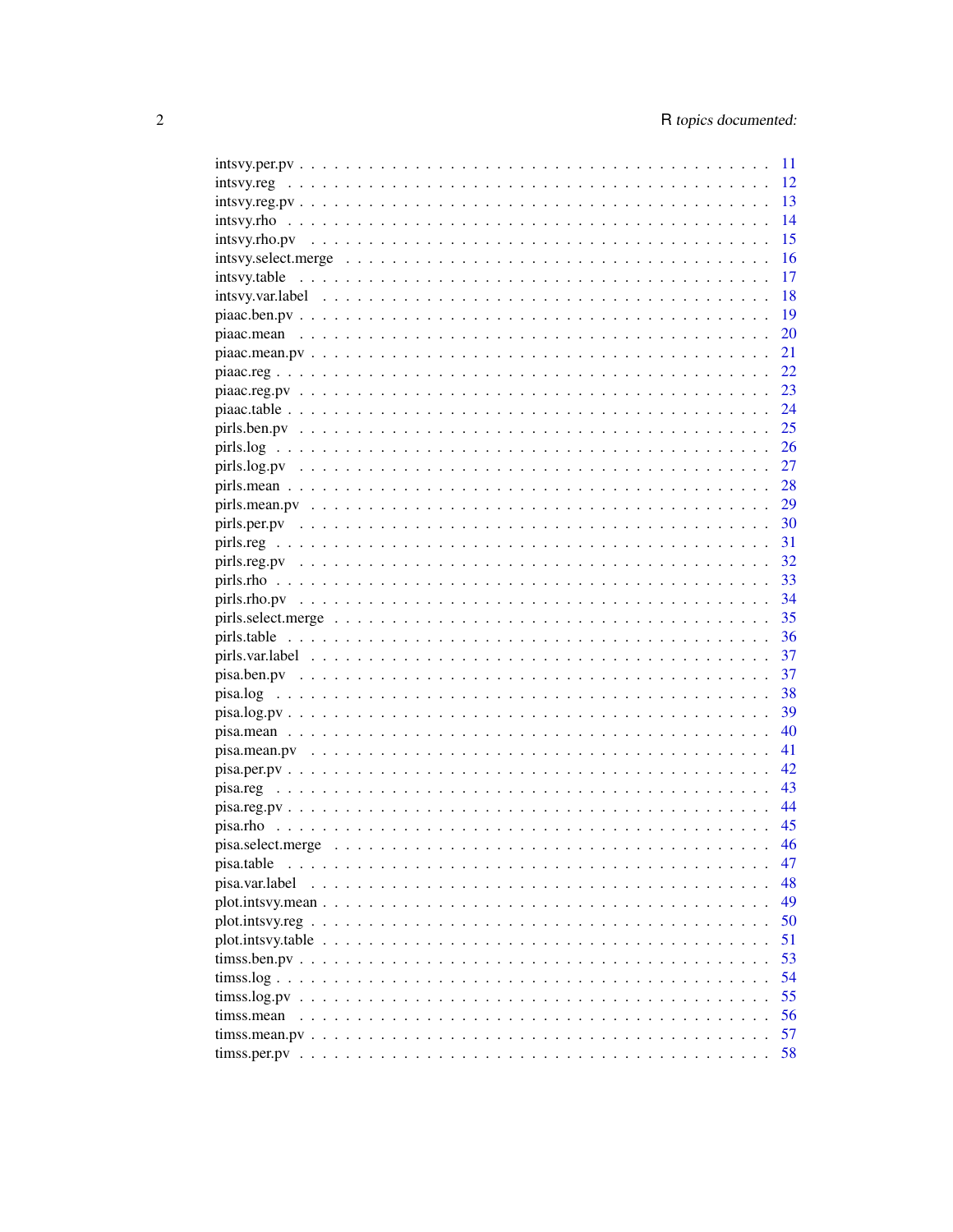# <span id="page-2-0"></span>intsvy-package 3

| Index | 68 |
|-------|----|

intsvy-package *International Assessment Data Manager*

#### Description

Provides tools for importing, merging, and analysing data from international assessment studies (TIMSS, PIRLS, PISA, and PIAAC and others)

#### Details

| Package: | intsvy     |
|----------|------------|
| Type:    | Package    |
| Version: | 2.5        |
| Date:    | 2021-01-23 |
| License: | $GPL-2$    |

intsvy allows useRs to work with international assessment data (e.g., TIMSS, PIRLS, PISA, ICILS, and PIAAC). Data and merge functions print variable labels and the name of participating countries in international assessments as well as import data directly into R for the variables in student, parent, school, and teacher instruments and countries selected by the useR. Analysis functions, including mean statistics, standard deviations, regression estimates, correlation coefficients, and frequency tables, calculate point estimates and standard errors that take into account the complex sample design (i.e., replicate weights) and rotated test forms (i.e., plausible achievement values).

#### Author(s)

Daniel Caro <dcarov@gmail.com>, Przemyslaw Biecek <przemyslaw.biecek@gmail.com>

#### References

PISA, PIAAC, PIRLS, and TIMSS Technical Reports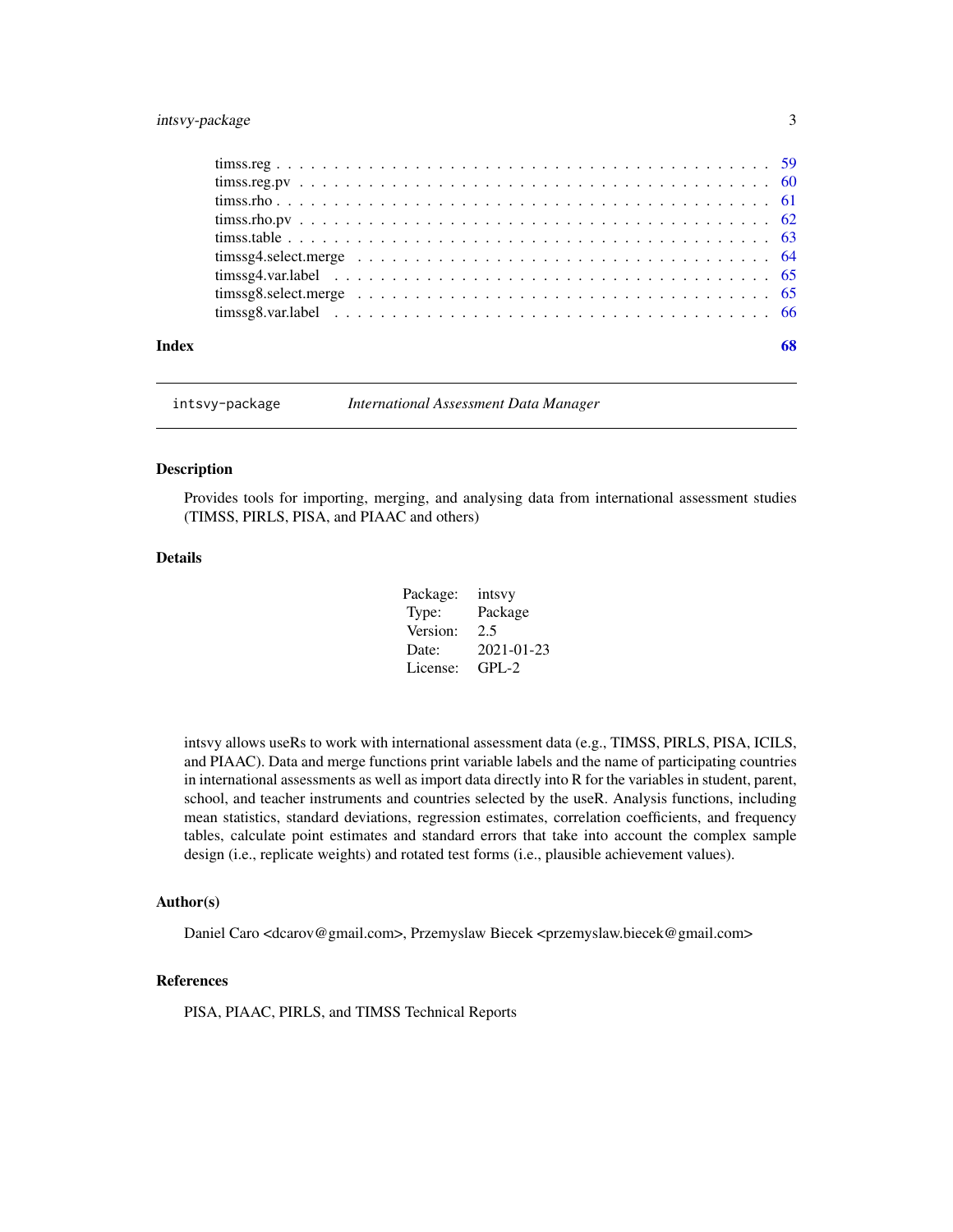<span id="page-3-0"></span>

Each config file describes detailed study meta-data. Such meta data defined names of columns with weights, type of weighting, number of plausible values and other study parameters. Most of intsvy functions require such config objects.

#### Usage

pisa\_conf

#### Format

A list with three components - input, variables and parameters.

intsvy.ben.pv *Performance international benchmarks and proficiency levels*

# Description

intsvy.ben.pv calculates the percentage of students performing at or above the cut-off points (scores) given by the useR. The default are the benchmarks established by official reports.

# Usage

```
intsvy.ben.pv(pvnames, by, cutoff, data, atlevel=FALSE, export = FALSE, name = "output",
  folder = getwd(), config)
```

| pynames | The label corresponding to the achievement variable, for example, "ASRREA",<br>for overall reading performance.                                    |
|---------|----------------------------------------------------------------------------------------------------------------------------------------------------|
| cutoff  | The cut-off points for the assessment benchmarks (e.g., cutoff= $c(357.77, 420.07,$<br>482.38, 544.68, 606.99, 669.30).                            |
| by      | The label for the grouping variable, usually the countries (i.e., by="IDCNTRYL"),<br>but could be any other categorical variable.                  |
| data    | An R object, normally a data frame, containing the data from PIRLS.                                                                                |
| atlevel | A logical value. If TRUE, percentages at each level are calculated. Otherwise<br>(FALSE), percentages at or above levels are reported.             |
| export  | A logical value. If TRUE, the output is exported to a file in comma-separated<br>value format (.csv) that can be opened from LibreOffice or Excel. |
| name    | The name of the exported file.                                                                                                                     |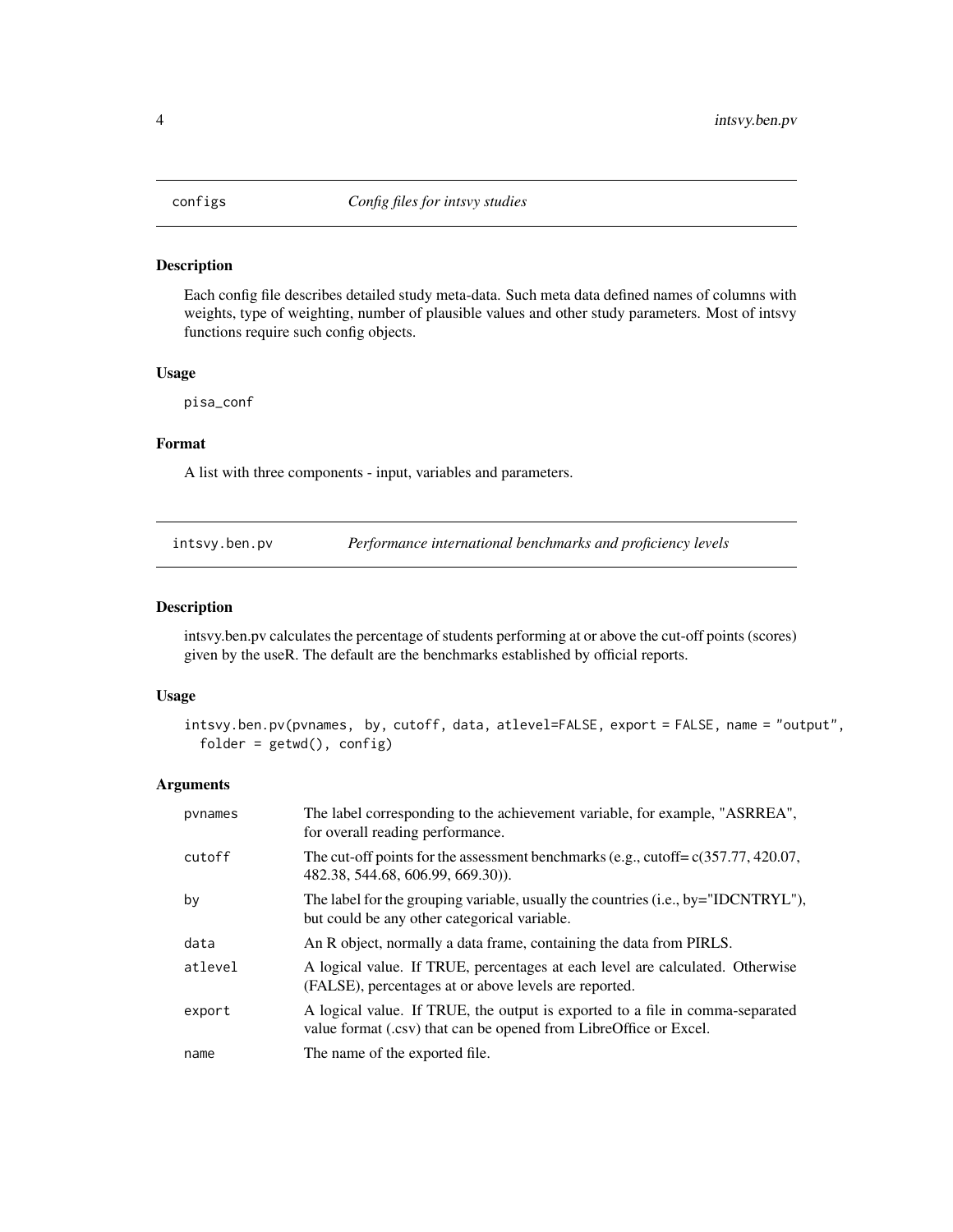# <span id="page-4-0"></span>intsvy.config 5

| folder | The folder where the exported file is located.                                 |
|--------|--------------------------------------------------------------------------------|
| config | Object with configuration of a given study. Should contain the slot 'prefixes' |
|        | with prefixes of filenames with the student, home, school, and teacher data.   |

#### Value

pirls.ben.pv returns a data frame with the percentage of students at or above the benchmark and the corresponding standard error.

# See Also

timss.ben.pv, pirls.ben.pv, pisa.ben.pv

#### Examples

```
## Not run:
pisa.ben.pv(pvlabel="MATH", by="CNT", data=pisa, atlevel = TRUE)
intsvy.ben.pv(pvnames="MATH", by="CNT", data=pisa, atlevel= TRUE, config=pisa_conf)
piaac.ben.pv(pvlabel="LIT", by="CNTRYID", data=piaac)
intsvy.ben.pv(pvnames="LIT", by="CNTRYID", data=piaac, config=piaac_conf)
timss.ben.pv(pvlabel="ASMMAT", by="IDCNTRYL", data=timss4)
intsvy.ben.pv(pvnames="ASMMAT", by="IDCNTRYL", data=timss4, config=timss4_conf)
## End(Not run)
```
intsvy.config *Config files for intsvy studies*

#### Description

intsvy.config set non standard parameters for intsvy functions. It allso allo to apply intsvy functions to new studies that are similar to PIRLS, TIMSS, PISA, PIAAC, ICILS.

```
intsvy.config(variables.pvlabelpref,
           variables.pvlabelsuff,
           variables.weight,
           variables.jackknifeZone,
           variables.jackknifeRep,
           parameters.cutoffs,
           parameters.cutoffs2,
           parameters.percentiles,
           parameters.weights,
           parameters.PVreps,
           parameters.varpv1,
```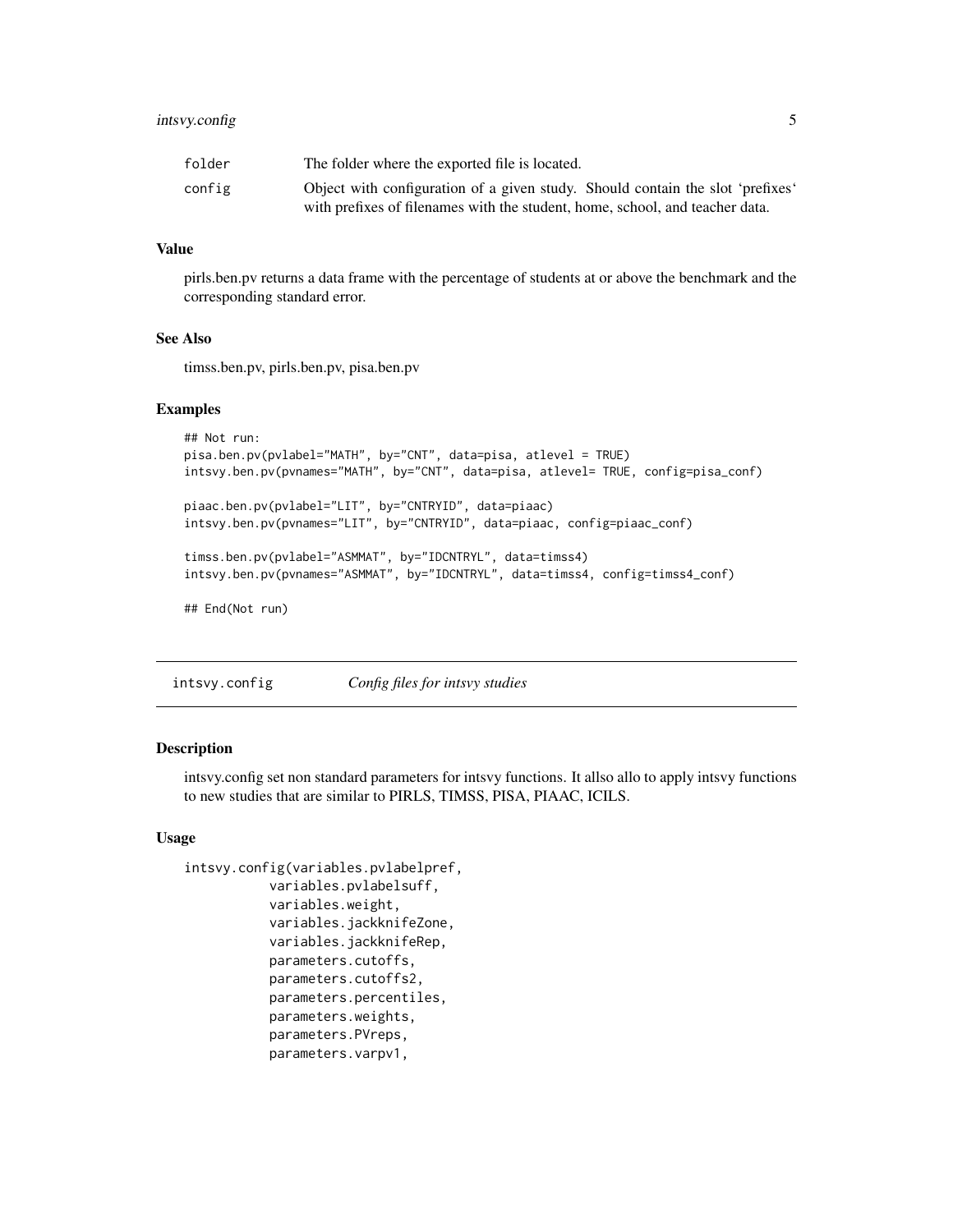```
input.type,
input.prefixes,
input.student,
input.student_colnames1,
input.student_colnames2,
input.student_pattern,
input.homeinput,
input.home_colnames,
input.school,
input.school_colnames,
input.teacher,
input.teacher_colnames,
input.student_ids,
input.school_ids,
input.type_part,
input.cnt_part, base.config = pirls_conf)
```
# Arguments

| parameters.weights |                                                                                                        |
|--------------------|--------------------------------------------------------------------------------------------------------|
|                    | Weighting scheme. It may be "JK" for studies like PIRLS, ICLS, TIMSS, or                               |
|                    | "BRR" for studies like PISA or "mixed_piaac" for studies with mixed design                             |
|                    | like PIAAC.                                                                                            |
|                    | parameters.cutoffs2, parameters.cutoffs                                                                |
|                    | Cut offs for plausible values, either for benchmar or for logistic regression.                         |
|                    | parameters.percentiles, parameters.PVreps                                                              |
|                    | Other parameters for weighting schemes, like number of PVs.                                            |
| parameters.varpv1  |                                                                                                        |
|                    | Logical value, TRUE if only 1 plausible value for within variance estimation.                          |
|                    | variables.pvlabelpref, variables.pvlabelsuff, variables.weight, variables.jackknifeZone, variables.ja  |
|                    | Names of variables that are used for jack-knife replicates.                                            |
|                    | input.type, input.prefixes, input.student, input.student_colnames1, input.student_colnames2, input.stu |
|                    | Parameters to correctly read data from files downloaded from iea.nl website.                           |
| base.config        | Base config structure, either pirls_conf, pisa_conf, piaac_conf, timss4_conf,                          |
|                    | timss8_conf, icils_conf.                                                                               |
|                    |                                                                                                        |

# Value

intsvy.config returns new object with parameters. It is a list with three components - input, variables and parameters.

```
## Not run:
icils_conf <- intsvy.config(input.student_pattern = "^PV[0-5]CIL$" ,
                           parameters.cutoffs2 = 550, intsvy:::pirls_conf)
icils_conf
## End(Not run)
```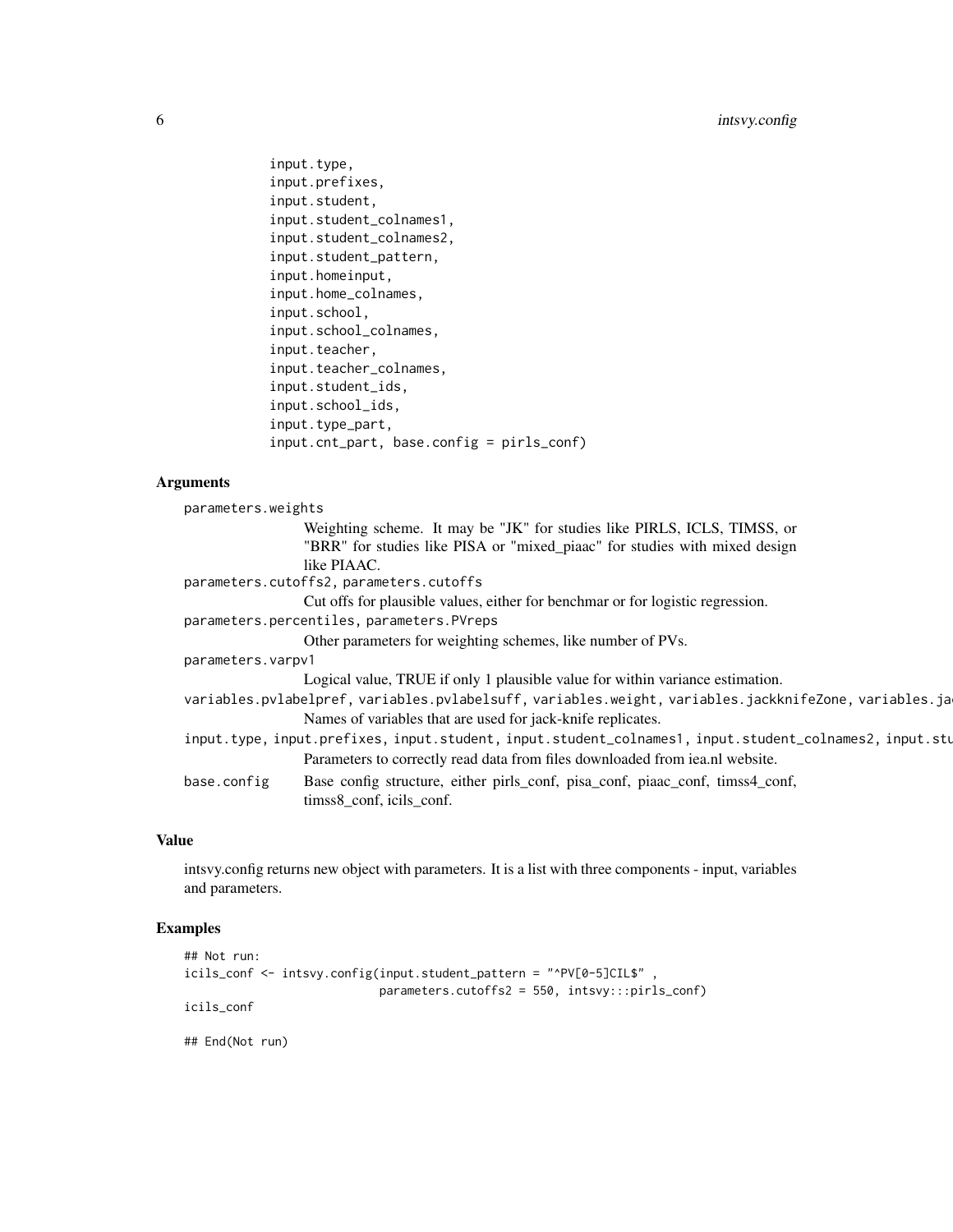<span id="page-6-0"></span>

intsvy.log performs logistic regression analysis for an observed depedent variable (NOT for plausible values)

#### Usage

```
intsvy.log(y, x, by, data, export = FALSE, name = "output",
 folder = getwd(), config)
```
# Arguments

| У      | Label for dependent variable                                                                                                                                   |
|--------|----------------------------------------------------------------------------------------------------------------------------------------------------------------|
| X      | Data labels of independent variables (e.g., $x = c("ASDHEHLA", "ITSEX")$ ).                                                                                    |
| by     | The label for the grouping variable, usually the countries (i.e., by="IDCNTRYL"),<br>but could be any other categorical variable.                              |
| data   | An R object, normally a data frame, containing the data from PIRLS.                                                                                            |
| export | A logical value. If TRUE, the output is exported to a file in comma-separated<br>value format (.csv) that can be opened from LibreOffice or Excel.             |
| name   | The name of the exported file.                                                                                                                                 |
| folder | The folder where the exported file is located.                                                                                                                 |
| config | Object with configuration of a given study. Should contain the slot 'prefixes'<br>with prefixes of filenames with the student, home, school, and teacher data. |

#### Value

pirls.log prints a data frame with coefficients, standard errors, t-values, and odds ratios. Results are stored in a list object of class "intsvy.reg".

# See Also

timss.log, pirls.log, pisa.log

```
## Not run:
```

```
pisa$SKIP[!(pisa$ST09Q01 =="None" & pisa$ST115Q01 == "None")] <- 1
pisa$SKIP[pisa$ST09Q01 =="None" & pisa$ST115Q01 == "None"] <- 0
pisa$LATE[!pisa$ST08Q01=="None"] <- 1
pisa$LATE[pisa$ST08Q01=="None"] <- 0
```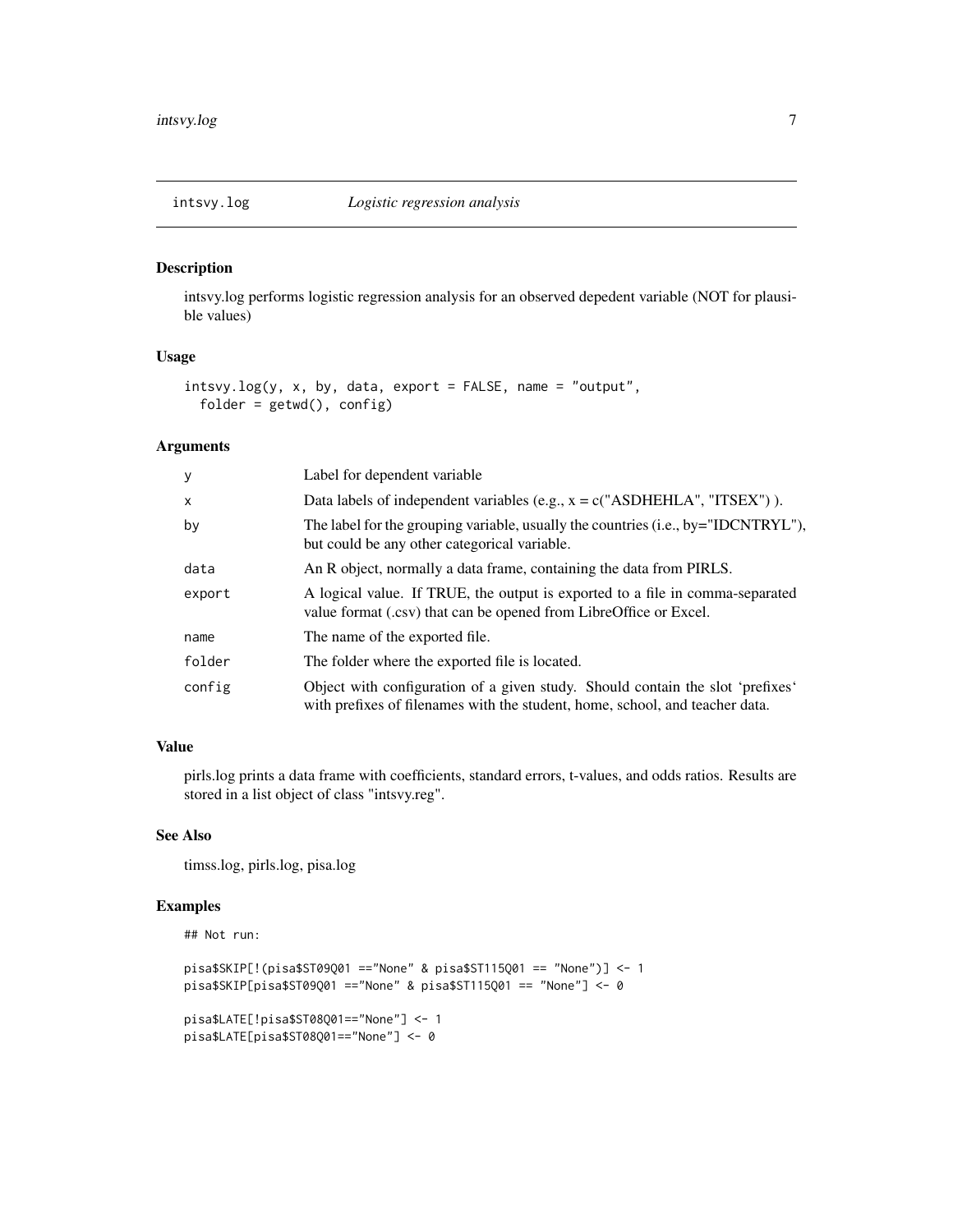```
pisa.log(y="SKIP", x="LATE", by="IDCNTRYL", data = pisa)
## End(Not run)
```
intsvy.log.pv *Logistic regression analysis with plausible values*

# Description

intsvy.log.pv performs logistic regression with plausible values and replicate weights.

#### Usage

```
intsvy.log.pv(pvnames, x, cutoff, by, data, export=FALSE, name= "output",
folder=getwd(), config)
```
# Arguments

| pynames | The label corresponding to the achievement variable, for example, "ASRREA",<br>for overall reading performance.                                                |
|---------|----------------------------------------------------------------------------------------------------------------------------------------------------------------|
| X       | Data labels of independent variables.                                                                                                                          |
| cutoff  | The cut-off point at which the dependent plausible values scores are dichotomised<br>$(1)$ is larger than the cut-off)                                         |
| by      | The label for the categorical grouping variable (i.e., by="IDCNTRYL") or vari-<br>ables (e.g., $x = c("IDCNTRYL", "ITSEX"))$ .                                 |
| data    | An R object, normally a data frame, containing the data from PIRLS.                                                                                            |
| export  | A logical value. If TRUE, the output is exported to a file in comma-separated<br>value format (.csv) that can be opened from LibreOffice or Excel.             |
| name    | The name of the exported file.                                                                                                                                 |
| folder  | The folder where the exported file is located.                                                                                                                 |
| config  | Object with configuration of a given study. Should contain the slot 'prefixes'<br>with prefixes of filenames with the student, home, school, and teacher data. |

# Value

intsvy.log.pv returns a data frame with coefficients, standard errors, t-values, and odds ratios. If "by" is specified, results are reported in a list. Weights, e.g. "TOTWGT" for PIRLS, are defined in the config argument.

# See Also

pisa.log.pv, pirls.log.pv, timss.log.pv

<span id="page-7-0"></span>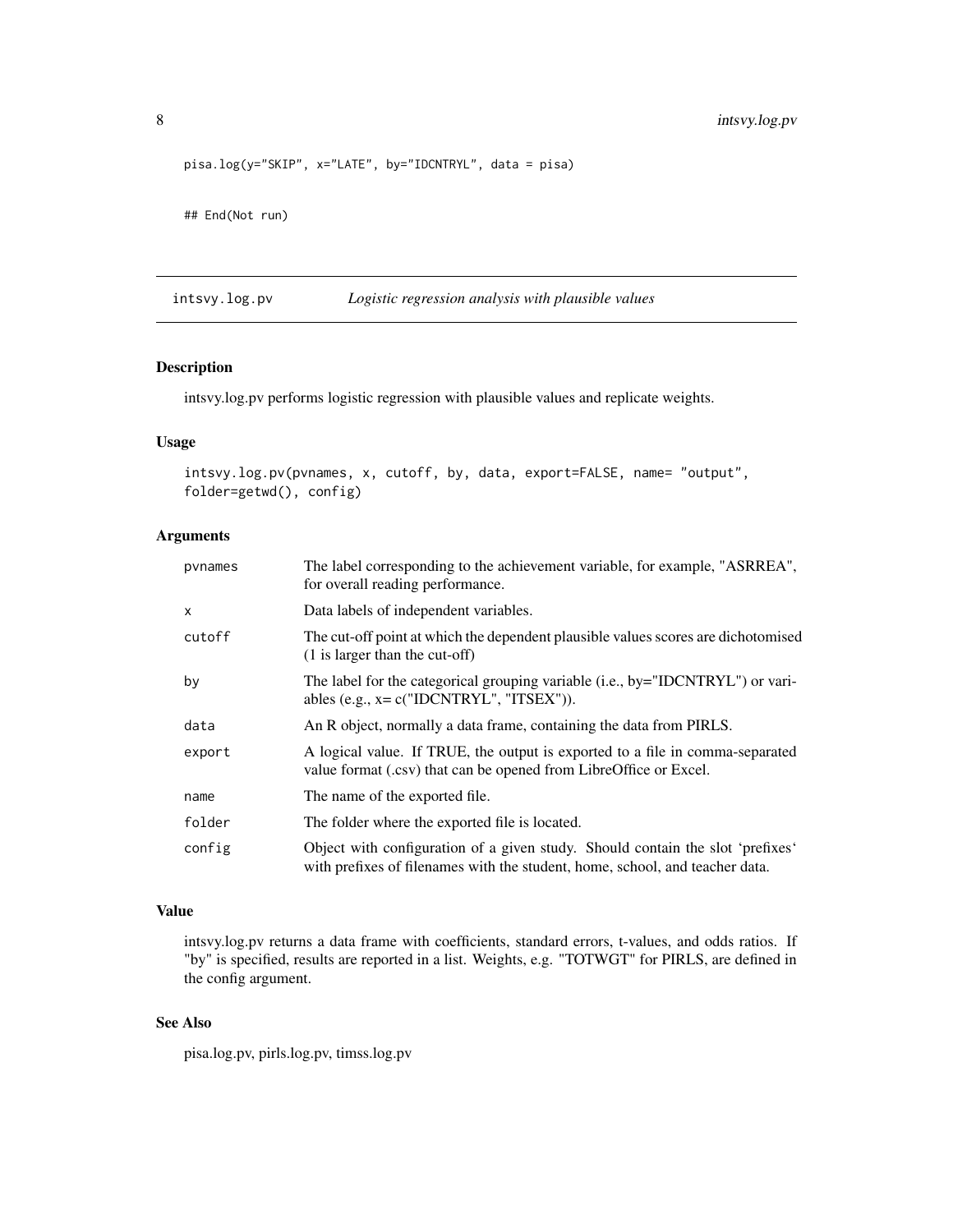# <span id="page-8-0"></span>intsvy.mean 9

# Examples

```
## Not run:
intsvy.log.pv(pvnames="MATH", cutoff= 606.99, x="ESCS", by="IDCNTRYL",
data=pisa, config=pisa_conf)
intsvy.log.pv(pvnames="BSMMAT", cutoff= 550, x="ITSEX", by="IDCNTRYL",
data=timss8g, config=timss8_conf)
```
## End(Not run)

intsvy.mean *Calculates mean of variable*

# Description

Calculates mean and standard error of observed variable (NOT one with plausible values).

# Usage

intsvy.mean(variable, by, data, export = FALSE, name = "output", folder = getwd(), config)

# Arguments

| variable | The label corresponding to the observed variable, for example, "AGE_R" for<br>age of respondent.                                                               |
|----------|----------------------------------------------------------------------------------------------------------------------------------------------------------------|
| by       | The label for the grouping variable, usually the countries (i.e., by="CNTRYID"),<br>but could be any other categorical variable.                               |
| data     | An R object, normally a data frame, containing the data from PIAAC.                                                                                            |
| export   | A logical value. If TRUE, the output is exported to a file in comma-separated<br>value format (.csv) that can be opened from LibreOffice or Excel.             |
| name     | The name of the exported file.                                                                                                                                 |
| folder   | The folder where the exported file is located.                                                                                                                 |
| config   | Object with configuration of a given study. Should contain the slot 'prefixes'<br>with prefixes of filenames with the student, home, school, and teacher data. |

#### Value

intsvy.mean returns a data frame with means and standard errors.

#### See Also

pisa.mean, timss.mean, pirls.mean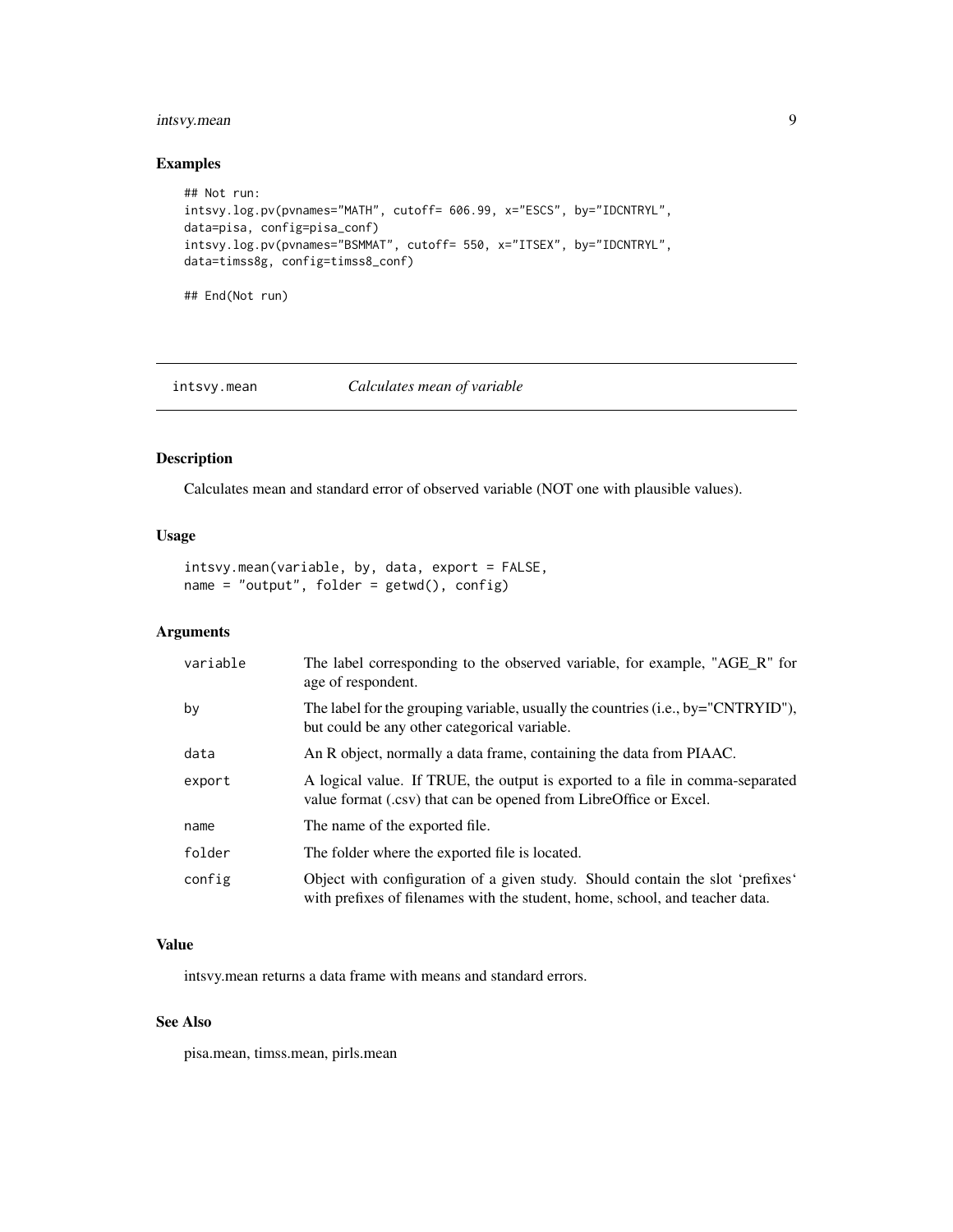# Examples

```
## Not run:
intsvy.mean(variable="READHOME", by="CNTRYID", data=piaac, config=piaac_conf)
intsvy.mean(variable="PARED", by="IDCNTRYL", data=pisa, config=pisa_conf)
intsvy.mean(variable="BSBGSLM", by='IDCNTRYL', data=timss8g, config=timss8_conf)
intsvy.mean(variable='ASBHELA', by= 'IDCNTRYL', data=pirls,config=pirls_conf)
```
## End(Not run)

intsvy.mean.pv *Calculates mean achievement score*

# Description

The fucntion intsvy.mean.pv uses plausible values to calculate the mean achievement score and its standard error.

#### Usage

intsvy.mean.pv(pvnames, by, data, export=FALSE, name= "output", folder=getwd(), config)

#### Arguments

| pynames | The names of collumns corresponding to the achievement score, for example,<br>paste0("PV",1:5,"MATH") for PISA.                                                |
|---------|----------------------------------------------------------------------------------------------------------------------------------------------------------------|
| by      | The label for the grouping variable, usually the countries $(e.g., by="CNTRYID")$ ,<br>but could be any other categorical variable.                            |
| data    | An R object, normally a data frame.                                                                                                                            |
| export  | A logical value. If TRUE, the output is exported to a file in comma-separated<br>value format (.csv) that can be opened from LibreOffice or Excel.             |
| name    | The name of the exported file.                                                                                                                                 |
| folder  | The folder where the exported file is located.                                                                                                                 |
| config  | Object with configuration of a given study. Should contain the slot 'prefixes'<br>with prefixes of filenames with the student, home, school, and teacher data. |

#### Value

intsvy.mean.pv returns a data frame with means and standard errors.

#### See Also

pisa.mean.pv, timss.mean.pv, pirls.mean.pv

<span id="page-9-0"></span>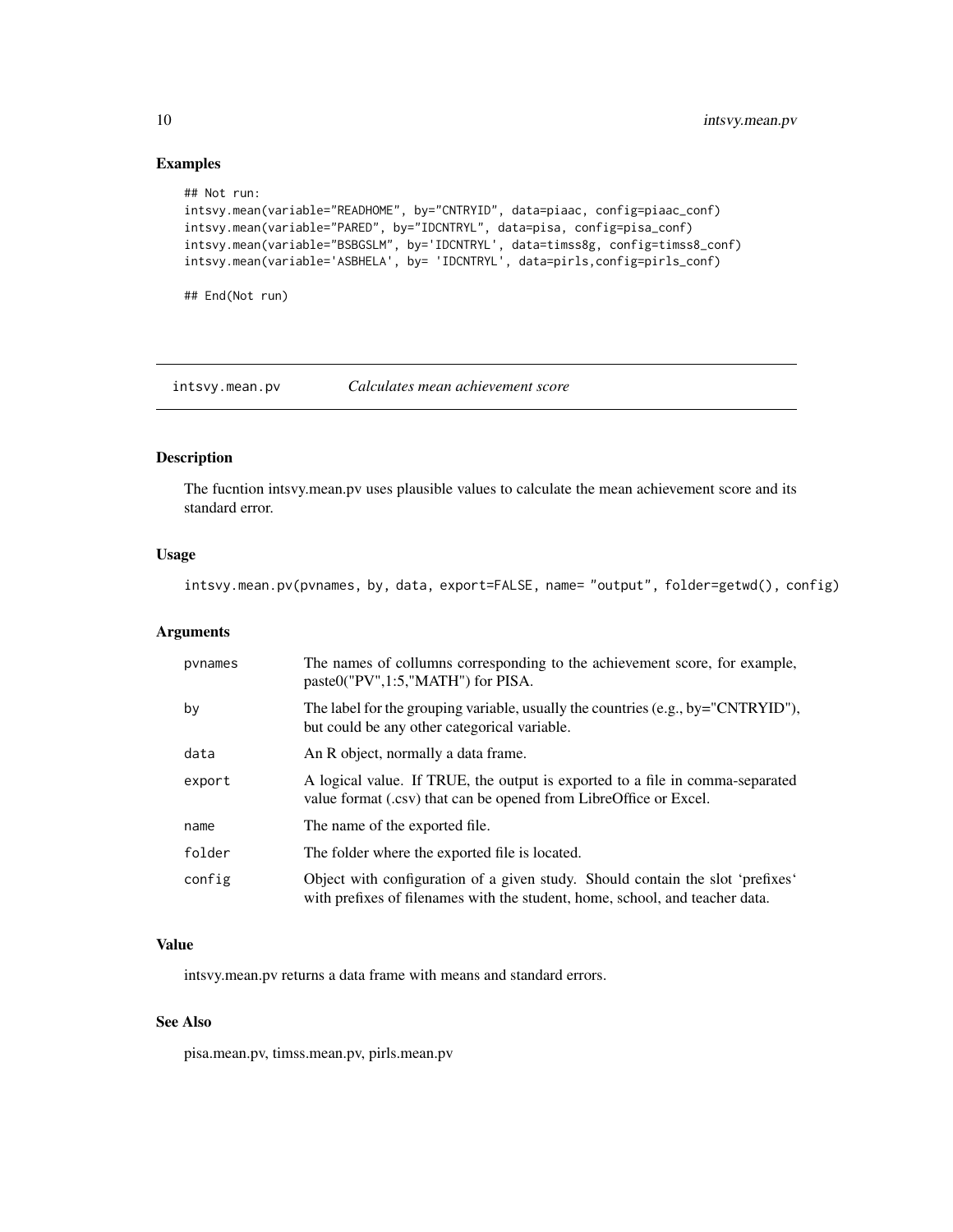# <span id="page-10-0"></span>intsvy.per.pv 11

# Examples

```
## Not run:
intsvy.mean.pv(pvnames = "ASRREA0", by= "IDCNTRYL",
   data=pirls, config=pirls_conf)
intsvy.mean.pv(pvnames = "MATH", by="CNT", data=pisa,
   config=pisa_conf)
intsvy.mean.pv(pvnames = "BSMMAT0", by= "IDCNTRYL", data=timss8g,
   config=timss8_conf)
intsvy.mean.pv(pvnames = paste0("PVNUM", 1:10), by="CNTRYID", data=piaac,
   config=piaac_conf)
## End(Not run)
```
intsvy.per.pv *Calculates percentiles*

# Description

Calculates percentiles for plausible values

# Usage

```
intsvy.per.pv(pvnames, by, per, data, export=FALSE, name= "output",
folder=getwd(), config)
```
#### Arguments

| pynames | The label corresponding to the achievement variable, for example, "BSMMAT",<br>for overall mathematics performance.                                            |
|---------|----------------------------------------------------------------------------------------------------------------------------------------------------------------|
| per     | User-defined percentiles (e.g., per = $c(5, 10, 25, 75, 90, 95)$ ).                                                                                            |
| by      | The label of the categorical grouping variable (e.g., by="IDCNTRYL") or vari-<br>ables (e.g., by=c("IDCNTRYL", "ITSEX")).                                      |
| data    | An R object, normally a data frame, containing the data from intsvy studies.                                                                                   |
| export  | A logical value. If TRUE, the output is exported to a file in comma-separated<br>value format (.csv) that can be opened from LibreOffice or Excel.             |
| name    | The name of the exported file.                                                                                                                                 |
| folder  | The folder where the exported file is located.                                                                                                                 |
| config  | Object with configuration of a given study. Should contain the slot 'prefixes'<br>with prefixes of filenames with the student, home, school, and teacher data. |

#### Value

intsvy.per.pv returns a data frame with percentiles and associated standard errors. Default weights (e.g. "TOTWGT" in TIMSS) and percentiles are specified in the config parameter.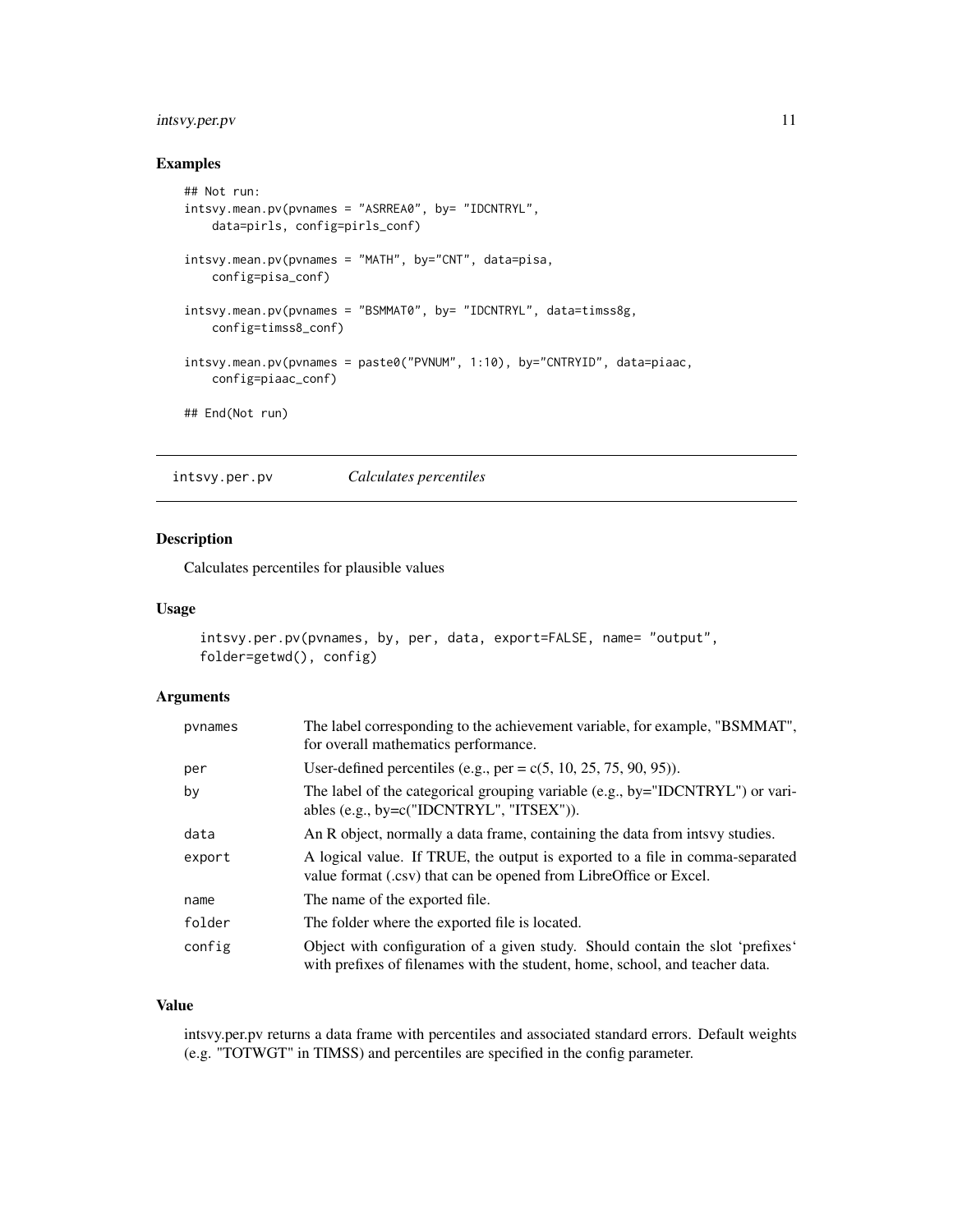# See Also

pisa.per.pv, pirls.per.pv, timss.per.pv

#### Examples

```
## Not run:
timss.per.pv(pvlabel="BSMMAT", per = c(5, 10, 25, 50, 75, 90, 95), by="IDCNTRYL", data=timss8)
  intsvy.per.pv(pvnames="BSMMAT", by="IDCNTRYL", data=timss8, config=timss8_conf)
 pirls.per.pv(pvlabel="ASRREA", by="IDCNTRYL", data=pirls)
intsvy.per.pv(pvnames="ASRREA", per = c(5, 10, 25, 50, 75, 90, 95), by="IDCNTRYL", data=pirls,
  config=pirls_conf)
  pisa.per.pv(pvlabel="MATH", per=c(10, 25, 75, 90), by="CNT", data=pisa)
  intsvy.per.pv(pvnames="MATH", by="CNT", data=pisa, config=pisa_conf)
```
## End(Not run)

#### intsvy.reg *Regression analysis without plausible values*

### Description

intsvy.reg performs linear regression analysis (OLS) for an observed depedent variable (NOT for plausible values)

# Usage

```
intsvy.reg(y, x, by, data, export = FALSE, name = "output", folder = getwd(),
         config)
```

| У      | Label for dependent variable.                                                                                                                                  |
|--------|----------------------------------------------------------------------------------------------------------------------------------------------------------------|
| X      | Data labels of independent variables.                                                                                                                          |
| by     | The label for the grouping variable, usually the countries $(i.e., by="CNTRYID")$ ,<br>but could be any other categorical variable.                            |
| data   | An R object, normally a data frame, containing the data.                                                                                                       |
| export | A logical value. If TRUE, the output is exported to a file in comma-separated<br>value format (.csv) that can be opened from LibreOffice or Excel.             |
| name   | The name of the exported file.                                                                                                                                 |
| folder | The folder where the exported file is located.                                                                                                                 |
| config | Object with configuration of a given study. Should contain the slot 'prefixes'<br>with prefixes of filenames with the student, home, school, and teacher data. |

<span id="page-11-0"></span>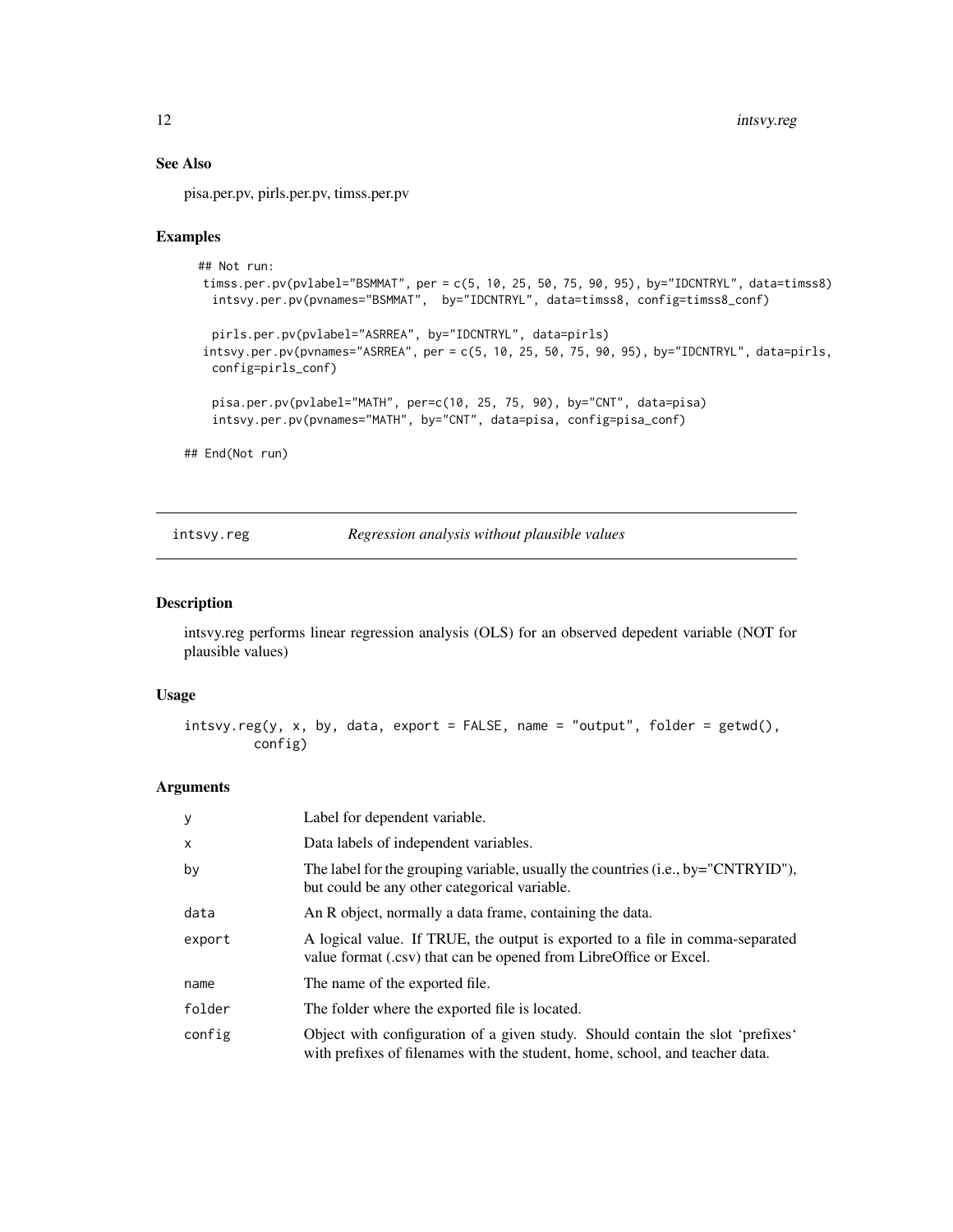# <span id="page-12-0"></span>intsvy.reg.pv 13

#### Value

intsvy.reg returns a data frame with coefficients, standard errors and t-values. If "by" is specified, results are reported in a list. If the "by" argument is set, then the returning object is of the class "intsvy.reg" with overloaded function plot().

# See Also

pisa.reg, pirls.reg, timss.reg

# Examples

```
## Not run:
# install pbiecek/PIAAC package from github to have access to piaac data
piaac.reg(y="AGE_R", x="GENDER_R", by="CNTRYID", data=piaac)
```
## End(Not run)

intsvy.reg.pv *Regression analysis with plausible values*

#### Description

intsvy.reg.pv performs linear regression analysis (OLS) with plausible values and replicate weights.

#### Usage

```
intsvy.reg.pv(x, pvnames, by,
data, std=FALSE, export = FALSE, name = "output", folder = getwd(), config)
```

| pynames | The label corresponding to the achievement variable, for example, "BSMMAT",<br>for overall math performance in TIMSS Grade 8.                                  |  |  |
|---------|----------------------------------------------------------------------------------------------------------------------------------------------------------------|--|--|
| x       | Data labels of independent variables.                                                                                                                          |  |  |
| by      | The label for the grouping variable, usually the countries (i.e., by="IDCNTRYL"),<br>but could be any other categorical variable.                              |  |  |
| data    | An R object, normally a data frame, containing the data from TIMSS.                                                                                            |  |  |
| std     | A logical value. If TRUE standardised regression coefficients are calculated.                                                                                  |  |  |
| export  | A logical value. If TRUE, the output is exported to a file in comma-separated<br>value format (.csv) that can be opened from LibreOffice or Excel.             |  |  |
| name    | The name of the exported file.                                                                                                                                 |  |  |
| folder  | The folder where the exported file is located.                                                                                                                 |  |  |
| config  | Object with configuration of a given study. Should contain the slot 'prefixes'<br>with prefixes of filenames with the student, home, school, and teacher data. |  |  |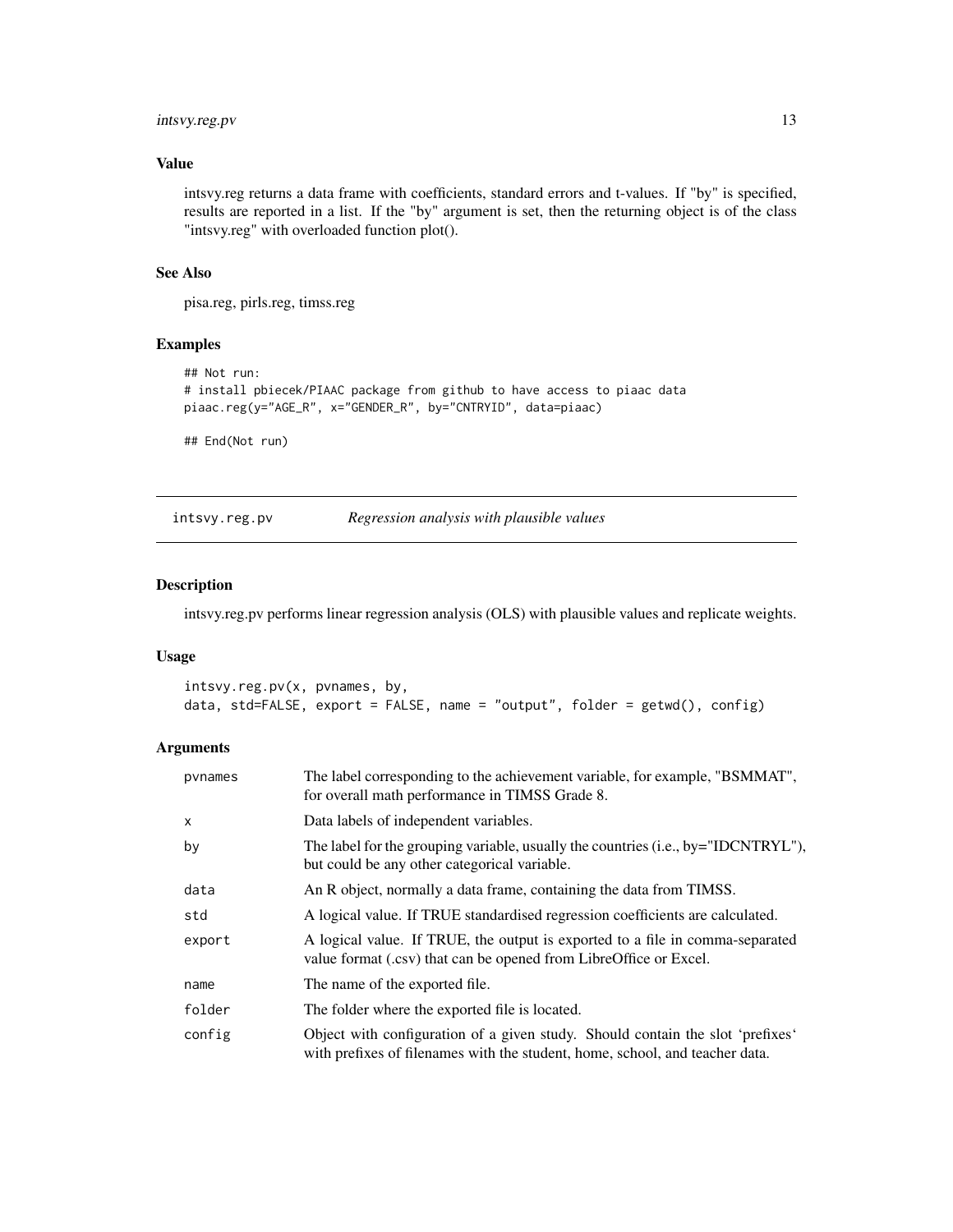# Value

intsvy.reg.pv prints a data.frame with regression results (i.e., coefficients, standard errors, t-values, R-squared) and stores different regression output including residuals, replicate coefficients, variance within and between, and the regression data.frame in a list object of class "intsvy.reg".

# See Also

piaac.reg.pv, pirls.reg.pv, pisa.reg.pv, timss.reg.pv

#### Examples

```
## Not run:
intsvy.reg.pv(pvnames="MATH", x="ST04Q01", by = "IDCNTRYL",data=pisa, config=pisa_conf)
intsvy.reg.pv(pvnames="LIT", x="GENDER_R", by = "CNTRYID", data=piaac, config=piaac_conf)
intsvy.reg.pv(pvnames="BSMMAT", by="IDCNTRYL", x="ITSEX", data=timss8g, config=timss8_conf)
intsvy.reg.pv(pvnames="ASRREA", by="IDCNTRYL", x="ITSEX", data=pirls, config=pirls_conf)
```
## End(Not run)

intsvy.rho *Correlation matrix*

#### Description

intsvy.rho produces a correlation matrix for observed variables (NOT for plausible values)

# Usage

```
intsvy.rho(variables, by, data,
export = FALSE, name = "output", folder = getwd(), config)
```

| variables | Data labels for the variables in the correlation matrix (e.g., variables=c("ASRREA01",<br>"ASDAGE"))                                                           |  |
|-----------|----------------------------------------------------------------------------------------------------------------------------------------------------------------|--|
| by        | The label for the grouping variable, usually the countries (i.e., by="IDCNTRYL"),<br>but could be any other categorical variable.                              |  |
| data      | An R object, normally a data frame, containing the data from PIRLS.                                                                                            |  |
| export    | A logical value. If TRUE, the output is exported to a file in comma-separated<br>value format (.csv) that can be opened from LibreOffice or Excel.             |  |
| name      | The name of the exported file.                                                                                                                                 |  |
| folder    | The folder where the exported file is located.                                                                                                                 |  |
| config    | Object with configuration of a given study. Should contain the slot 'prefixes'<br>with prefixes of filenames with the student, home, school, and teacher data. |  |

<span id="page-13-0"></span>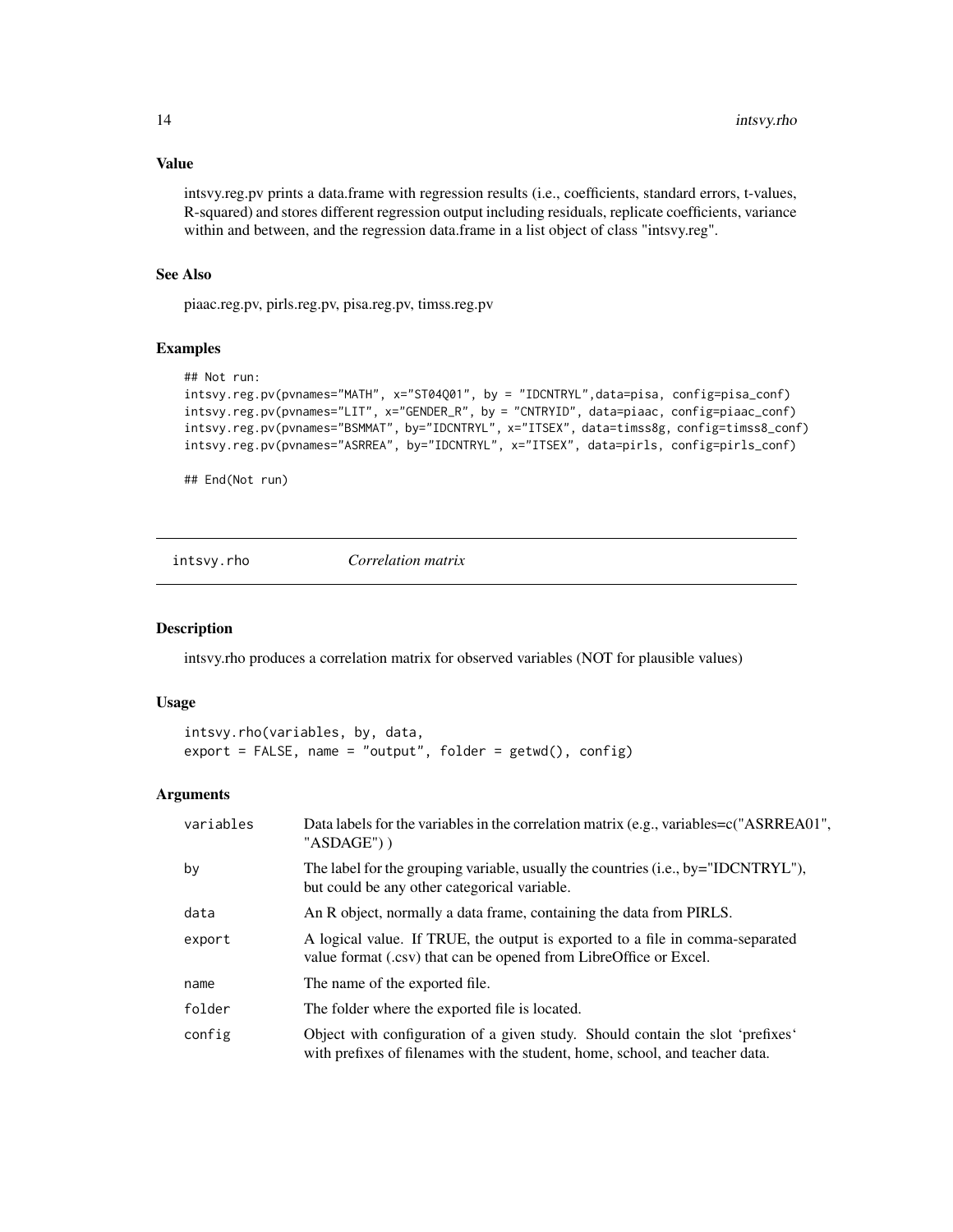# <span id="page-14-0"></span>intsvy.rho.pv 15

# Value

intsvy.rho returns a matrix including correlation and standard error values.

#### See Also

timss.rho, pirls.rho.pv, timss.rho.pv

#### Examples

```
## Not run:
pirls.rho(variables=c("ASRREA01", "ASDAGE"), by="IDCNTRYL", data=pirls)
## End(Not run)
```
intsvy.rho.pv *Two-way weighted correlation with plausible values*

#### Description

intsvy.rho.pv calculates the correlation and standard error among two achievement variables each based on 5 plausible values or one achievement variable and an observed variable (i.e., with observed scores rather than plausible values).

# Usage

```
intsvy.rho.pv(variable, pvnames, by, data, export=FALSE,
name= "output", folder=getwd(), config)
```
#### Arguments

| variable | A data label for the observed variable                                                                                                                         |  |
|----------|----------------------------------------------------------------------------------------------------------------------------------------------------------------|--|
| pynames  | One or two labels describing the achievement variables.                                                                                                        |  |
| by       | The label for the grouping variable, usually the countries (i.e., by="IDCNTRYL"),<br>but could be any other categorical variable.                              |  |
| data     | An R object, normally a data frame, containing the data.                                                                                                       |  |
| export   | A logical value. If TRUE, the output is exported to a file in comma-separated<br>value format (.csv) that can be opened from LibreOffice or Excel.             |  |
| name     | The name of the exported file.                                                                                                                                 |  |
| folder   | The folder where the exported file is located.                                                                                                                 |  |
| config   | Object with configuration of a given study. Should contain the slot 'prefixes'<br>with prefixes of filenames with the student, home, school, and teacher data. |  |

#### Value

intsvy.rho returns a matrix including correlation and standard error values.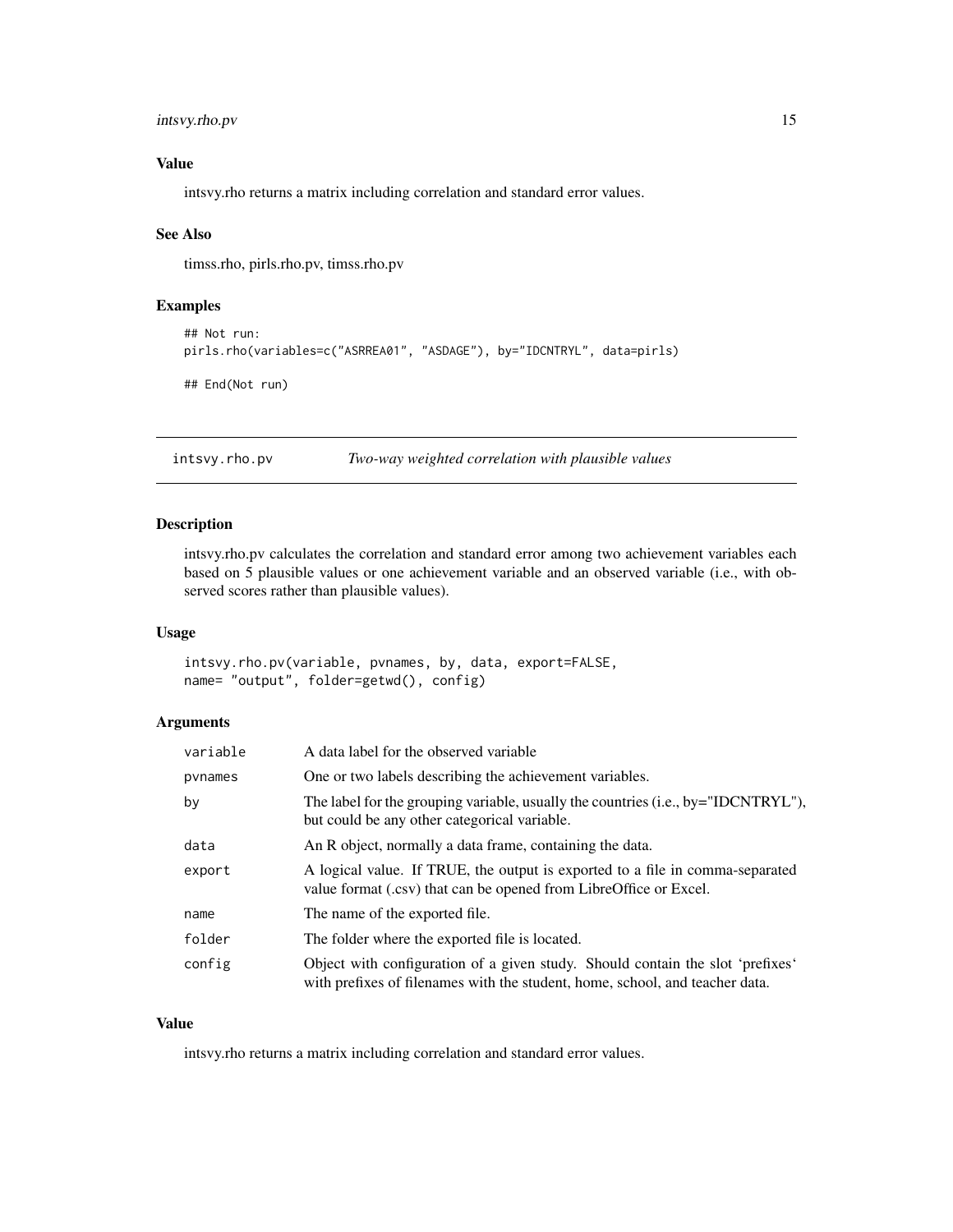# See Also

timss.rho, pirls.rho.pv, timss.rho.pv

#### Examples

```
## Not run:
timss.rho.pv(variable="BSDGEDUP", pvlabel="BSMMAT", by="IDCNTRYL", data=timss)
```
## End(Not run)

intsvy.select.merge *Select and merge data*

# Description

intsvy.select.merge selects and merges data from different international assessment studies. It was developed and it is particularly handy for importing IEA data since original files are organised by instrument, country, grade, etc., in a large number of files. Achievement and weight variabels (all of them) are selected by default.

# Usage

```
int svy.sleepct.merge(folder = getwd(), countries, student = c(), home,school, teacher, config)
```
#### Arguments

| folder    | Directory path where the data are located. The data could be organised within<br>folders but duplicated files should be avoided.                                                      |  |  |
|-----------|---------------------------------------------------------------------------------------------------------------------------------------------------------------------------------------|--|--|
| countries | The selected countries, supplied with the abbreviation (e.g., countries= $c("AUT",$<br>"BGR") or codes (countries= $c(40, 100)$ ). If no countries are selected, all are<br>selected. |  |  |
| student   | The data labels for the selected student variables.                                                                                                                                   |  |  |
| home      | The data labels for the selected home background variables.                                                                                                                           |  |  |
| school    | The data labels for the selected school variables.                                                                                                                                    |  |  |
| teacher   | The data labels for the selected teacher data.                                                                                                                                        |  |  |
| config    | Object with configuration of a given study. Should contain the slot 'prefixes'<br>with prefixes of filenames with the student, home, school, and teacher data.                        |  |  |

# Value

intsvy.select.merge returns a data frame with the selected data from study defined in config file.

#### See Also

timssg4.select.merge, timssg8.select.merge, pisa.select.merge

<span id="page-15-0"></span>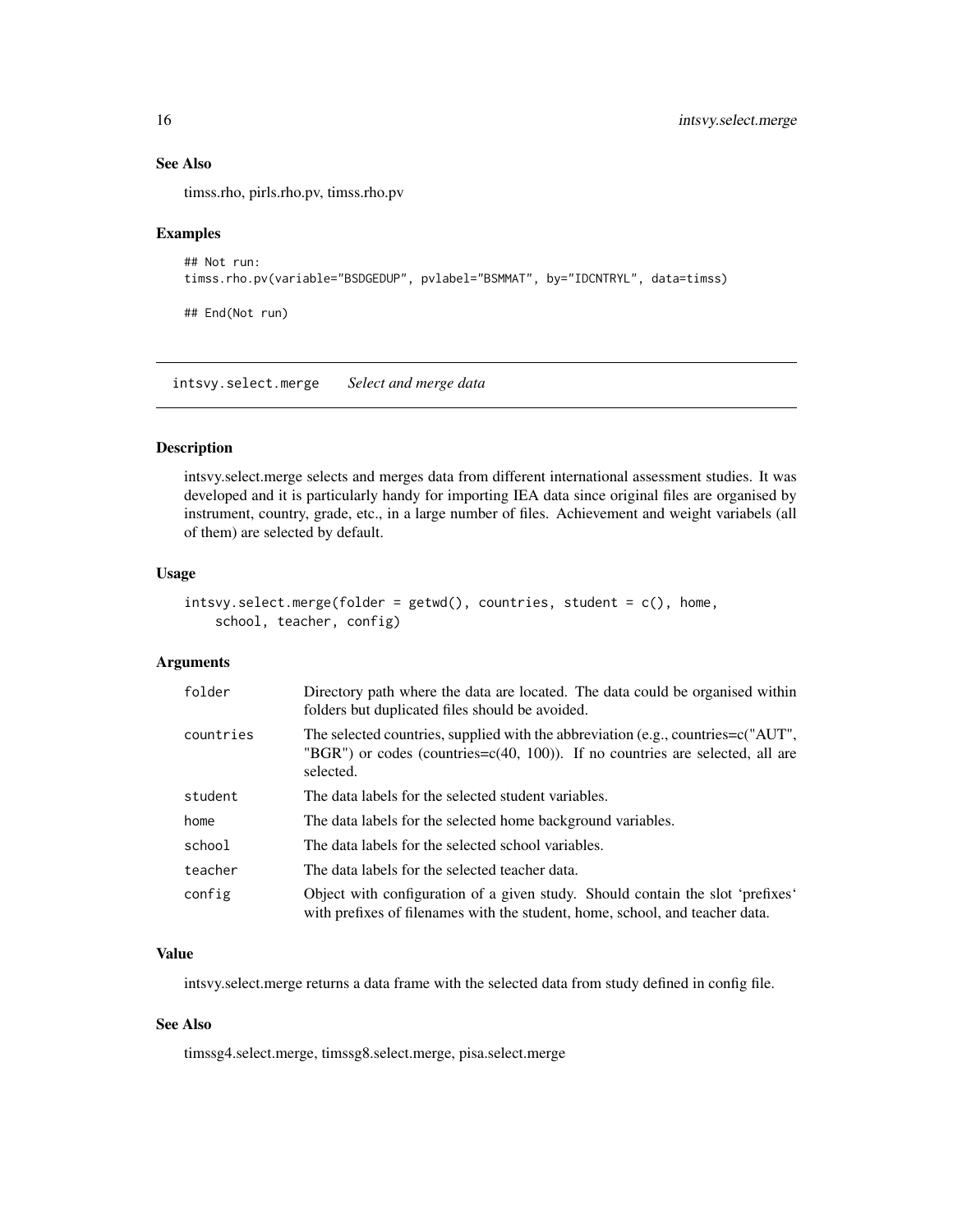# <span id="page-16-0"></span>intsvy.table 17

#### Examples

```
## Not run:
pirls <- intsvy.select.merge(folder= getwd(),
         countries= c("AUS", "AUT", "AZE", "BFR"),
         student= c("ITSEX", "ASDAGE", "ASBGSMR"),
         home= c("ASDHEDUP", "ASDHOCCP", "ASDHELA", "ASBHELA"),
         school= c("ACDGDAS", "ACDGCMP", "ACDG03"),
         config = pirls_conf)
pirls <- intsvy.select.merge(folder= getwd(),
        countries= c(36, 40, 31, 957),
         student= c("ITSEX", "ASDAGE", "ASBGSMR"),
        home= c("ASDHEDUP", "ASDHOCCP", "ASDHELA", "ASBHELA"),
         school= c("ACDGDAS", "ACDGCMP", "ACDG03"),
        config = pirls_conf)
timss8g <- intsvy.select.merge(folder= getwd(),
           countries=c("AUS", "BHR", "ARM", "CHL"),
           student =c("BSDGEDUP", "ITSEX", "BSDAGE", "BSBGSLM", "BSDGSLM"),
           school=c("BCBGDAS", "BCDG03"), config = timss8_conf)
icils <- intsvy.select.merge(folder= getwd(),
         countries=c("AUS", "POL", "SVK"),
         student =c("S_SEX", "S_TLANG", "S_MISEI"),
         school =c("IP1G02J", "IP1G03A"),
         config = icils_conf)
pisa <- pisa.select.merge(folder= getwd(),
        school.file="INT_SCQ12_DEC03.sav",
        student.file="INT_STU12_DEC03.sav",
        student= c("ST01Q01", "ST04Q01", "ESCS", "PARED"),
        school = c("CLSIZE", "TCSHORT"),
        countries = c("HKG", "USA", "SWE", "POL", "PER"))
## End(Not run)
```
intsvy.table *Frequency table*

# Description

intsvy.table produces a frequency table for a categorical variable printing percentages and standard errors.

```
intsvy.table(variable, by, data, config)
```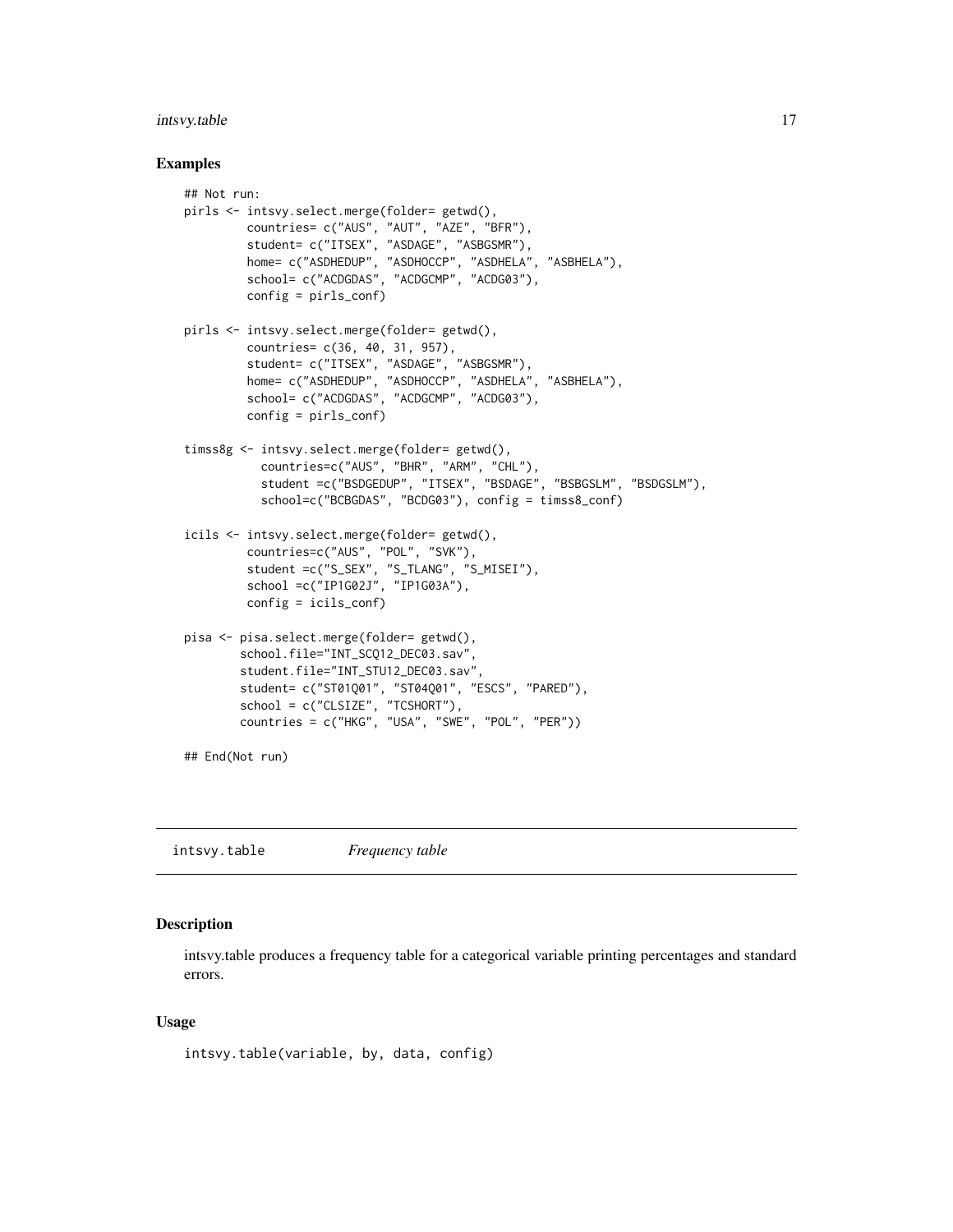#### <span id="page-17-0"></span>Arguments

| variable | The data label with the variable to be analysed.                                                                                                               |
|----------|----------------------------------------------------------------------------------------------------------------------------------------------------------------|
| by       | The label for the grouping variable, usually the countries (i.e., by="IDCNTRYL"),<br>but could be any other categorical variable.                              |
| data     | An R object, normally a data frame, containing the data from PISA.                                                                                             |
| config   | Object with configuration of a given study. Should contain the slot 'prefixes'<br>with prefixes of filenames with the student, home, school, and teacher data. |

#### Value

intsvy.table returns a data frame with percentages and standard errors.

# See Also

timss.table, pirls.table

# Examples

```
## Not run:
intsvy.table(variable="ASDGSLM", by="IDCNTRYL", data=timss4,
  config = intsvy:::timss_conf)
intsvy.table(variable="ST08Q01", by="CNT", data=pisa, config=pisa_conf)
## End(Not run)
```
intsvy.var.label *Data labels*

# Description

intsvy.var.labels prints and saves variable labels and names of participating countries in a text file. The function is called by timssg4.var.label, timssg8.var.label, pirls.var.label and pisa.var.label.

# Usage

```
intsvy.var.label(folder = getwd(), name = "Variable labels", output = getwd(),
                 config)
```

| folder | Directory path where the data files are located. The data could be organized      |
|--------|-----------------------------------------------------------------------------------|
|        | within folders but duplicated files should be avoided. It is assumed that data is |
|        | in 'say' files. For TIMSS, PIRLS and ICILS studies the data can be downloaded     |
|        | from $http://rms.iea-dpc.org/.$                                                   |
| name   | Name of the output file.                                                          |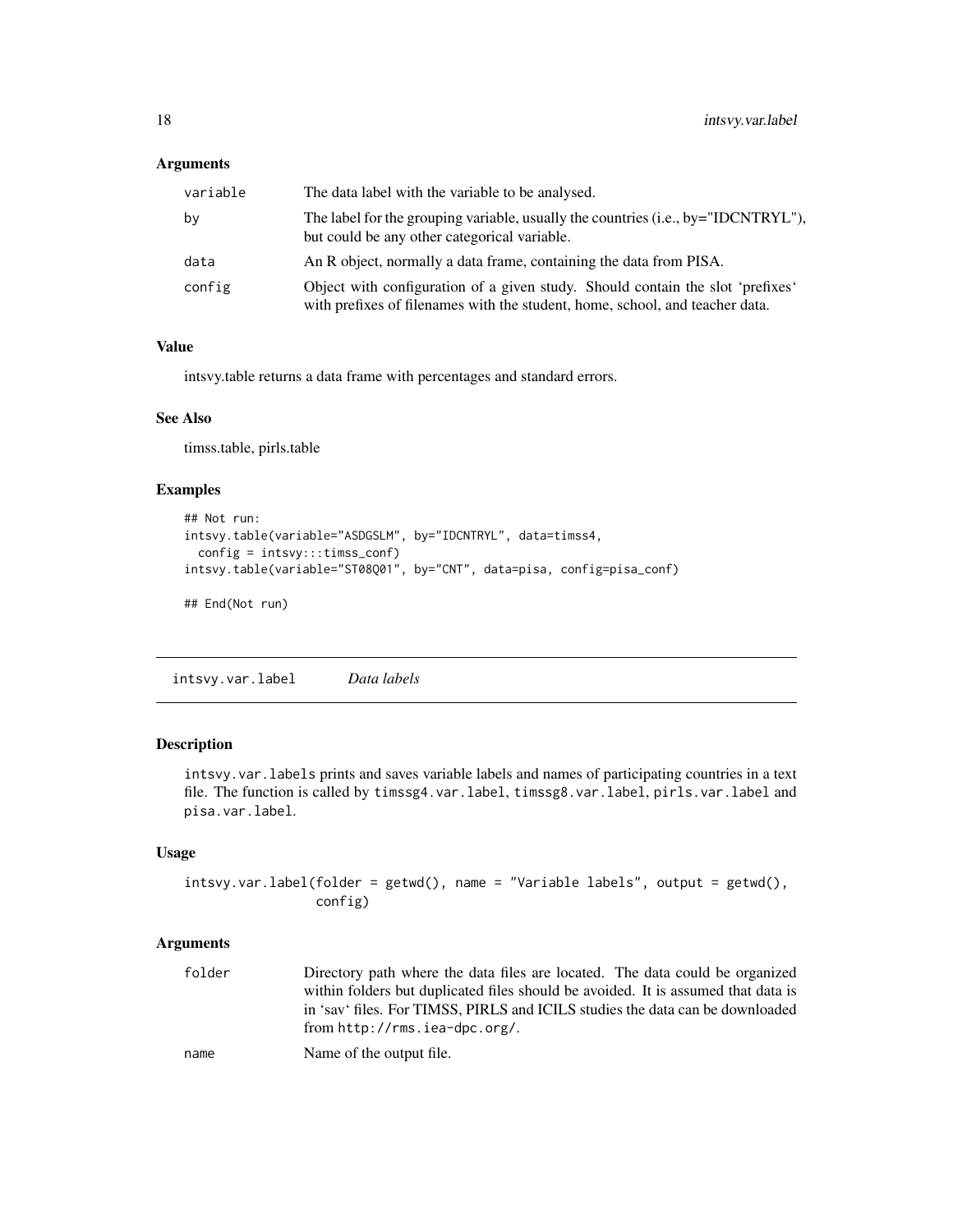# <span id="page-18-0"></span>piaac.ben.pv 19

| output | Folder where the output file is located.                                       |
|--------|--------------------------------------------------------------------------------|
| config | Object with configuration of a given study. Should contain the slot 'prefixes' |
|        | with prefixes of filenames with the student, home, school, and teacher data.   |

# Value

intsvy.var.label returns a list with variable labels for the student, home, school, and teacher data (if applied).

#### See Also

timssg4.var.label, timssg8.var.label, pirls.var.label, pisa.var.label

#### Examples

```
## Not run:
intsvy.var.label(folder= getwd(), config = pirls_conf)
intsvy.var.label(folder= getwd(), config = timss8_conf)
intsvy.var.label(folder= getwd(), config = icils_conf)
intsvy.var.label(folder= getwd(), config = piaac_conf)
```
## End(Not run)

piaac.ben.pv *PIAAC proficiency levels*

#### Description

Calculates percentage of population at each proficiency level defined by PIAAC. Or at proficiency levels provided by the user.

#### Usage

```
piaac.ben.pv(pvlabel, by, data, cutoff, atlevel, export=FALSE,
   name= "output", folder=getwd())
```

| pvlabel | The label corresponding to the achievement variable, for example, "LIT", for<br>overall reading performance.                           |
|---------|----------------------------------------------------------------------------------------------------------------------------------------|
| by      | The label for the grouping variable, usually the countries (i.e., by="CNTRYID"),<br>but could be any other categorical variable.       |
| cutoff  | The cut-off points for the assessment benchmarks (e.g., cutoff= $c(357.77, 420.07,$<br>482.38, 544.68, 606.99, 669.30).                |
| data    | An R object, normally a data frame, containing the data from PIAAC.                                                                    |
| atlevel | A logical value. If TRUE, percentages at each level are calculated. Otherwise<br>(FALSE), percentages at or above levels are reported. |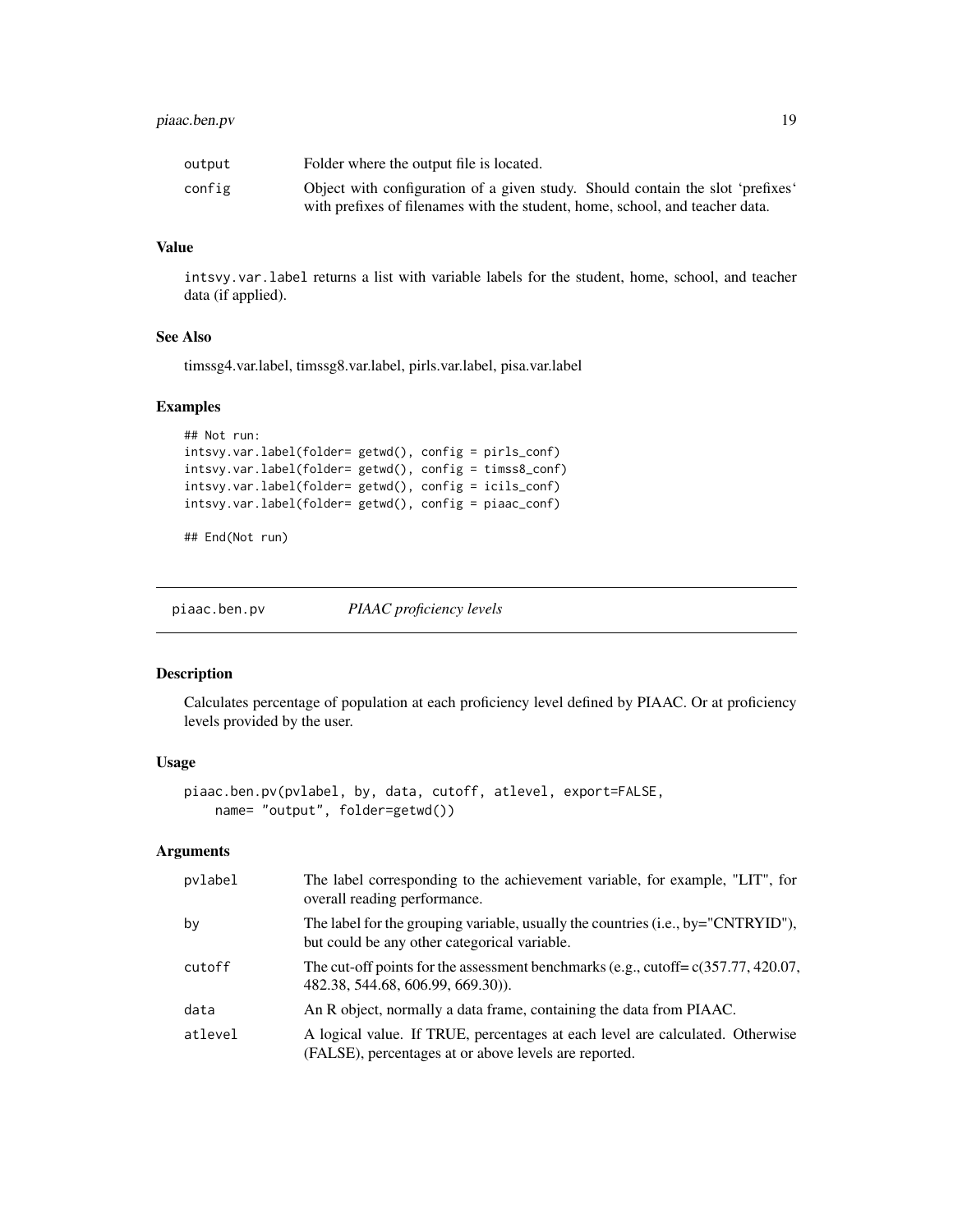<span id="page-19-0"></span>20 piaac.mean

| export | A logical value. If TRUE, the output is exported to a file in comma-separated<br>value format (.csv) that can be opened from LibreOffice or Excel. |
|--------|----------------------------------------------------------------------------------------------------------------------------------------------------|
| name   | The name of the exported file.                                                                                                                     |
| folder | The folder where the exported file is located.                                                                                                     |

# Value

piaac.ben.pv returns a data frame with the percentage of students at each proficiency level and its corresponding standard error.

The total weight, "TOTWGT" and the cut-off points or benchmarks are defined in the config object.

#### See Also

timss.ben.pv, pirls.ben.pv, pisa.ben.pv

#### Examples

```
## Not run:
#Table A2.5
#Percentage of adults scoring at each proficiency level in numeracy
piaac.ben.pv(pvlabel="NUM", by="CNTRYID", data=piaac)
#Table A2.1
#Percentage of adults scoring at each proficiency level in literacy
piaac.ben.pv(pvlabel="LIT", by="CNTRYID", data=piaac)
```
## End(Not run)

| piaac.mean |  |
|------------|--|
|            |  |

piaac.mean *Calculates mean of variable in PIAAC data*

#### Description

Calculates the mean of an observed variable (NOT one with plausible values) and its standard error.

# Usage

```
piaac.mean(variable, by, data, export = FALSE,
name = "output", folder = getwd()
```

| variable | The label corresponding to the observed variable, for example, "AGE R" for<br>age of respondent.                                    |
|----------|-------------------------------------------------------------------------------------------------------------------------------------|
| bv       | The label for the grouping variable, usually the countries $(i.e., by="CNTRYID")$ ,<br>but could be any other categorical variable. |
| data     | An R object, normally a data frame, containing the data from PIAAC.                                                                 |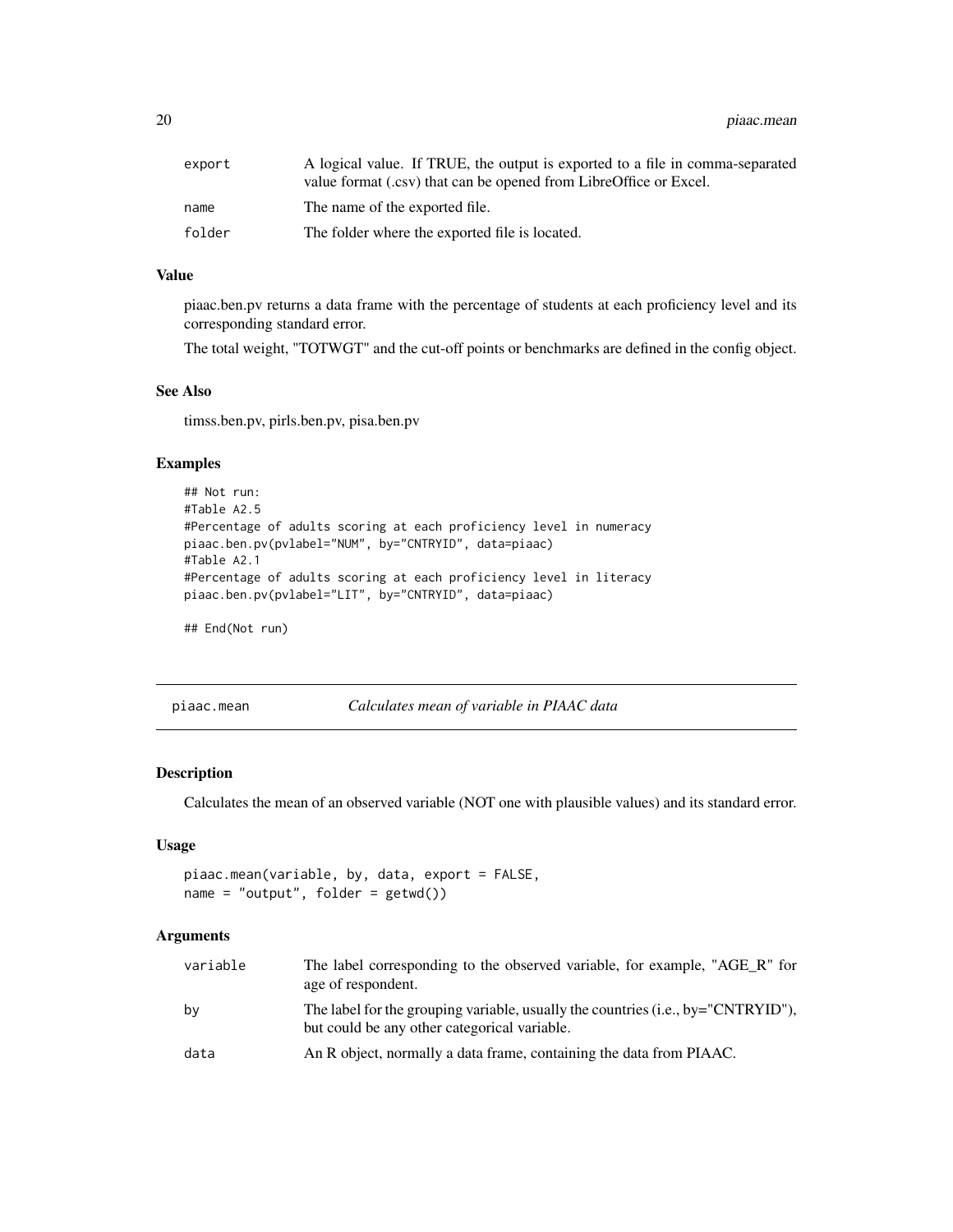# <span id="page-20-0"></span>piaac.mean.pv 21

| export | A logical value. If TRUE, the output is exported to a file in comma-separated<br>value format (.csv) that can be opened from LibreOffice or Excel. |
|--------|----------------------------------------------------------------------------------------------------------------------------------------------------|
| name   | The name of the exported file.                                                                                                                     |
| folder | The folder where the exported file is located.                                                                                                     |

# Value

piaac.mean returns a data frame with means and standard errors.

#### See Also

pisa.mean, timss.mean, pirls.mean

# Examples

```
## Not run:
# install pbiecek/PIAAC package from github to have access to piaac data
piaac.mean(variable="AGE_R", by="CNTRYID", data=piaac)
```
## End(Not run)

piaac.mean.pv *Calculates mean achievement score for PIAAC data*

#### Description

piaac.mean.pv uses ten plausible values to calculate the mean achievement score and its standard error

# Usage

piaac.mean.pv(pvlabel, by, data, export = FALSE, name = "output", folder = getwd())

| pvlabel | The label corresponding to the achievement variable, for example, "LIT", for<br>overall literacy performance, "NUM" for numeracy, "PSL" for problem solving. |
|---------|--------------------------------------------------------------------------------------------------------------------------------------------------------------|
| by      | The label for the grouping variable, usually the countries (i.e., by="CNTRYID"),<br>but could be any other categorical variable.                             |
| data    | An R object, normally a data frame, containing the data from PIAAC.                                                                                          |
| export  | A logical value. If TRUE, the output is exported to a file in comma-separated<br>value format (.csv) that can be opened from LibreOffice or Excel.           |
| name    | The name of the exported file.                                                                                                                               |
| folder  | The folder where the exported file is located.                                                                                                               |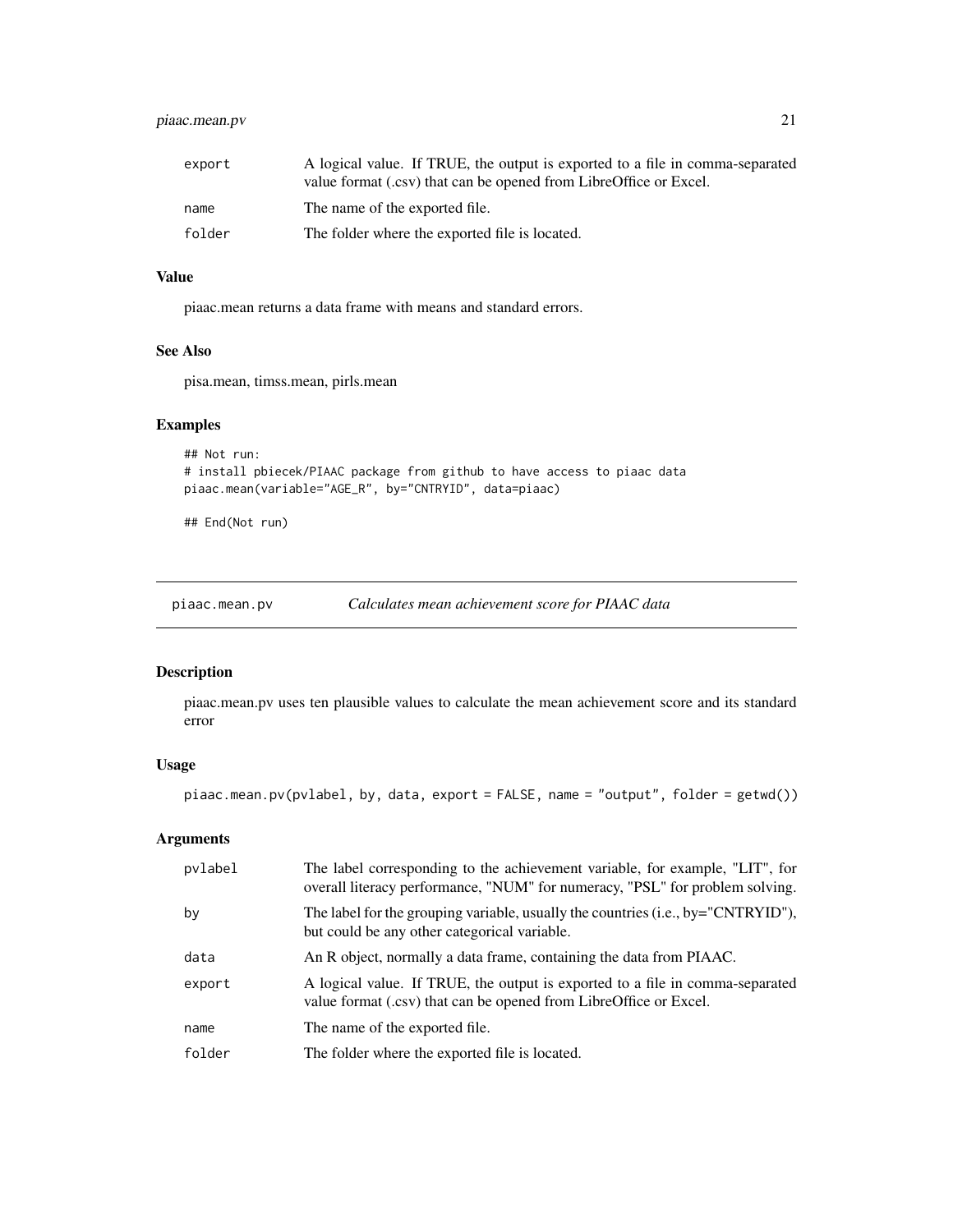#### <span id="page-21-0"></span>Value

piaac.mean.pv returns a data frame with the mean values and standard errors.

# See Also

pisa.mean.pv, timss.mean.pv, pirls.mean.pv

# Examples

```
## Not run:
# install pbiecek/PIAAC package from github to have access to piaac data
piaac.mean.pv(pvlabel = "LIT", by = "CNTRYID", data = piaac)
piaac.mean.pv(pvlabel = "NUM", by=c("CNTRYID", "GENDER_R"), data=piaac)
```
## End(Not run)

piaac.reg *Regression analysis for PIAAC*

# Description

piaac.reg performs linear regression analysis (OLS) for an observed depedent variable (NOT for plausible values)

#### Usage

```
piaac.reg(y, x, by, data, export = FALSE, name = "output", folder = getwd())
```
# Arguments

| y        | Label for dependent variable.                                                                                                                      |
|----------|----------------------------------------------------------------------------------------------------------------------------------------------------|
| $\times$ | Data labels of independent variables.                                                                                                              |
| by       | The label for the grouping variable, usually the countries $(i.e., by="CNTRYID")$ ,<br>but could be any other categorical variable.                |
| data     | An R object, normally a data frame, containing the data from PIAAC.                                                                                |
| export   | A logical value. If TRUE, the output is exported to a file in comma-separated<br>value format (.csv) that can be opened from LibreOffice or Excel. |
| name     | The name of the exported file.                                                                                                                     |
| folder   | The folder where the exported file is located.                                                                                                     |

#### Value

piaac.reg returns a data frame with coefficients, standard errors and t-values. If "by" is specified, results are reported in a list. If the "by" argument is set, then the returning object is of the class "intsvy.reg" with overloaded function plot().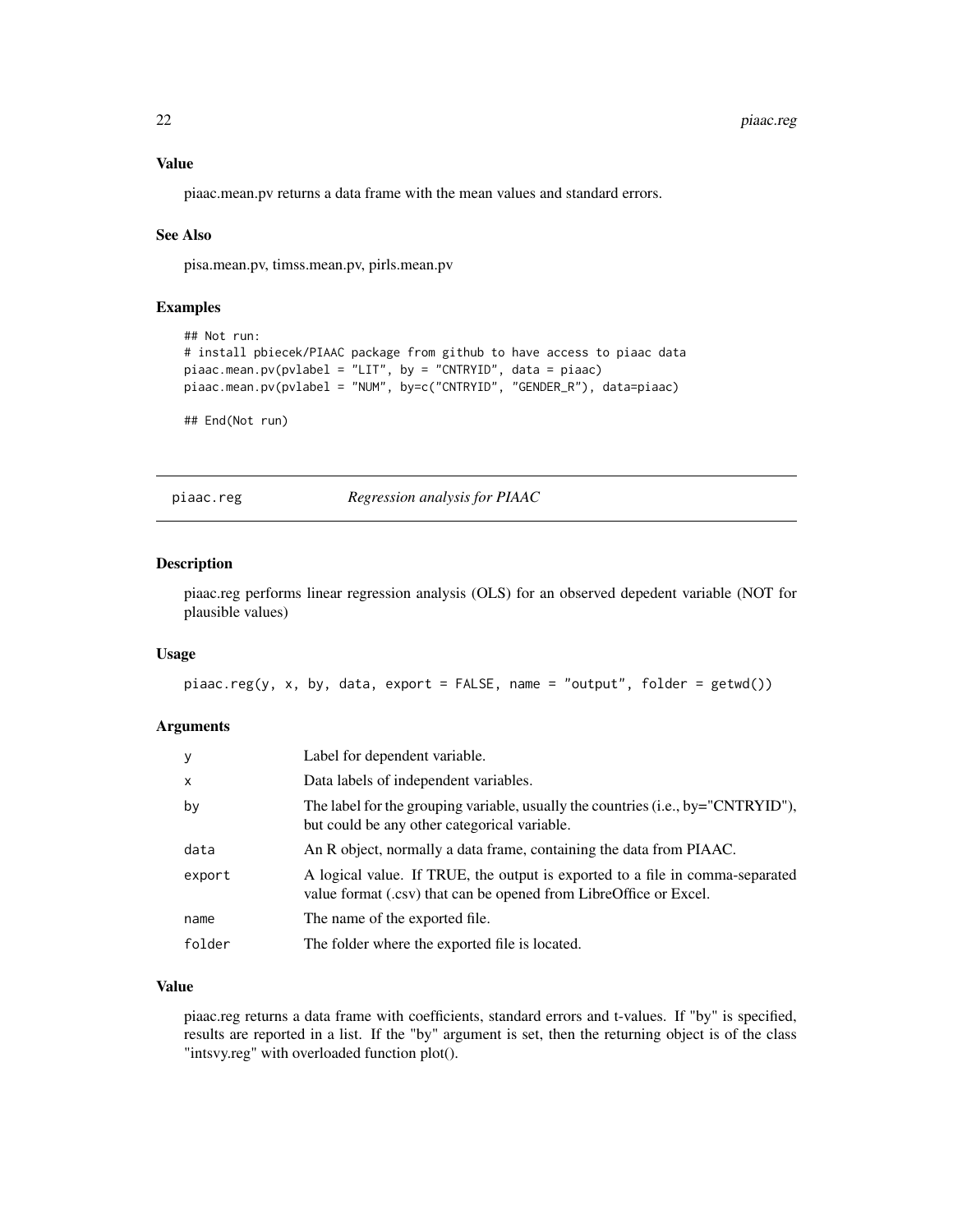# <span id="page-22-0"></span>piaac.reg.pv 23

#### See Also

pisa.reg, pirls.reg, timss.reg

#### Examples

```
## Not run:
# install pbiecek/PIAAC package from github to have access to piaac data
piaac.reg(y="AGE_R", x="GENDER_R", by="CNTRYID", data=piaac)
```
## End(Not run)

piaac.reg.pv *Regression analysis with plausible values for PIAAC*

#### Description

piaac.reg.pv performs linear regression analysis (OLS) with plausible values and replicate weights.

#### Usage

```
piaac.reg.py(x, pvlabel = "LIT", by, data,export = FALSE, name = "output", std=FALSE, folder = getwd())
```
# Arguments

| $\mathsf{x}$ | Data labels of independent variables.                                                                                                                        |
|--------------|--------------------------------------------------------------------------------------------------------------------------------------------------------------|
| pvlabel      | The label corresponding to the achievement variable, for example, "LIT", for<br>overall literacy performance, "NUM" for numeracy, "PSL" for problem solving. |
| by           | The label for the grouping variable, usually the countries $(i.e., by="CNTRYID")$ ,<br>but could be any other categorical variable.                          |
| data         | An R object, normally a data frame, containing the data from PIAAC.                                                                                          |
| export       | A logical value. If TRUE, the output is exported to a file in comma-separated<br>value format (.csv) that can be opened from LibreOffice or Excel.           |
| name         | The name of the exported file.                                                                                                                               |
| std          | A logical value. If TRUE standardised regression coefficients are calculated.                                                                                |
| folder       | The folder where the exported file is located.                                                                                                               |

# Value

piaac.reg.pv returns a data frame with coefficients, standard errors and t-values. If "by" is specified, results are reported in a list. If the "by" argument is set, then the returning object is of the class "intsvy.reg" with overloaded function plot().

# See Also

pisa.reg.pv, timss.reg.pv, pirls.reg.pv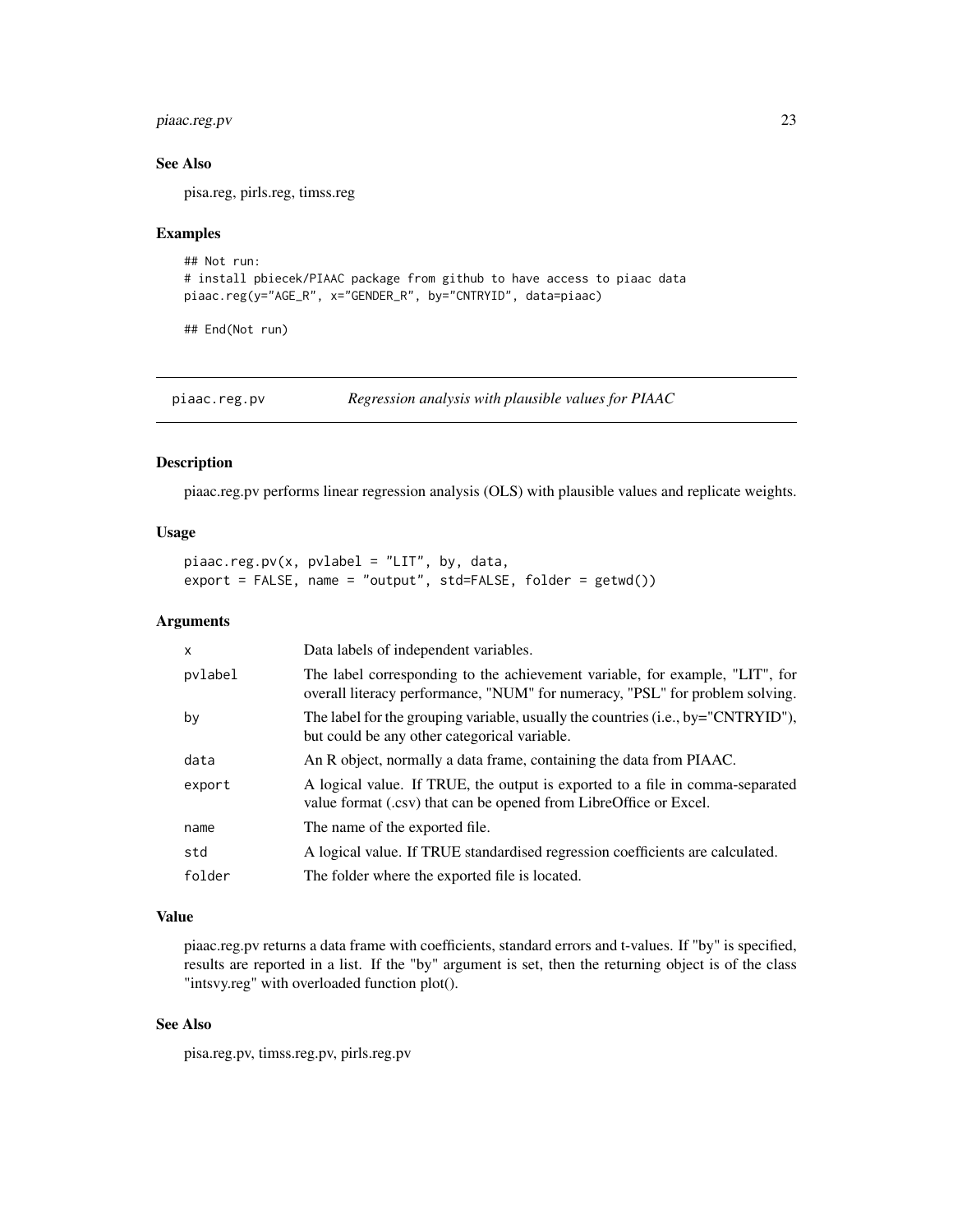# Examples

```
## Not run:
# install pbiecek/PIAAC package from github to have access to piaac data
piaac.reg.pv(pvlabel="LIT", x="GENDER_R", by = "CNTRYID", data=piaac)
## End(Not run)
```
piaac.table *Frequency table*

#### Description

piaac.table produces a frequency table for a categorical variable printing percentages and standard errors.

#### Usage

piaac.table(variable, by, data, export = FALSE, name = "output", folder = getwd())

#### Arguments

| variable | The data label with the variable to be analysed.                                                                                                   |
|----------|----------------------------------------------------------------------------------------------------------------------------------------------------|
| by       | The label for the grouping variable, usually the countries (i.e., by="CNTRYID"),<br>but could be any other categorical variable.                   |
| data     | An R object, normally a data frame, containing the data from PIAAC.                                                                                |
| export   | A logical value. If TRUE, the output is exported to a file in comma-separated<br>value format (.csv) that can be opened from LibreOffice or Excel. |
| name     | The name of the exported file.                                                                                                                     |
| folder   | The folder where the exported file is located.                                                                                                     |

#### Value

piaac.table returns a data frame with percentages and standard errors.

#### See Also

pisa.table, timss.table, pirls.table

# Examples

```
## Not run:
# install pbiecek/PIAAC package from github to have access to piaac data
piaac.table(variable="I_Q06A", by="CNTRYID", data=piaac)
piaac.table(variable="GENDER_R", by="CNTRYID", data=piaac)
```
<span id="page-23-0"></span>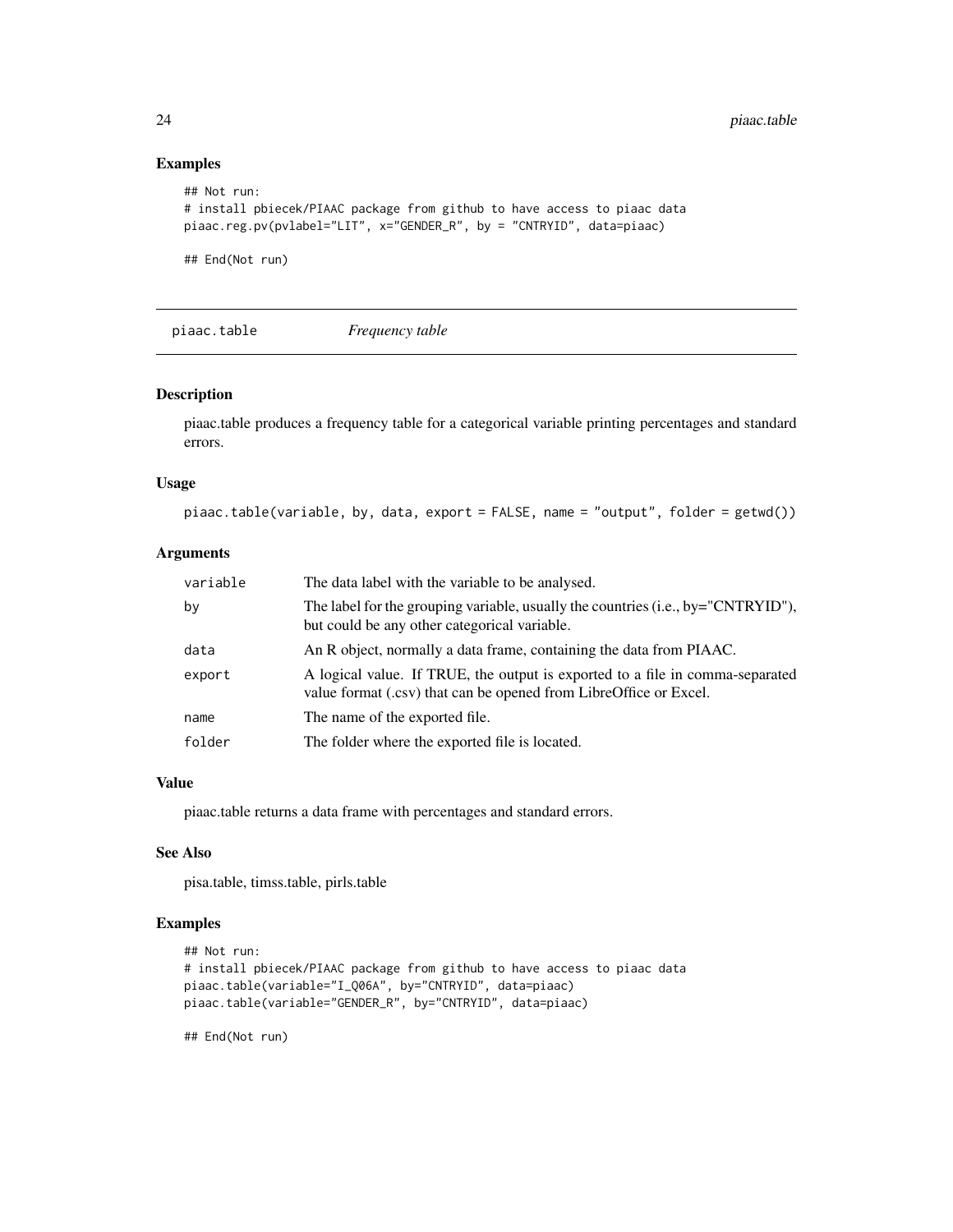<span id="page-24-0"></span>

pirls.ben.pv calculates the percentage of students performing at or above the cut-off points (scores) given by the useR. The default are the benchmarks established by PIRLS/TIMSS.

#### Usage

```
pirls.ben.pv(pvlabel, by, cutoff, data, atlevel=FALSE,
export = FALSE, name = "output", folder = getwd())
```
# Arguments

| pvlabel | The label corresponding to the achievement variable, for example, "ASRREA",<br>for overall reading performance.                                    |
|---------|----------------------------------------------------------------------------------------------------------------------------------------------------|
| cutoff  | The cut-off points for the assessment benchmarks (e.g., cutoff = $c(400, 475, 550,$<br>$625$ ).                                                    |
| by      | The label for the grouping variable, usually the countries (i.e., by="IDCNTRYL"),<br>but could be any other categorical variable.                  |
| data    | An R object, normally a data frame, containing the data from PIRLS.                                                                                |
| atlevel | A logical value. If TRUE, percentages at each level are calculated. Otherwise<br>(FALSE), percentages at or above levels are reported.             |
| export  | A logical value. If TRUE, the output is exported to a file in comma-separated<br>value format (.csv) that can be opened from LibreOffice or Excel. |
| name    | The name of the exported file.                                                                                                                     |
| folder  | The folder where the exported file is located.                                                                                                     |

# Value

pirls.ben.pv returns a data frame with the percentage of students at or above the benchmark and the corresponding standard error.

The total weight, "TOTWGT" and the cut-off points or benchmarks are defined in the config object.

#### See Also

timss.ben.pv, pisa.ben.pv

```
## Not run:
pirls.ben.pv(pvlabel="ASRREA", by="IDCNTRYL", data=pirls)
## End(Not run)
```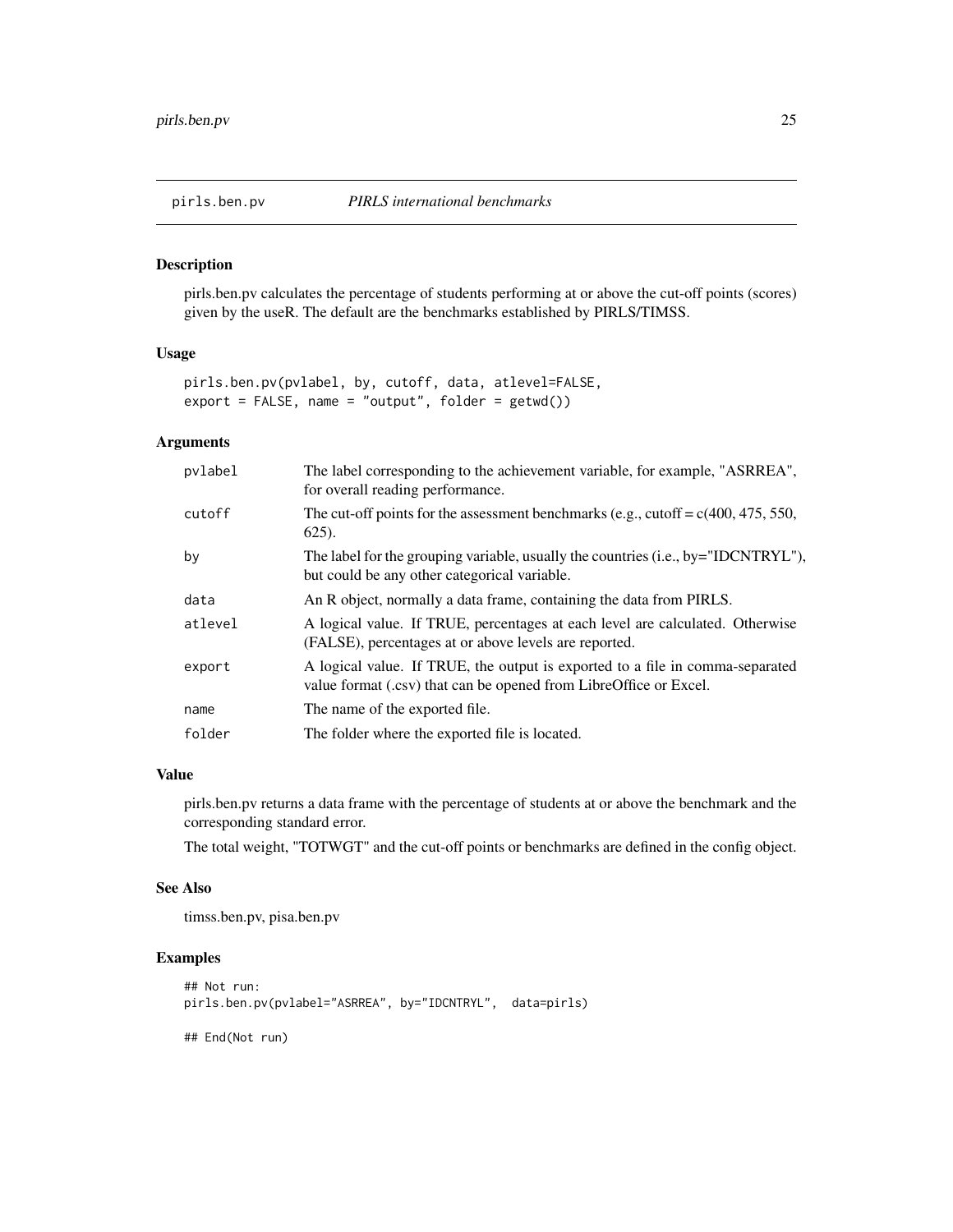<span id="page-25-0"></span>

pirls.log performs logistic regression analysis for an observed depedent variable (NOT for plausible values)

# Usage

pirls.log(y, x, by, data, export = FALSE, name = "output", folder = getwd())

#### Arguments

| $\mathbf{y}$ | Label for dependent variable                                                                                                                       |
|--------------|----------------------------------------------------------------------------------------------------------------------------------------------------|
| $\mathsf{x}$ | Data labels of independent variables (e.g., $x = c("ASDHEHLA", "ITSEX")$ ).                                                                        |
| by           | The label for the grouping variable, usually the countries (i.e., by="IDCNTRYL"),<br>but could be any other categorical variable.                  |
| data         | An R object, normally a data frame, containing the data from PIRLS.                                                                                |
| export       | A logical value. If TRUE, the output is exported to a file in comma-separated<br>value format (.csv) that can be opened from LibreOffice or Excel. |
| name         | The name of the exported file.                                                                                                                     |
| folder       | The folder where the exported file is located.                                                                                                     |

#### Value

pirls.log prints a data frame with coefficients, standard errors, t-values, and odds ratios. Results are stored in a list object of class "intsvy.reg".

#### See Also

timss.log, pisa.log

#### Examples

```
## Not run:
```

```
pisa$SKIP[!(pisa$ST09Q01 =="None" & pisa$ST115Q01 == "None")] <- 1
pisa$SKIP[pisa$ST09Q01 =="None" & pisa$ST115Q01 == "None"] <- 0
```

```
pisa$LATE[!pisa$ST08Q01=="None"] <- 1
```

```
pisa$LATE[pisa$ST08Q01=="None"] <- 0
```

```
pisa.log(y="SKIP", x="LATE", by="IDCNTRYL", data = pisa)
```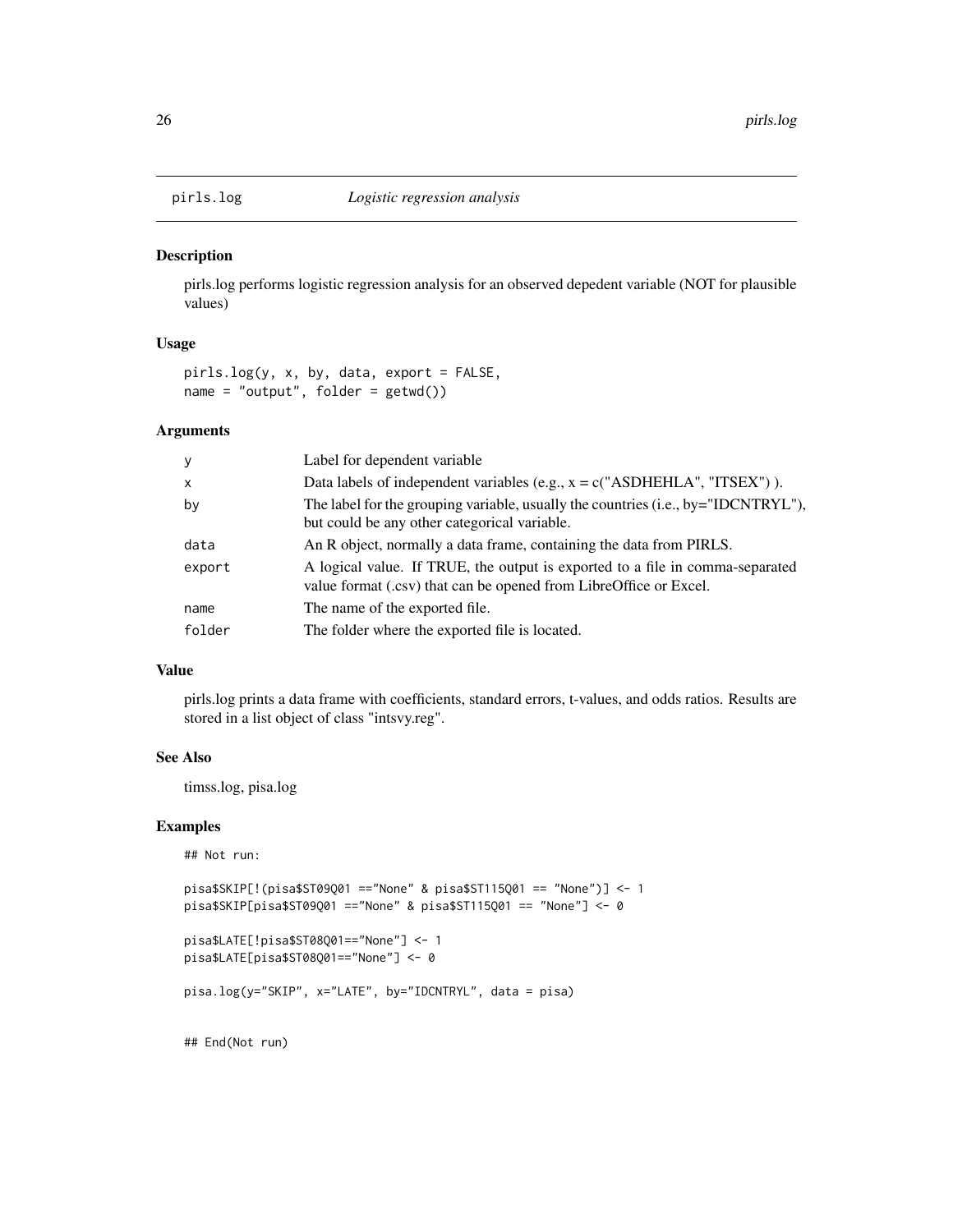<span id="page-26-0"></span>

pirls.log.pv performs logistic regression with plausible values and replicate weights.

#### Usage

```
pirls.log.pv(pvlabel="ASRREA", x, cutoff, by,
           data, export=FALSE, name= "output", folder=getwd())
```
#### Arguments

| pvlabel      | The label corresponding to the achievement variable, for example, "ASRREA",<br>for overall reading performance.                                    |
|--------------|----------------------------------------------------------------------------------------------------------------------------------------------------|
| $\mathsf{x}$ | Data labels of independent variables.                                                                                                              |
| cutoff       | The cut-off point at which the dependent plausible values scores are dichotomised<br>(1 is larger than the cut-off)                                |
| by           | The label for the categorical grouping variable (i.e., by="IDCNTRYL") or vari-<br>ables (e.g., $x = c("IDCNTRYL", "ITSEX"))$ .                     |
| data         | An R object, normally a data frame, containing the data from PIRLS.                                                                                |
| export       | A logical value. If TRUE, the output is exported to a file in comma-separated<br>value format (.csv) that can be opened from LibreOffice or Excel. |
| name         | The name of the exported file.                                                                                                                     |
| folder       | The folder where the exported file is located.                                                                                                     |
|              |                                                                                                                                                    |

# Value

pirls.log.pv returns a data frame with coefficients, standard errors, t-values, and odds ratios. If "by" is specified, results are reported in a list.

#### See Also

pisa.log.pv, timss.log.pv

# Examples

```
## Not run:
timss.log.pv(pvlabel="BSMMAT", cutoff= 550, x=c("ITSEX", "BSBGSLM"), by="IDCNTRYL", data=timss8g)
intsvy.log.pv(pvlabel="BSMMAT", cutoff= 550, x="ITSEX", by="IDCNTRYL",
data=timss8g, config=timss8_conf)
```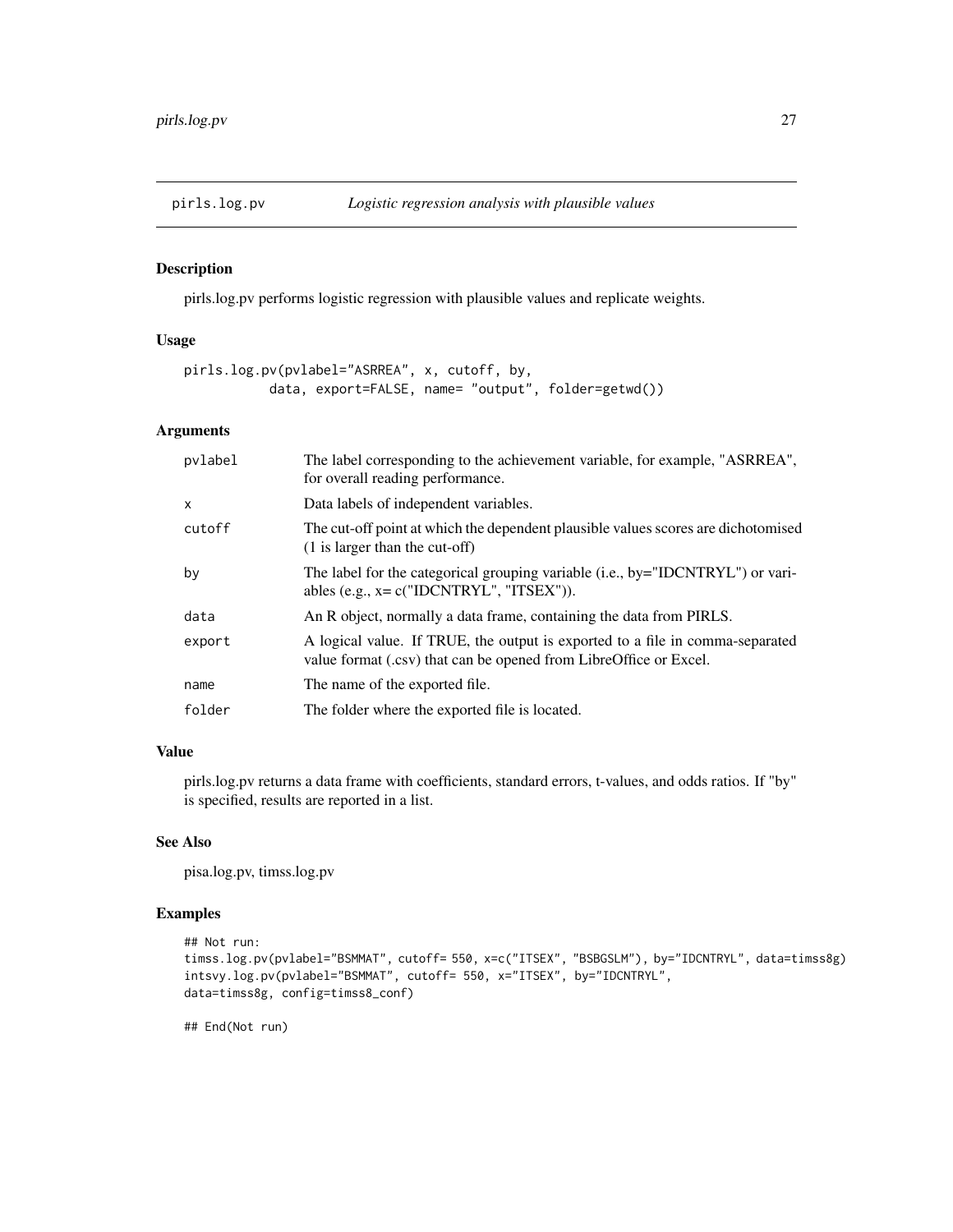<span id="page-27-0"></span>

Calculates the mean of an observed variable (NOT one with plausible values) and its standard error.

#### Usage

```
pirls.mean(variable, by, data,
export = FALSE, name = "output", folder = getwd())
```
# Arguments

| variable | The label corresponding to the observed variable, for example, "ASDAGE", for<br>the age of the student.                                            |
|----------|----------------------------------------------------------------------------------------------------------------------------------------------------|
| by       | The label for the grouping variable, usually the countries (i.e., by="IDCNTRYL"),<br>but could be any other categorical variable.                  |
| data     | An R object, normally a data frame, containing the data from PIRLS.                                                                                |
| export   | A logical value. If TRUE, the output is exported to a file in comma-separated<br>value format (.csv) that can be opened from LibreOffice or Excel. |
| name     | The name of the exported file.                                                                                                                     |
| folder   | The folder where the exported file is located.                                                                                                     |

#### Value

pirls.mean returns a data frame with means and standard errors.

# See Also

timss.mean, pisa.mean

```
## Not run:
pirls.mean(variable='ASBHELA', by= 'IDCNTRYL', data=pirls)
## End(Not run)
```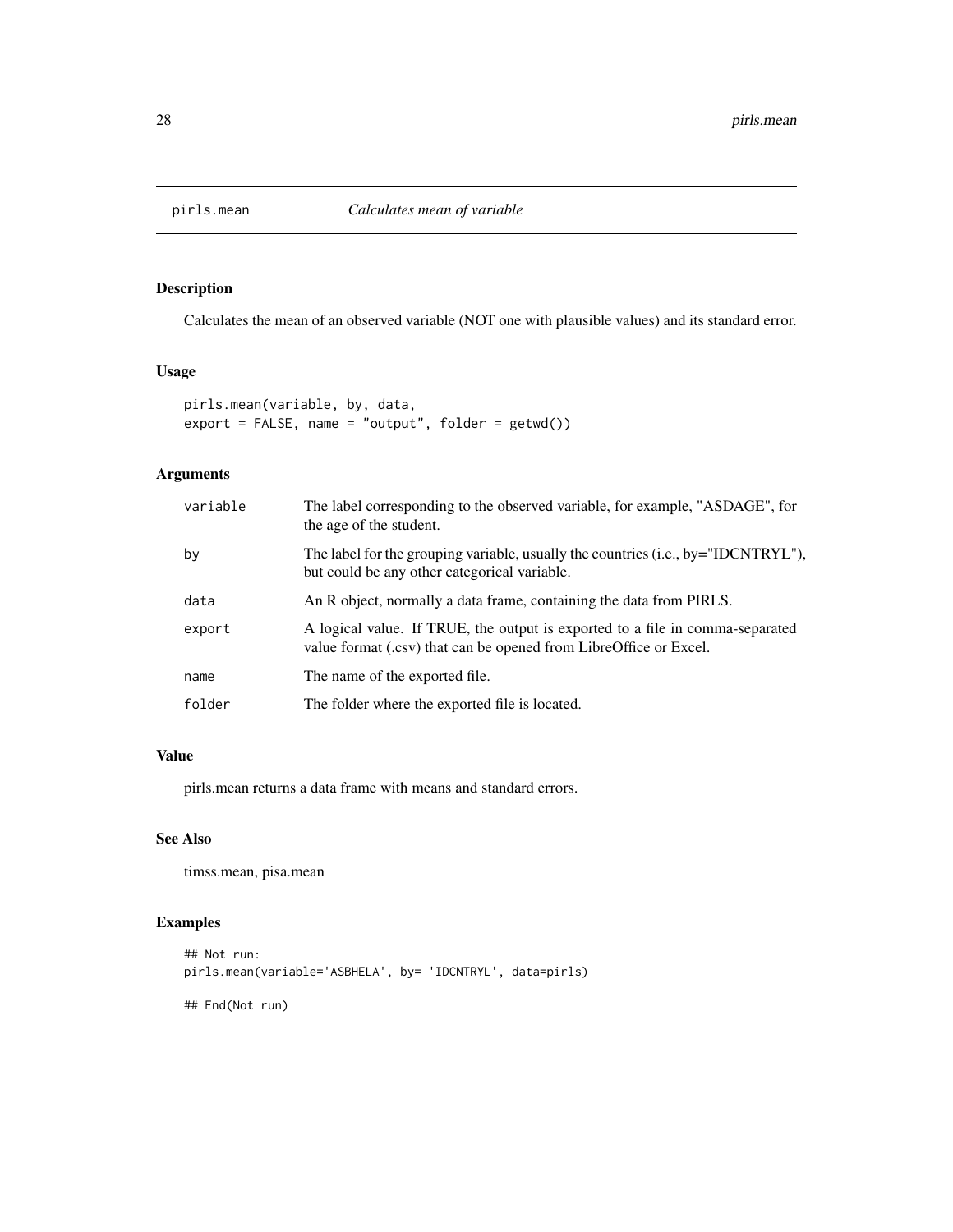<span id="page-28-0"></span>

pirls.mean.pv uses five plausible values to calculate the mean achievement score and its standard error

#### Usage

```
pirls.mean.pv(pvlabel = "ASRREA", by,
data, export = FALSE, name = "output", folder = getwd())
```
# Arguments

| pvlabel | The label corresponding to the achievement variable, for example, "ASRREA",<br>for overall reading performance.                                    |
|---------|----------------------------------------------------------------------------------------------------------------------------------------------------|
| by      | The label for the grouping variable, usually the countries (i.e., by="IDCNTRYL"),<br>but could be any other categorical variable.                  |
| data    | An R object, normally a data frame, containing the data from PIRLS.                                                                                |
| export  | A logical value. If TRUE, the output is exported to a file in comma-separated<br>value format (.csv) that can be opened from LibreOffice or Excel. |
| name    | The name of the exported file.                                                                                                                     |
| folder  | The folder where the exported file is located.                                                                                                     |

#### Value

pirls.mean.pv returns a data frame with the mean values and standard errors.

# See Also

timss.mean.pv, pisa.mean.pv

```
## Not run:
pirls.mean.pv(pvlabel="ASRREA", by= "IDCNTRYL", data=pirls)
pirls.mean.pv(pvlabel="ASRREA", by= c("IDCNTRYL", "ITSEX"), data=pirls)
## End(Not run)
```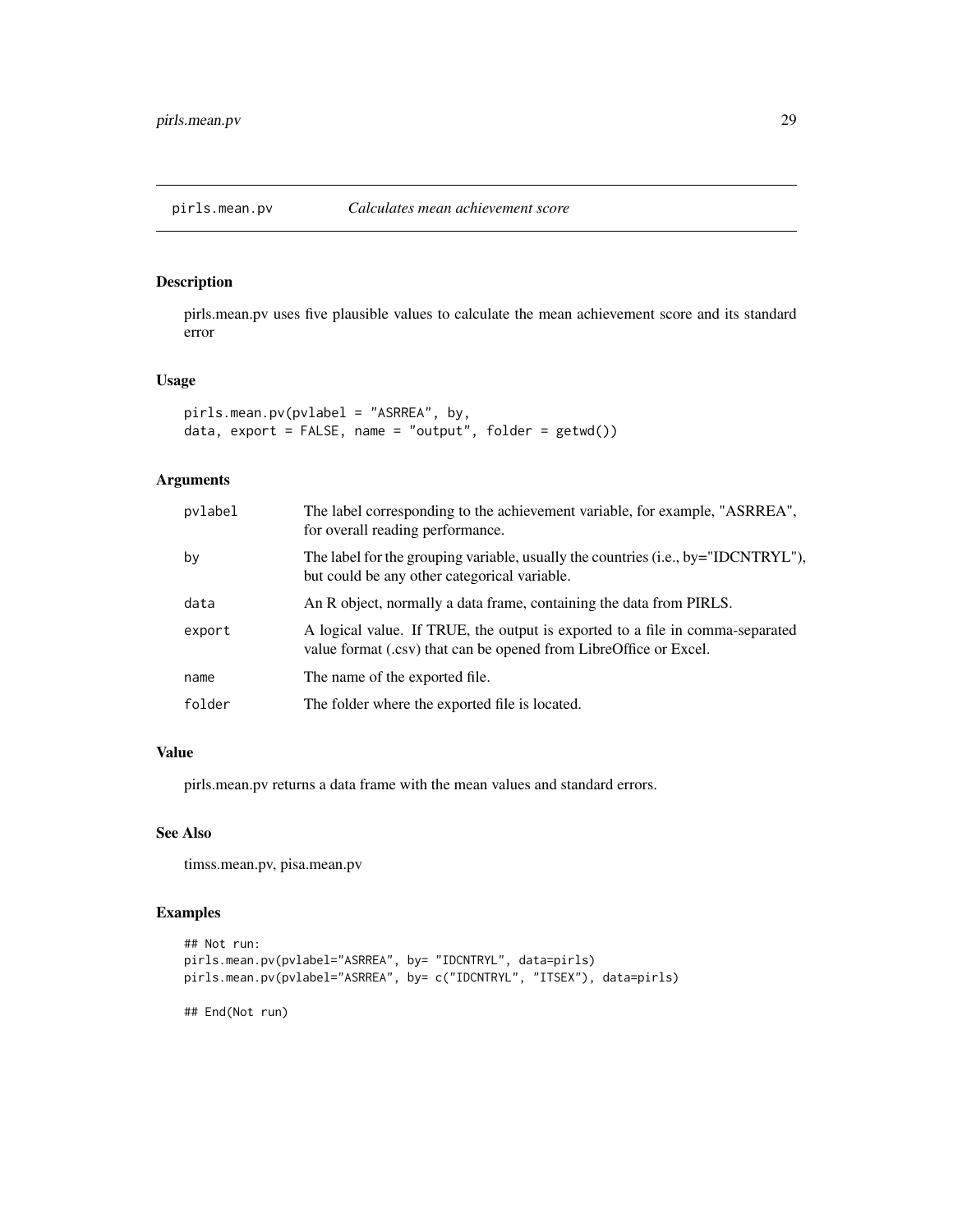<span id="page-29-0"></span>

Calculates percentiles for plausible values

# Usage

```
pirls.per.pv(pvlabel="ASRREA", by, per, data, export=FALSE,
name= "output", folder=getwd())
```
# Arguments

| pvlabel | The label corresponding to the achievement variable, for example, "ASRREA",<br>for overall reading performance.                                    |
|---------|----------------------------------------------------------------------------------------------------------------------------------------------------|
| per     | User-defined percentiles (e.g., per = $c(5, 10, 25, 75, 90, 95)$ ).                                                                                |
| by      | The label of the categorical grouping variable (e.g., by="IDCNTRYL") or vari-<br>ables (e.g., by= $c("IDCNTRYL", "ITSEX"))$ ).                     |
| data    | An R object, normally a data frame, containing the data from PIRLS.                                                                                |
| export  | A logical value. If TRUE, the output is exported to a file in comma-separated<br>value format (.csv) that can be opened from LibreOffice or Excel. |
| name    | The name of the exported file.                                                                                                                     |
| folder  | The folder where the exported file is located.                                                                                                     |

#### Value

pirls.per.pv returns a data frame with percentiles and associated standard errors. Default weights (e.g. "TOTWGT" in TIMSS) and percentiles are specified in the config parameter.

#### See Also

pisa.per.pv, timss.per.pv

# Examples

```
## Not run:
pirls.per.pv(pvlabel="ASRREA", per = c(5, 10, 25, 50, 75, 90, 95), by="IDCNTRYL", data=pirls)
```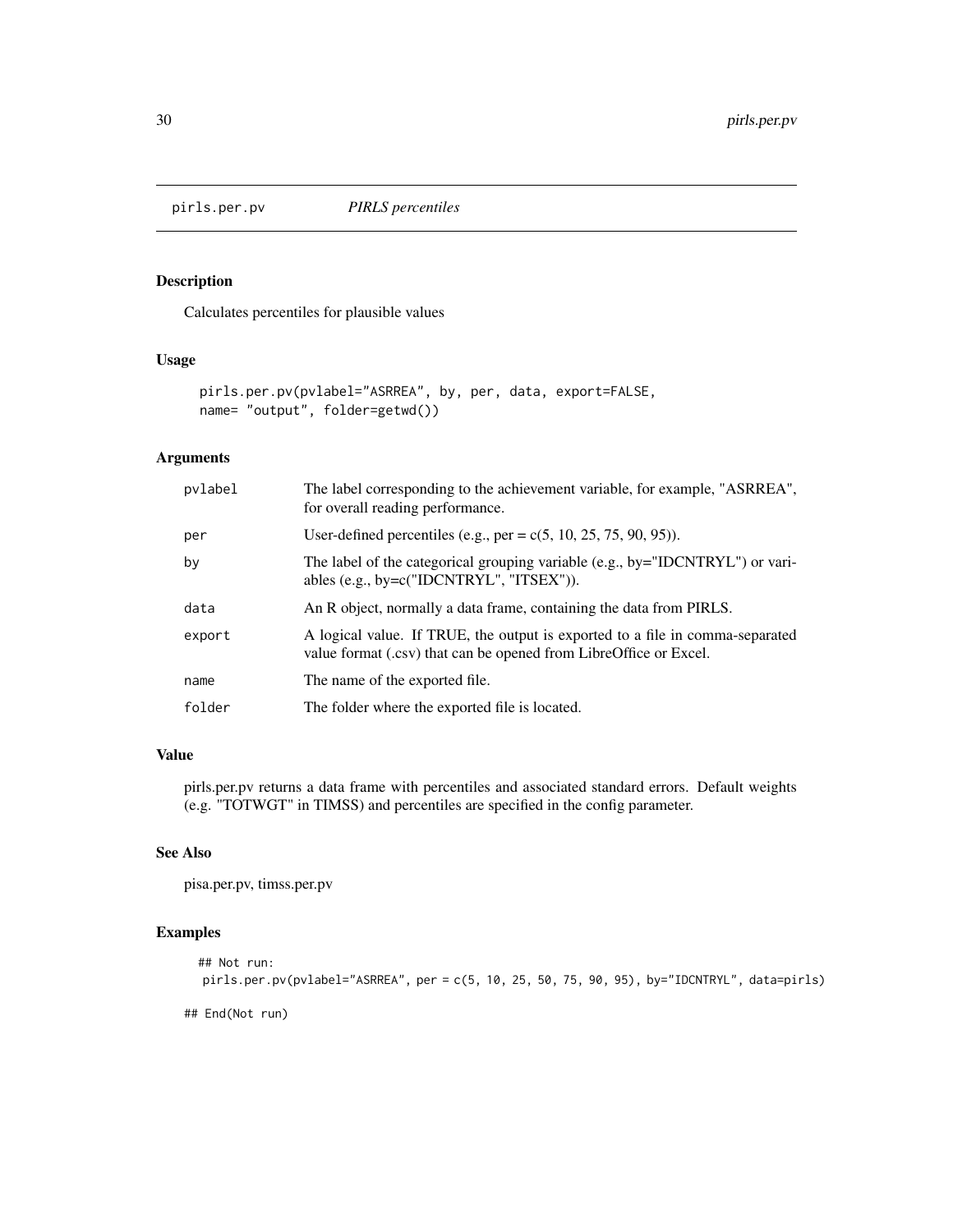<span id="page-30-0"></span>pirls.reg performs linear regression analysis (OLS) for an observed depedent variable (NOT for plausible values)

# Usage

pirls.reg(y, x, by, data, export = FALSE, name = "output", folder = getwd())

#### Arguments

| У      | Label for dependent variable                                                                                                                       |
|--------|----------------------------------------------------------------------------------------------------------------------------------------------------|
| X      | Data labels of independent variables (e.g., $x = c("ASDHEHLA", "ITSEX")$ ).                                                                        |
| by     | The label for the grouping variable, usually the countries (i.e., by="IDCNTRYL"),<br>but could be any other categorical variable.                  |
| data   | An R object, normally a data frame, containing the data from PIRLS.                                                                                |
| export | A logical value. If TRUE, the output is exported to a file in comma-separated<br>value format (.csv) that can be opened from LibreOffice or Excel. |
| name   | The name of the exported file.                                                                                                                     |
| folder | The folder where the exported file is located.                                                                                                     |

#### Value

pirls.reg prints a data.frame with regression results (i.e., coefficients, standard errors, t-values, Rsquared) and stores different regression output including residuals and replicate coefficients in a list object of class "intsvy.reg".

#### See Also

timss.reg

```
## Not run:
```

```
# Recode ASBGBOOK
table(as.numeric(pirls$ASBGBOOK), pirls$ASBGBOOK)
pirls$BOOK[as.numeric(pirls$ASBGBOOK)==1] <- 5
pirls$BOOK[as.numeric(pirls$ASBGBOOK)==2] <- 18
pirls$BOOK[as.numeric(pirls$ASBGBOOK)==3] <- 63
pirls$BOOK[as.numeric(pirls$ASBGBOOK)==4] <- 151
pirls$BOOK[as.numeric(pirls$ASBGBOOK)==5] <- 251
```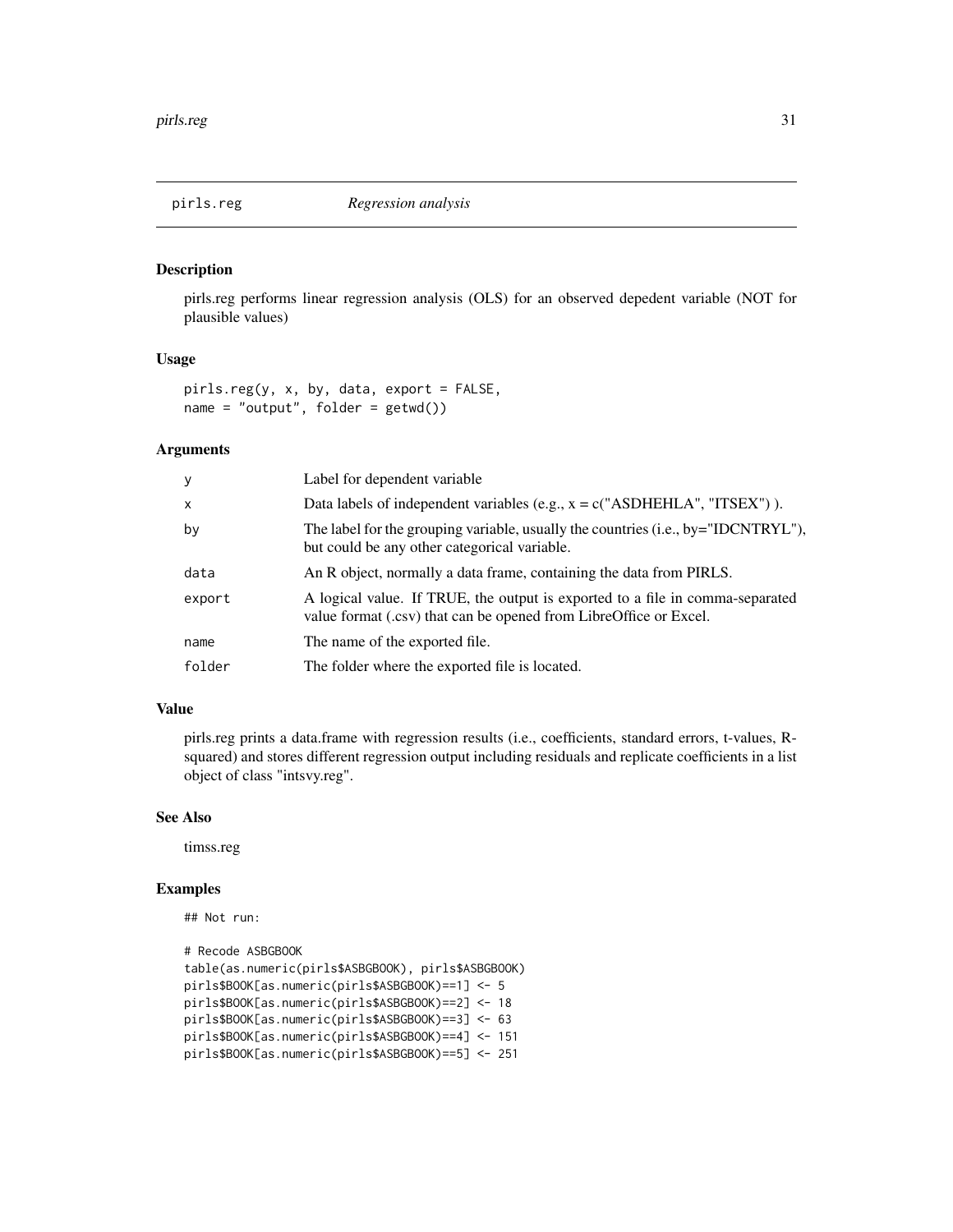```
table(pirls$BOOK)
pirls.reg(y= "BOOK", x= "ITSEX", by="IDCNTRYL", data=pirls)
## End(Not run)
```
pirls.reg.pv *Regression analysis with plausible values*

# Description

pirls.reg.pv performs linear regression analysis (OLS) with plausible values and replicate weights.

# Usage

```
pirls.reg.pv(x, pvlabel = "ASRREA", by,
data, std=FALSE, export = FALSE, name = "output", folder = getwd())
```
#### Arguments

| $\mathsf{x}$ | Data labels of independent variables (e.g., $x = c("ASDHEHLA", "ITSEX")$ ).                                                                        |
|--------------|----------------------------------------------------------------------------------------------------------------------------------------------------|
| pvlabel      | The label corresponding to the achievement variable, for example, "ASRREA",<br>for overall reading performance.                                    |
| by           | The label for the grouping variable, usually the countries (i.e., by="IDCNTRYL"),<br>but could be any other categorical variable.                  |
| data         | An R object, normally a data frame, containing the data from PIRLS.                                                                                |
| std          | A logical value. If TRUE standardised regression coefficients are calculated.                                                                      |
| export       | A logical value. If TRUE, the output is exported to a file in comma-separated<br>value format (.csv) that can be opened from LibreOffice or Excel. |
| name         | The name of the exported file.                                                                                                                     |
| folder       | The folder where the exported file is located.                                                                                                     |

#### Value

pirls.reg.pv prints a data.frame with regression results (i.e., coefficients, standard errors, t-values, Rsquared) and stores different regression output including residuals, replicate coefficients, variance within and between, and the regression data.frame in a list object of class "intsvy.reg".

# See Also

timss.reg.pv, pisa.reg.pv

<span id="page-31-0"></span>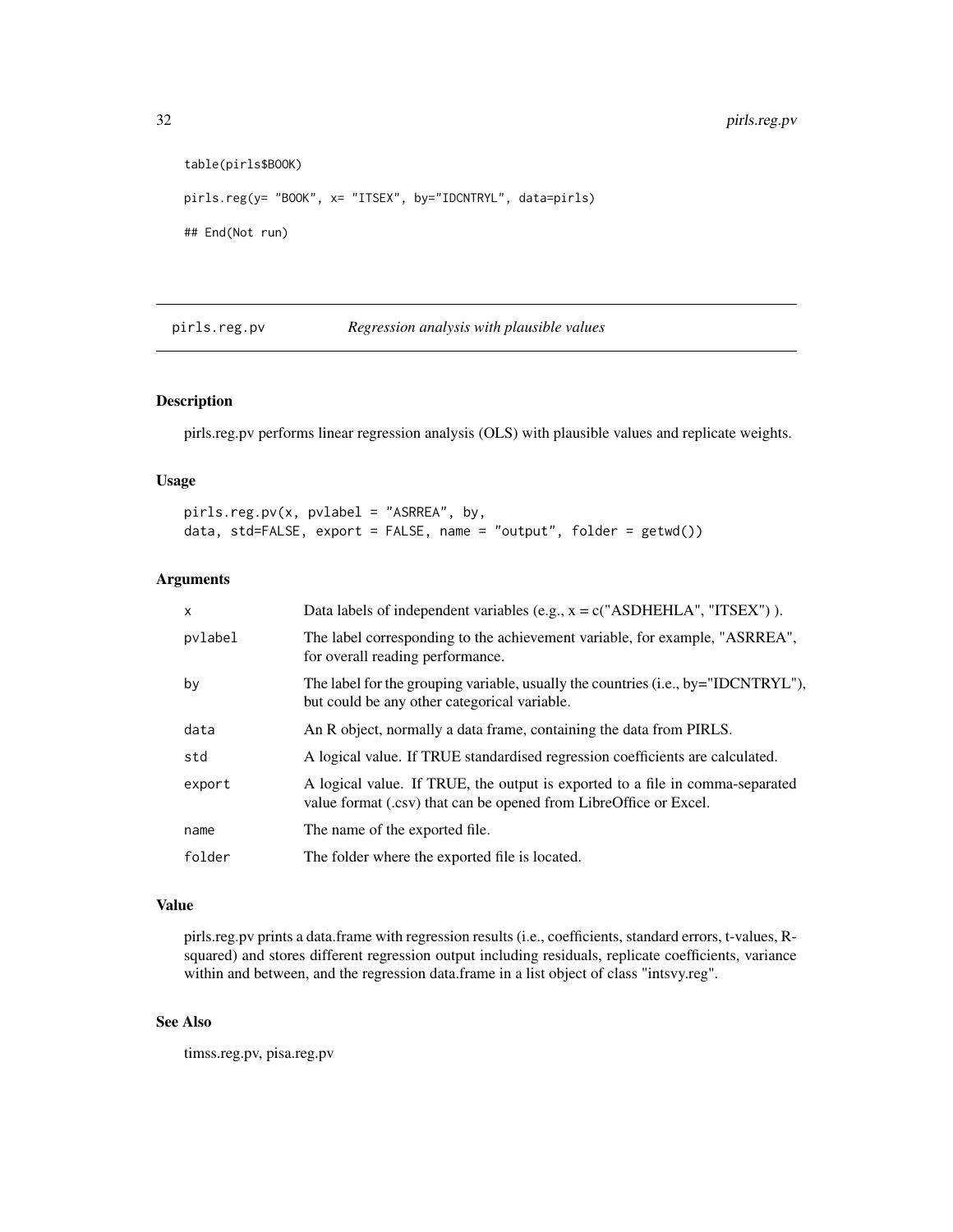#### <span id="page-32-0"></span>pirls.rho 33

# Examples

```
## Not run:
pirls$SEX[pirls$ITSEX=="BOY"]=1
pirls$SEX[pirls$ITSEX=="GIRL"]=0
pirls.reg.pv(pvlabel="ASRREA", by="IDCNTRYL", x="SEX", data=pirls)
```
## End(Not run)

pirls.rho *Correlation matrix*

# Description

pirls.rho produces a correlation matrix for observed variables (NOT for plausible values)

#### Usage

pirls.rho(variables, by, data,  $export = FALSE, name = "output", folder = getwd())$ 

# Arguments

| variables | Data labels for the variables in the correlation matrix (e.g., variables=c("ASRREA01",<br>"ASDAGE"))                                               |
|-----------|----------------------------------------------------------------------------------------------------------------------------------------------------|
| by        | The label for the grouping variable, usually the countries (i.e., by="IDCNTRYL"),<br>but could be any other categorical variable.                  |
| data      | An R object, normally a data frame, containing the data from PIRLS.                                                                                |
| export    | A logical value. If TRUE, the output is exported to a file in comma-separated<br>value format (.csv) that can be opened from LibreOffice or Excel. |
| name      | The name of the exported file.                                                                                                                     |
| folder    | The folder where the exported file is located.                                                                                                     |

#### Value

pirls.rho returns a matrix including correlation and standard error values.

#### See Also

timss.rho, pirls.rho.pv, timss.rho.pv

```
## Not run:
pirls.rho(variables=c("ASRREA01", "ASDAGE"), by="IDCNTRYL", data=pirls)
## End(Not run)
```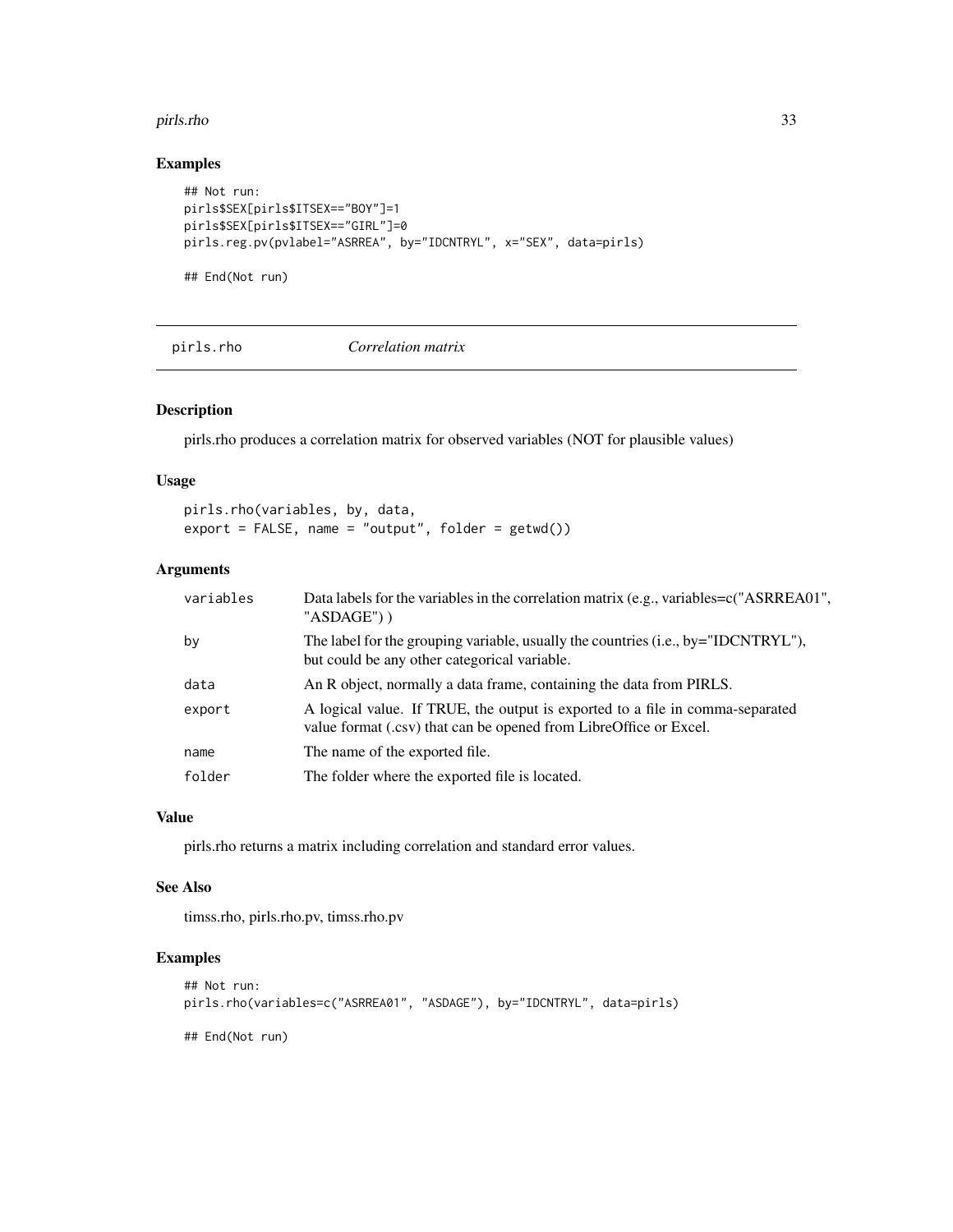<span id="page-33-0"></span>

pirls.rho.pv calculates the correlation and standard error among two achievement variables each based on 5 plausible values or one achievement variable and an observed variable (i.e., with observed scores rather than plausible values).

# Usage

```
pirls.rho.pv(variable, pvlabel, by,
data, export = FALSE, name = "output", folder = getwd())
```
# Arguments

| variable | A data label for the observed variable (e.g., variable="ASDAGE")                                                                                   |
|----------|----------------------------------------------------------------------------------------------------------------------------------------------------|
| pvlabel  | One or two labels describing the achievement variables (e.g., pvlabels = $c("ASRLIT",$<br>"ASRINF") )                                              |
| by       | The label for the grouping variable, usually the countries (i.e., by="IDCNTRYL"),<br>but could be any other categorical variable.                  |
| data     | An R object, normally a data frame, containing the data from PIRLS.                                                                                |
| export   | A logical value. If TRUE, the output is exported to a file in comma-separated<br>value format (.csv) that can be opened from LibreOffice or Excel. |
| name     | The name of the exported file.                                                                                                                     |
| folder   | The folder where the exported file is located.                                                                                                     |

# Value

pirls.rho.pv returns a matrix with correlations and standard errors.

# See Also

timss.rho.pv, pirls.rho, timss.rho

```
## Not run:
pirls.rho.pv(pvlabels=c("ASRLIT", "ASRINF"), by="IDCNTRYL", data=pirls)
## End(Not run)
```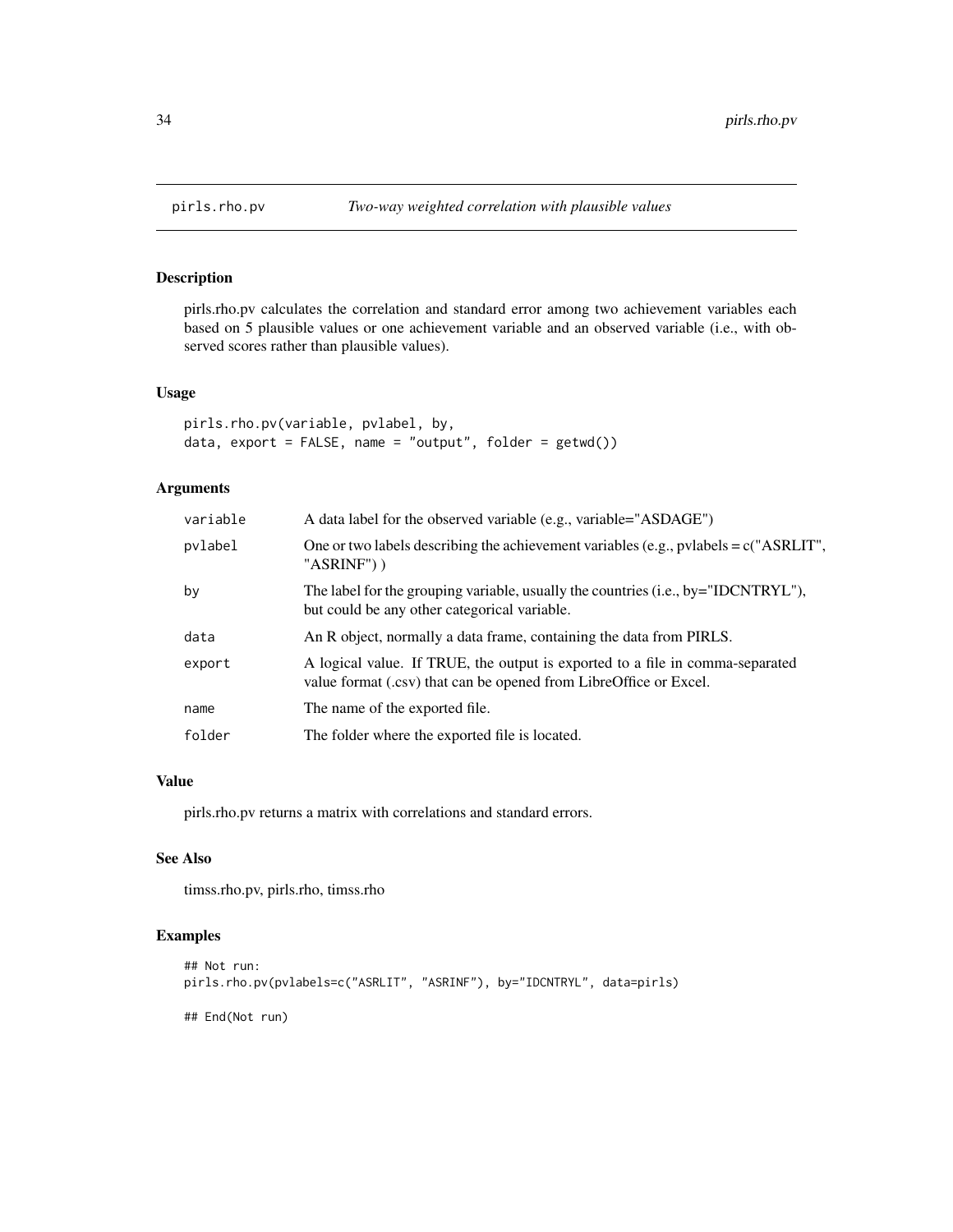#### <span id="page-34-0"></span>pirls.select.merge *Select and merge data*

# Description

pirls.select.merge selects and merges data from PIRLS. Achievement and weight variabels (all of them) are selected by default.

#### Usage

```
pirls.select.merge(folder = getwd(), countries, student = c(),
    home, school, teacher)
```
# Arguments

| folder    | Directory path where the data are located. The data could be organized within<br>folders but it should not be duplicated.                                                             |
|-----------|---------------------------------------------------------------------------------------------------------------------------------------------------------------------------------------|
| countries | The selected countries, supplied with the abbreviation (e.g., countries= $c("AUT",$<br>"BGR") or codes (countries= $c(40, 100)$ ). If no countries are selected, all are<br>selected. |
| student   | The data labels for the selected student variables.                                                                                                                                   |
| home      | The data labels for the selected home background variables.                                                                                                                           |
| school    | The data labels for the selected school variables.                                                                                                                                    |
| teacher   | The data labels for the selected teacher data.                                                                                                                                        |

#### Value

pirls.select.merge returns a data frame with the selected data from PIRLS.

#### See Also

timssg4.select.merge, timssg8.select.merge, pisa.select.merge

# Examples

```
## Not run:
pirls <- pirls.select.merge(folder= getwd(),
                countries= c(36, 40, 31, 957),
                student= c("ITSEX", "ASDAGE", "ASBGSMR"),
                home= c("ASDHEDUP", "ASDHOCCP", "ASDHELA", "ASBHELA"),
                school= c("ACDGDAS", "ACDGCMP", "ACDG03"))
```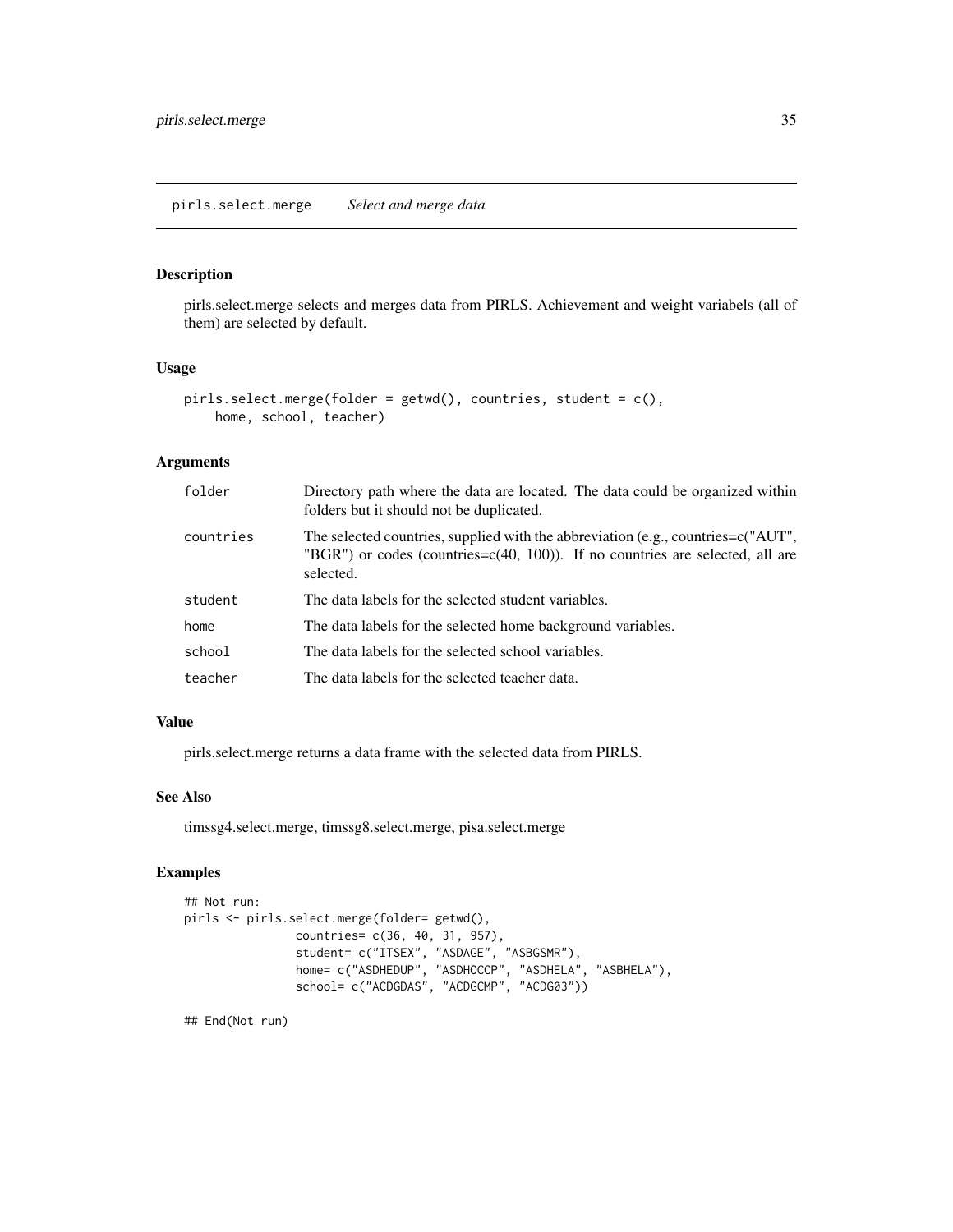<span id="page-35-0"></span>

pirls.table produces a frequency table for a categorical variable printing percentages and standard errors. Information about weight is extracted from intsvy:::pirls\_conf.

#### Usage

```
pirls.table(variable, by, data,
export = FALSE, name = "output", folder = getwd())
```
# Arguments

| variable | The data label with the variable to be analysed.                                                                                                   |
|----------|----------------------------------------------------------------------------------------------------------------------------------------------------|
| by       | The label for the grouping variable, usually the countries (i.e., by="IDCNTRYL"),<br>but could be any other categorical variable.                  |
| data     | An R object, normally a data frame, containing the data from PIRLS.                                                                                |
| export   | A logical value. If TRUE, the output is exported to a file in comma-separated<br>value format (.csv) that can be opened from LibreOffice or Excel. |
| name     | The name of the exported file.                                                                                                                     |
| folder   | The folder where the exported file is located.                                                                                                     |

#### Value

pirls.table returns a data frame with percentages and standard errors.

# See Also

timss.table, pisa.table

# Examples

```
## Not run:
pirls.table(variable="ASDHELA", by="IDCNTRYL", data=pirls)
```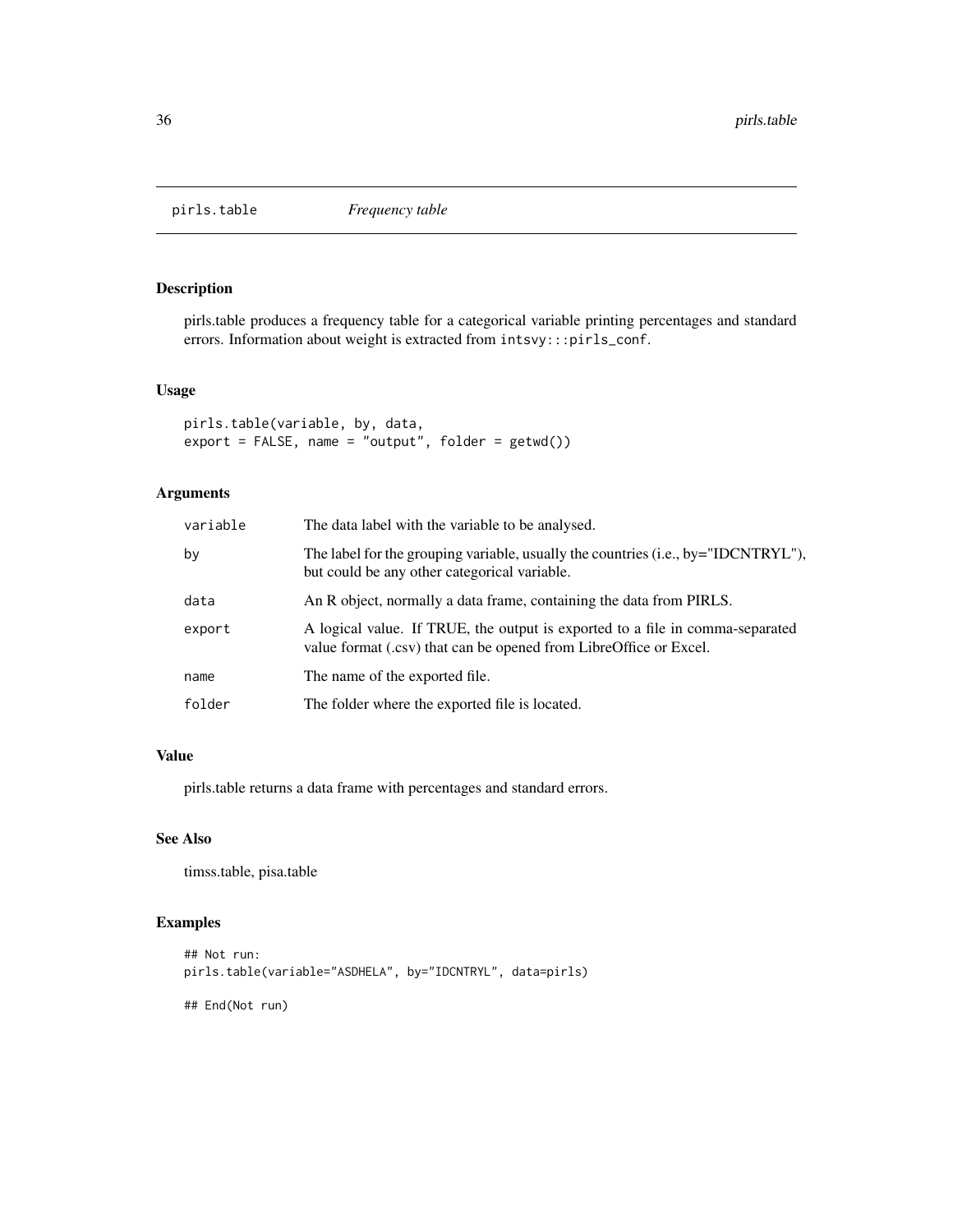<span id="page-36-0"></span>pirls.var.labels prints and saves variable labels and names of participating countries in a text file

#### Usage

```
pirls.var.label(folder = getwd(), name = "Variable labels", output = getwd())
```
# Arguments

| folder | Directory path where the PIRLS data are located. The data could be organized |
|--------|------------------------------------------------------------------------------|
|        | within folders but it should not be duplicated.                              |
| name   | Name of output file.                                                         |
| output | Folder where output file is located.                                         |

# Value

pirls.var.label returns a list with variable labels for the student, home, school, and teacher data.

#### See Also

timssg4.var.label, timssg8.var.label, pisa.var.label

# Examples

```
## Not run:
pirls.var.label(folder= getwd())
## End(Not run)
```
pisa.ben.pv *PISA proficiency levels*

# Description

Calculates percentage of students at each proficiency level defined by PISA. Or at proficiency levels provided by the useR.

```
pisa.ben.pv(pvlabel, by, cutoff, data, atlevel=FALSE,
export=FALSE, name= "output", folder=getwd())
```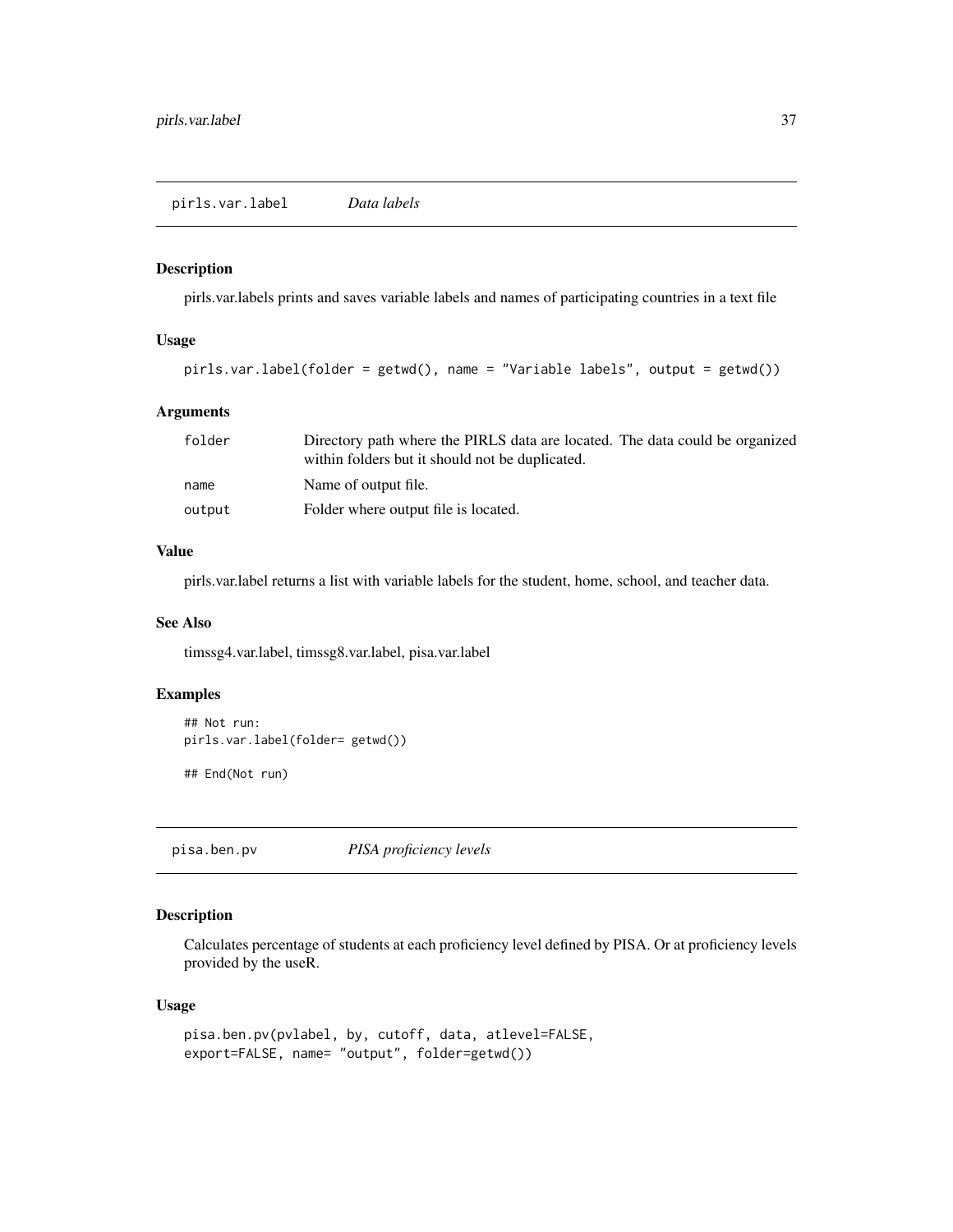#### <span id="page-37-0"></span>Arguments

| pvlabel | The label corresponding to the achievement variable, for example, "READ", for<br>overall reading performance.                                      |
|---------|----------------------------------------------------------------------------------------------------------------------------------------------------|
| cutoff  | The cut-off points for the assessment benchmarks (e.g., cutoff= $c(357.77, 420.07,$<br>482.38, 544.68, 606.99, 669.30).                            |
| by      | The label for the grouping variable, usually the countries (i.e., by="IDCNTRYL"),<br>but could be any other categorical variable.                  |
| data    | An R object, normally a data frame, containing the data from PISA.                                                                                 |
| atlevel | A logical value. If TRUE, percentages at each level are calculated. Otherwise<br>(FALSE), percentages at or above levels are reported.             |
| export  | A logical value. If TRUE, the output is exported to a file in comma-separated<br>value format (.csv) that can be opened from LibreOffice or Excel. |
| name    | The name of the exported file.                                                                                                                     |
| folder  | The folder where the exported file is located.                                                                                                     |

# Value

pisa.ben.pv returns a data frame with the percentage of students at each proficiency level and its corresponding standard error.

The total weight, "TOTWGT" and the cut-off points or benchmarks are defined in the config object.

#### See Also

timss.ben.pv, pirls.ben.pv

# Examples

```
## Not run:
pisa.ben.pv(pvlabel="MATH", by="IDCNTRYL", atlevel=TRUE, data=pisa)
## End(Not run)
```
pisa.log *Logistic regression analysis*

# Description

pisa.log performs logistic regression analysis (OLS) for an observed depedent variable (NOT for plausible values)

```
pisa.log(y, x, by, data, export=FALSE, name= "output", folder=getwd())
```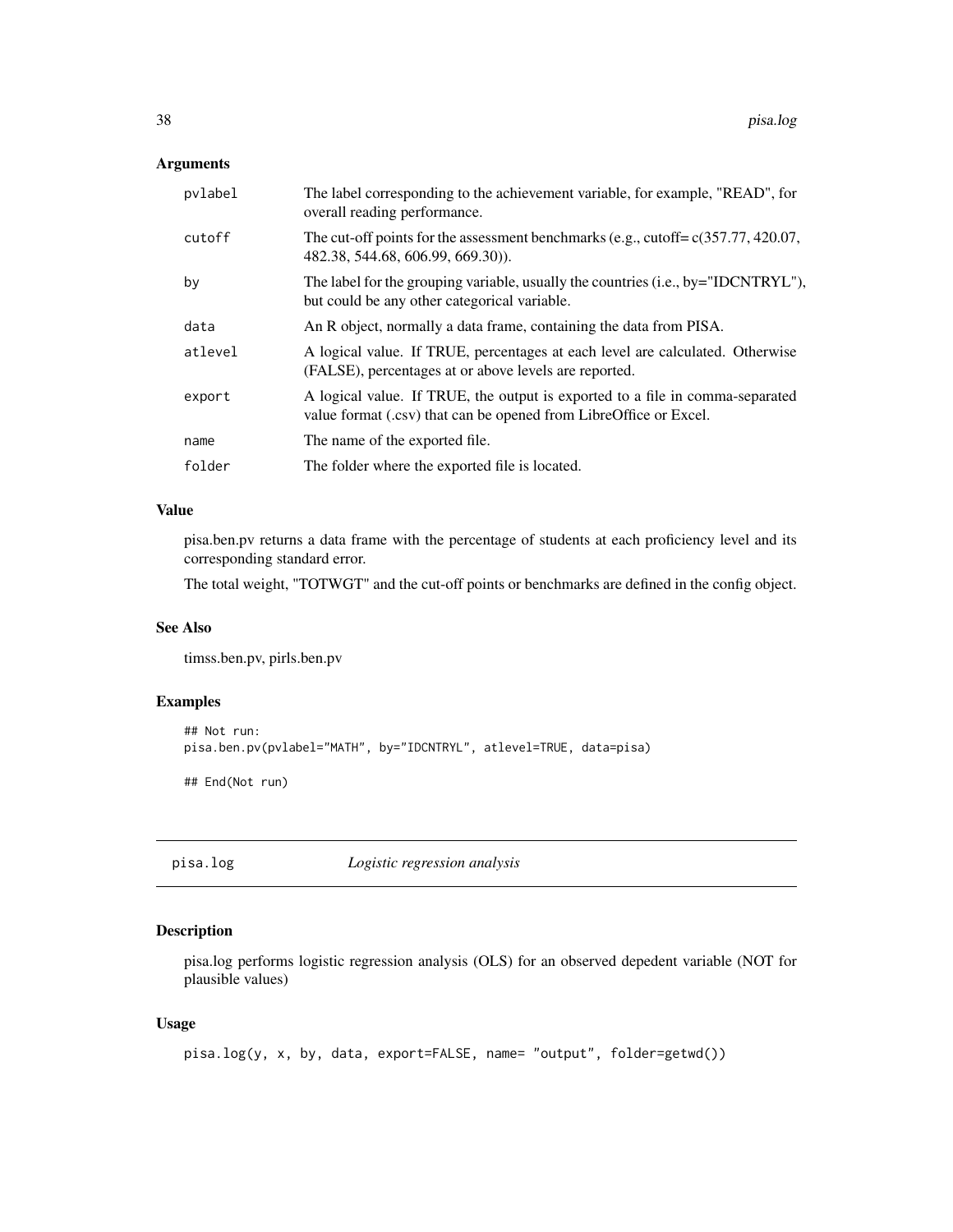# <span id="page-38-0"></span>pisa.log.pv 39

#### **Arguments**

| У            | Label for dependent variable.                                                                                                                      |
|--------------|----------------------------------------------------------------------------------------------------------------------------------------------------|
| $\mathsf{x}$ | Data labels of independent variables.                                                                                                              |
| by           | The label for the grouping variable, usually the countries (i.e., by="CNT"), but<br>could be any other categorical variable.                       |
| data         | An R object, normally a data frame, containing the data from PISA.                                                                                 |
| export       | A logical value. If TRUE, the output is exported to a file in comma-separated<br>value format (.csv) that can be opened from LibreOffice or Excel. |
| name         | The name of the exported file.                                                                                                                     |
| folder       | The folder where the exported file is located.                                                                                                     |

# Value

pisa.log prints a data.frame with regression results (i.e., coefficients, standard errors, t-values, Rsquared) and stores replicate estimates and other regression output in a list object of class "intsvy.reg".

#### See Also

pirls.log, timss.log

# Examples

## Not run:

```
pisa$SKIP[!(pisa$ST09Q01 =="None" & pisa$ST115Q01 == "None")] <- 1
pisa$SKIP[pisa$ST09Q01 =="None" & pisa$ST115Q01 == "None"] <- 0
pisa$LATE[!pisa$ST08Q01=="None"] <- 1
pisa$LATE[pisa$ST08Q01=="None"] <- 0
```

```
pisa.log(y="SKIP", x="LATE", by="IDCNTRYL", data = pisa)
```
## End(Not run)

pisa.log.pv *Logistic regression analysis with plausible values*

#### Description

pisa.log.pv performs logistic regression with plausible values and replicate weights.

```
pisa.log.pv(pvlabel="READ", x, by, cutoff,
     data, export=FALSE, name= "output", folder=getwd())
```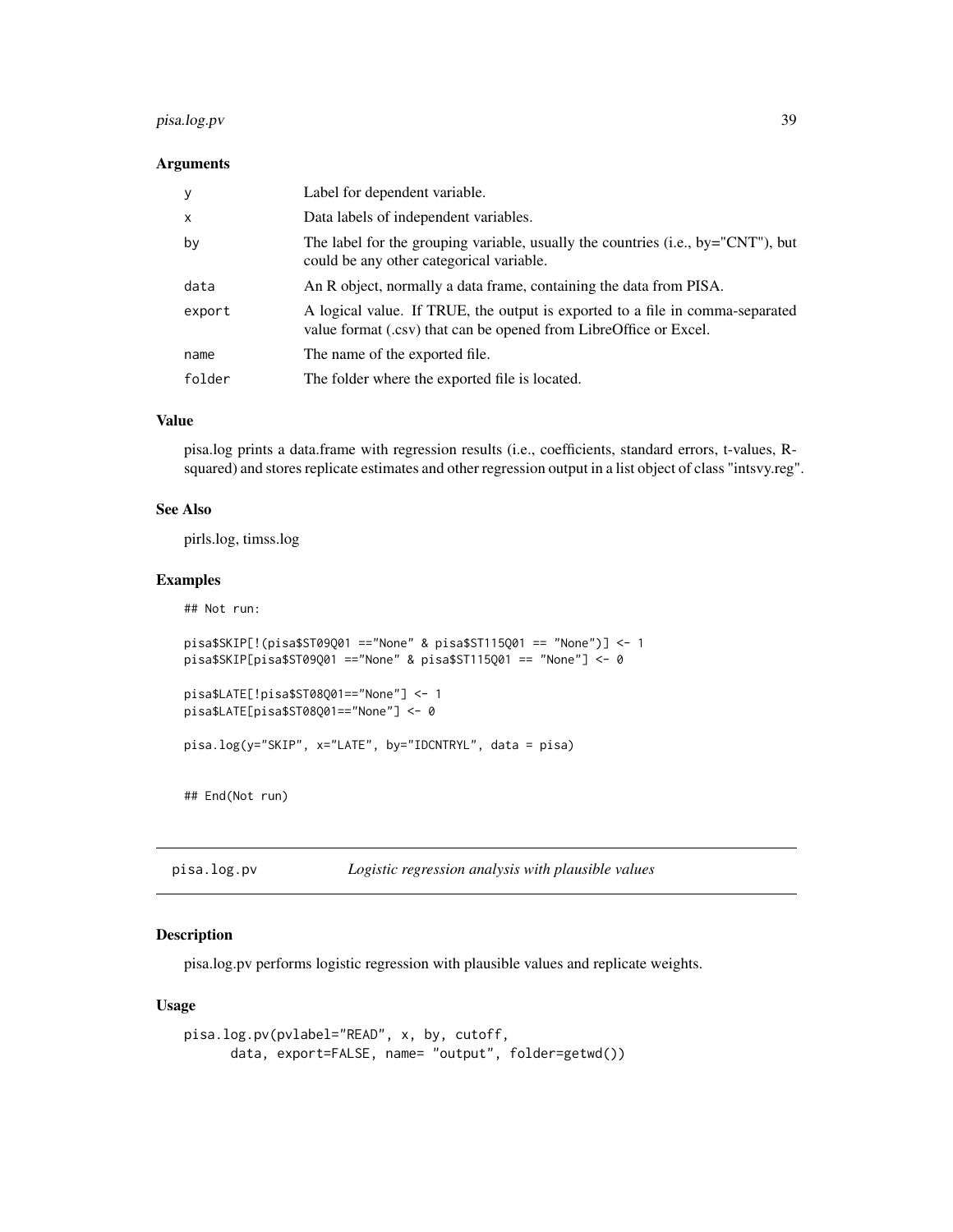# <span id="page-39-0"></span>Arguments

| pvlabel      | The label corresponding to the achievement variable, for example, "READ", for<br>overall reading performance.                                      |
|--------------|----------------------------------------------------------------------------------------------------------------------------------------------------|
| $\mathsf{x}$ | Data labels of independent variables.                                                                                                              |
| cutoff       | The cut-off point at which the dependent plausible values scores are dichotomised<br>$(1)$ is larger than the cut-off)                             |
| by           | The label for the categorical grouping variable (i.e., by="IDCNTRYL") or vari-<br>ables (e.g., $x = c("IDCNTRYL", "ST79Q03"))$ .                   |
| data         | An R object, normally a data frame, containing the data from PISA.                                                                                 |
| export       | A logical value. If TRUE, the output is exported to a file in comma-separated<br>value format (.csv) that can be opened from LibreOffice or Excel. |
| name         | The name of the exported file.                                                                                                                     |
| folder       | The folder where the exported file is located.                                                                                                     |

# Value

pisa.log.pv returns a data frame with coefficients, standard errors, t-values, and odds ratios. If "by" is specified, results are reported in a list.

#### See Also

timss.log.pv, pirls.log.pv

# Examples

```
## Not run:
timss.log.pv(pvlabel="BSMMAT", cutoff= 550, x=c("ITSEX", "BSBGSLM"), by="IDCNTRYL", data=timss8g)
intsvy.log.pv(pvlabel="BSMMAT", cutoff= 550, x="ITSEX", by="IDCNTRYL",
data=timss8g, config=timss8_conf)
```
## End(Not run)

pisa.mean *Calculates mean of variable*

# Description

Calculates the mean of an observed variable (NOT one with plausible values) and its standard error.

```
pisa.mean(variable, by, data, export = FALSE,
name = "output", folder = getwd()
```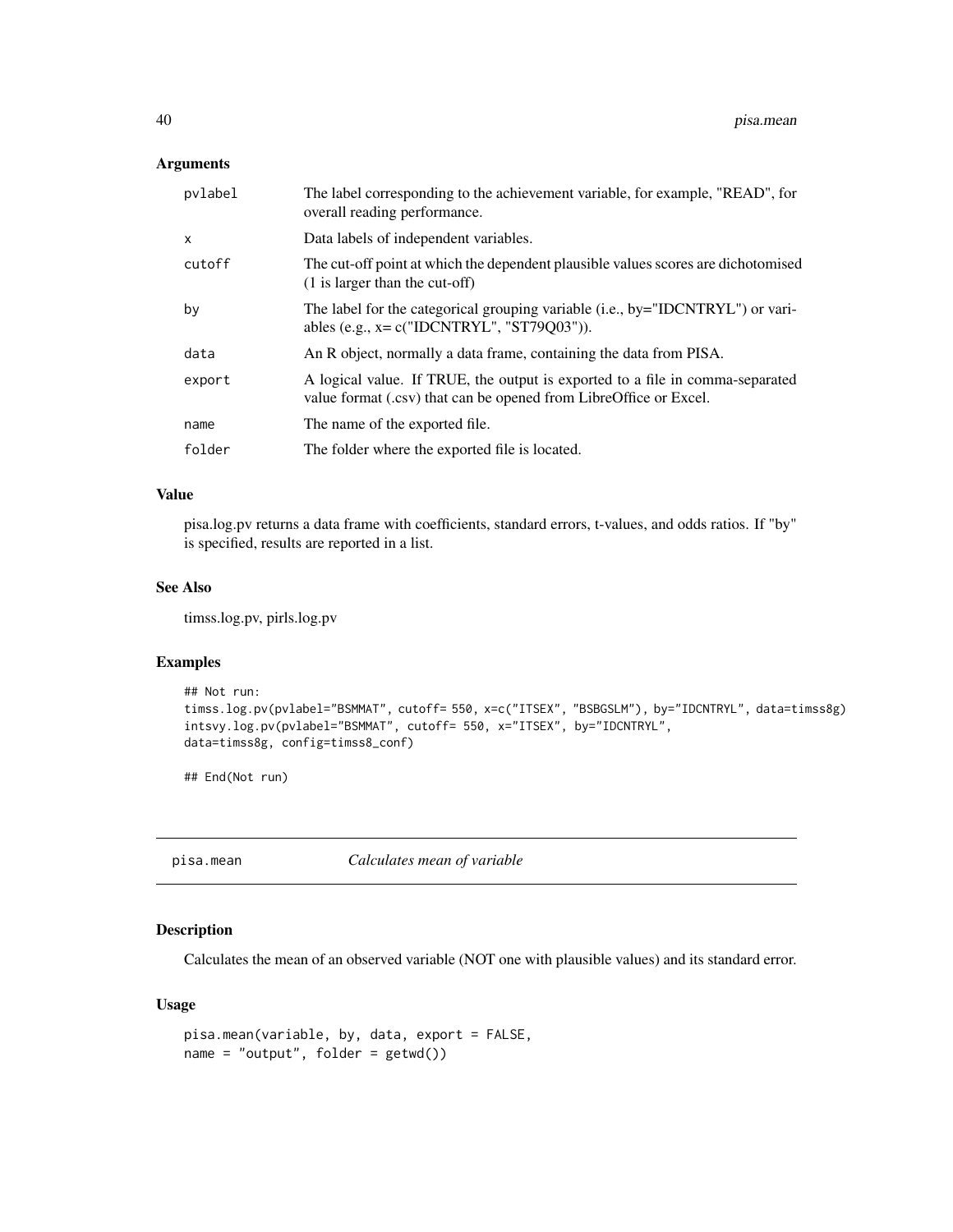# <span id="page-40-0"></span>pisa.mean.pv 41

#### Arguments

| variable | The label corresponding to the observed variable, for example, ""ESCS"", for<br>the student SES.                                                   |
|----------|----------------------------------------------------------------------------------------------------------------------------------------------------|
| by       | The label for the grouping variable, usually the countries (i.e., by="IDCNTRYL"),<br>but could be any other categorical variable.                  |
| data     | An R object, normally a data frame, containing the data from PISA.                                                                                 |
| export   | A logical value. If TRUE, the output is exported to a file in comma-separated<br>value format (.csv) that can be opened from LibreOffice or Excel. |
| name     | The name of the exported file.                                                                                                                     |
| folder   | The folder where the exported file is located.                                                                                                     |

# Value

pisa.mean returns a data frame with means and standard errors.

# See Also

timss.mean, pirls.mean, piaac.mean

# Examples

```
## Not run:
pisa.mean(variable="ESCS", by="IDCNTRYL", data=pisa)
pisa.mean(variable="PARED", by="IDCNTRYL", data=pisa)
pisa.mean(variable="BELONG", by="IDCNTRYL", data=pisa)
pisa.mean(variable="BELONG", by=c("IDCNTRYL", "ST04Q01"), data=pisa)
```
## End(Not run)

pisa.mean.pv *Calculates mean achievement score*

#### Description

pisa.mean.pv uses five plausible values to calculate the mean achievement score and its standard error

```
pisa.mean.pv(pvlabel, by, data, export = FALSE, name = "output",
     folder = getwd()
```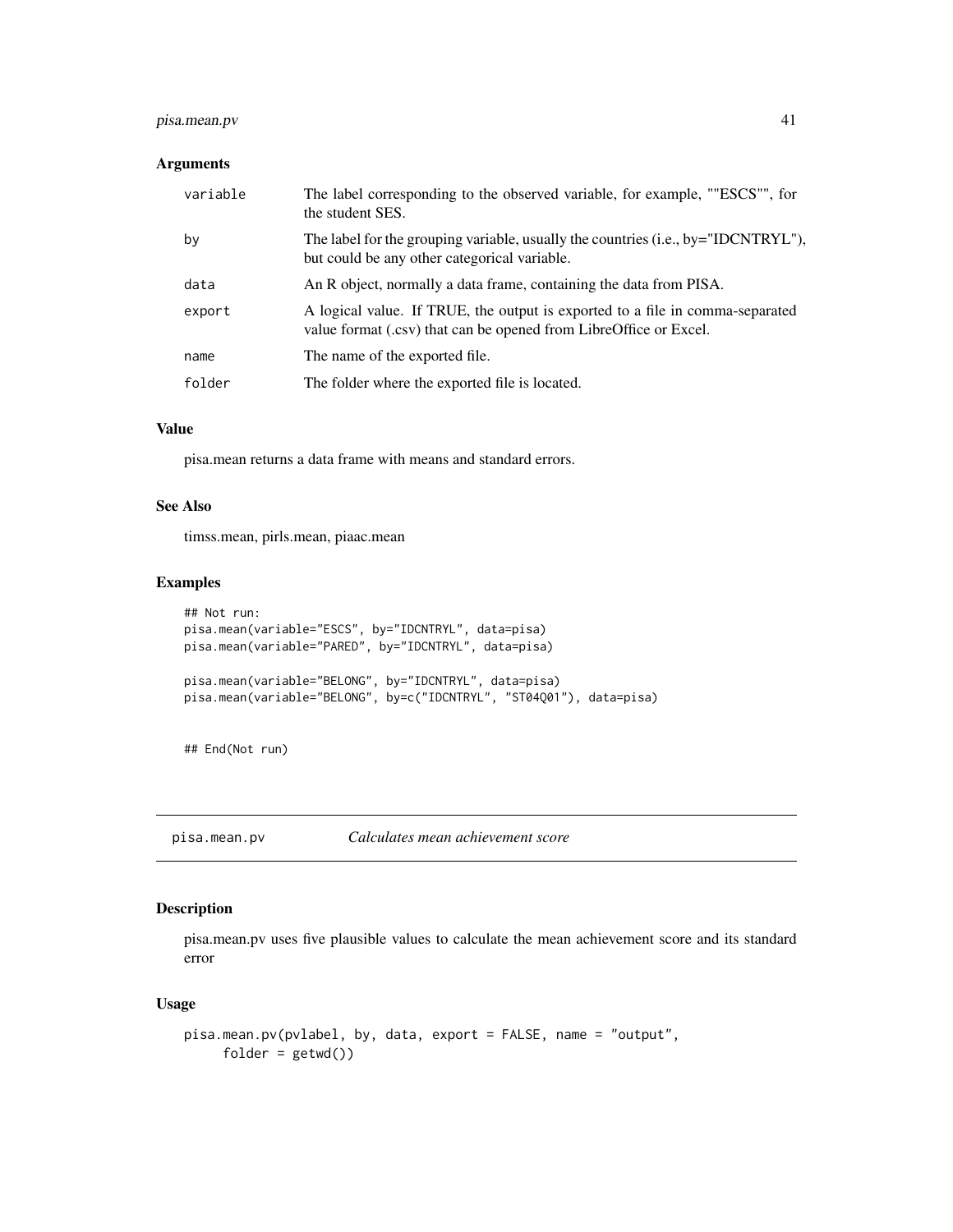# <span id="page-41-0"></span>Arguments

| pvlabel | The label corresponding to the achievement variable, for example, "READ", for<br>overall reading performance.                                      |
|---------|----------------------------------------------------------------------------------------------------------------------------------------------------|
| by      | The label for the grouping variable, usually the countries (i.e., by="IDCNTRYL"),<br>but could be any other categorical variable.                  |
| data    | An R object, normally a data frame, containing the data from PIRLS.                                                                                |
| export  | A logical value. If TRUE, the output is exported to a file in comma-separated<br>value format (.csv) that can be opened from LibreOffice or Excel. |
| name    | The name of the exported file.                                                                                                                     |
| folder  | The folder where the exported file is located.                                                                                                     |
|         |                                                                                                                                                    |

# Value

pisa.mean.pv returns a data frame with the mean values and standard errors.

# See Also

timss.mean.pv, pirls.mean.pv, piaac.mean.pv

#### Examples

```
## Not run:
pisa.mean.pv(pvlabel = "MATH", by = "IDCNTRYL", data = pisa)
pisa.mean.pv(pvlabel = "MATH", by = c("IDCNTRYL", "ST04Q01"), data = pisa)
pisa.mean.pv(pvlabel = "READ", by = "IDCNTRYL", data = pisa)
```

```
## End(Not run)
```
pisa.per.pv *PISA percentiles*

#### Description

Calculates percentiles for plausible values.

```
pisa.per.pv(pvlabel="READ", by, per, data, export=FALSE, name= "output",
folder=getwd())
```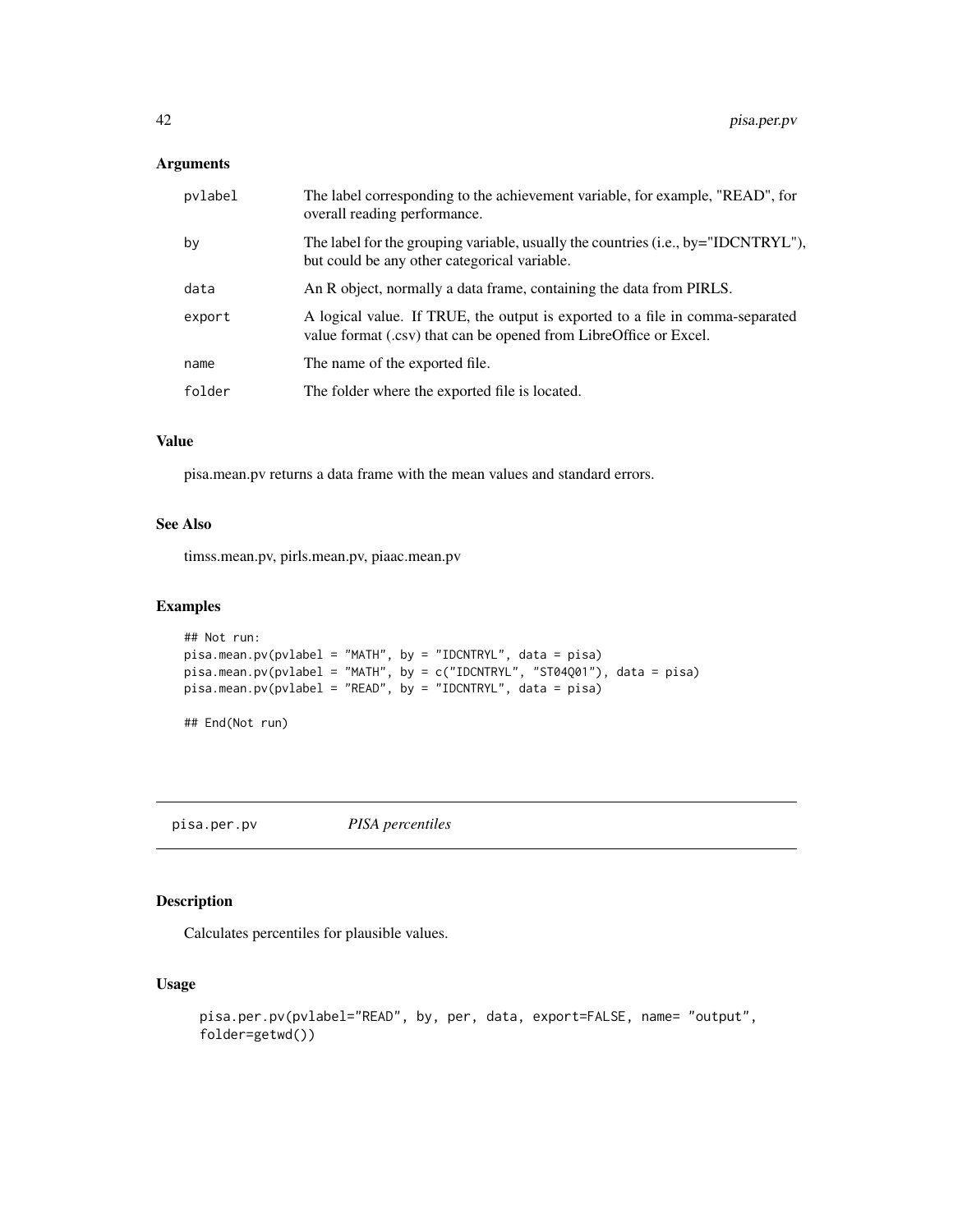#### <span id="page-42-0"></span>pisa.reg 23

#### Arguments

| pvlabel | The label corresponding to the achievement variable, for example, "READ", for<br>overall reading performance.                                      |
|---------|----------------------------------------------------------------------------------------------------------------------------------------------------|
| per     | User-defined percentiles (e.g., per = $c(5, 10, 25, 75, 90, 95)$ ).                                                                                |
| by      | The label of the categorical grouping variable (e.g., by="IDCNTRYL") or vari-<br>ables (e.g., by= $c("IDCNTRYL", "ST79Q03"))$ .                    |
| data    | An R object, normally a data frame, containing the data from PISA.                                                                                 |
| export  | A logical value. If TRUE, the output is exported to a file in comma-separated<br>value format (.csv) that can be opened from LibreOffice or Excel. |
| name    | The name of the exported file.                                                                                                                     |
| folder  | The folder where the exported file is located.                                                                                                     |

# Value

pisa.per.pv returns a data frame with percentiles and associated standard errors. Default weights (e.g. "TOTWGT" in TIMSS) and percentiles are specified in the config parameter.

# See Also

timss.per.pv, pirls.per.pv

#### Examples

```
## Not run:
pisa.per.pv(pvlabel="MATH", per=c(10, 25, 75, 90), by="IDCNTRYL", data=pisa)
```
## End(Not run)

pisa.reg *Regression analysis*

# Description

pisa.reg performs linear regression analysis (OLS) for an observed depedent variable (NOT for plausible values)

```
pisa.read(y, x, by, data, export = FALSE, name = "output", folder = getwd())
```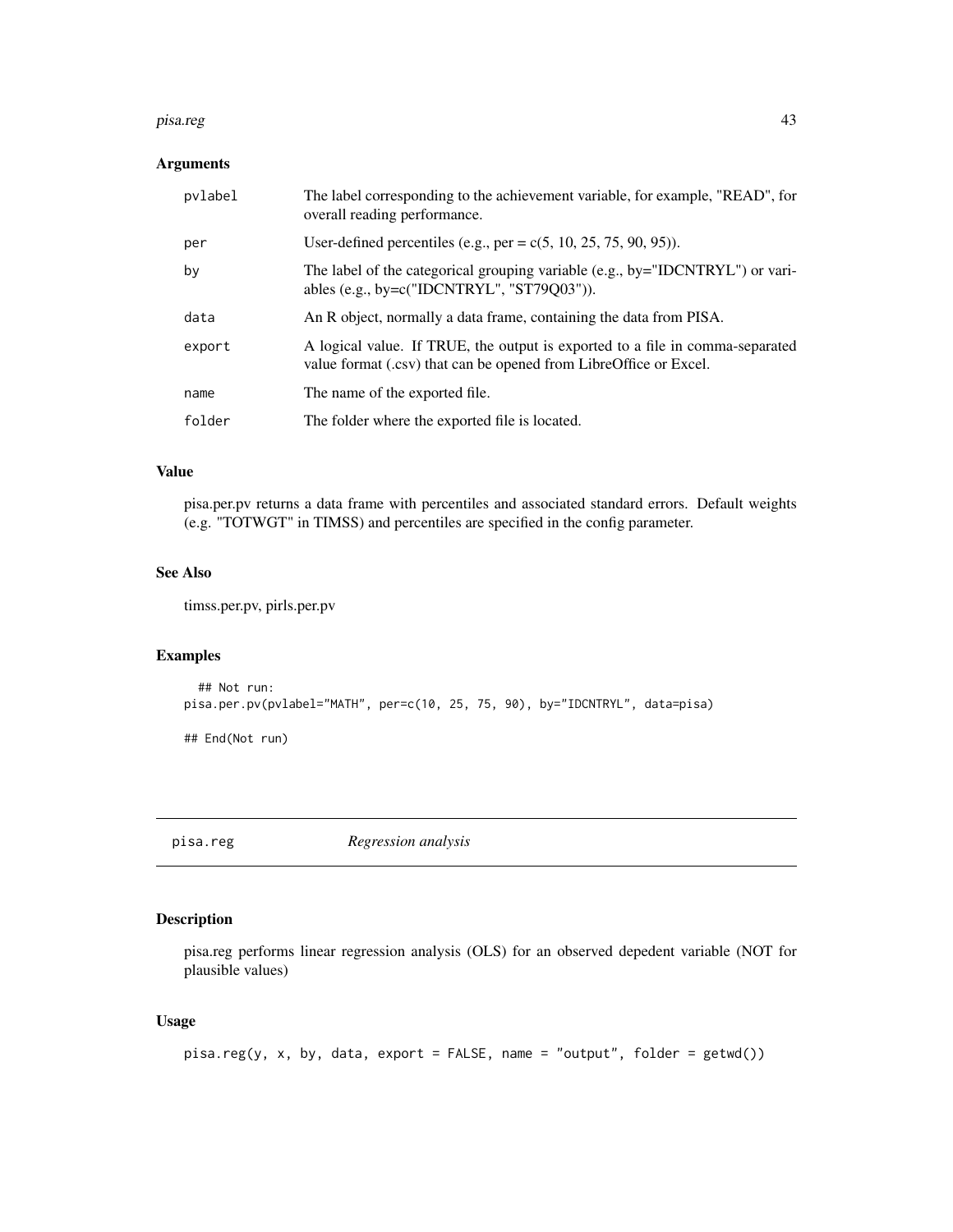#### <span id="page-43-0"></span>Arguments

| y                         | Label for dependent variable.                                                                                                                      |
|---------------------------|----------------------------------------------------------------------------------------------------------------------------------------------------|
| $\boldsymbol{\mathsf{x}}$ | Data labels of independent variables.                                                                                                              |
| by                        | The label for the grouping variable, usually the countries (i.e., by="IDCNTRYL"),<br>but could be any other categorical variable.                  |
| data                      | An R object, normally a data frame, containing the data from PISA.                                                                                 |
| export                    | A logical value. If TRUE, the output is exported to a file in comma-separated<br>value format (.csv) that can be opened from LibreOffice or Excel. |
| name                      | The name of the exported file.                                                                                                                     |
| folder                    | The folder where the exported file is located.                                                                                                     |

# Value

pisa.reg prints a data.frame with regression results (i.e., coefficients, standard errors, t-values, Rsquared) and stores different regression output including residuals and replicate coefficients in a list object of class "intsvy.reg".

# See Also

pirls.reg, timss.reg, piaac.reg

#### Examples

```
## Not run:
pisa.reg(y="BELONG", x="ST04Q01", by="IDCNTRYL", data=pisa)
```
## End(Not run)

pisa.reg.pv *Regression analysis with plausible values*

# Description

pisa.reg.pv performs linear regression analysis (OLS) with plausible values and replicate weights.

```
pisa.reg.pv(x, pvlabel = "READ", by, data,
export = FALSE, name = "output", folder = getwd(), std=FALSE)
```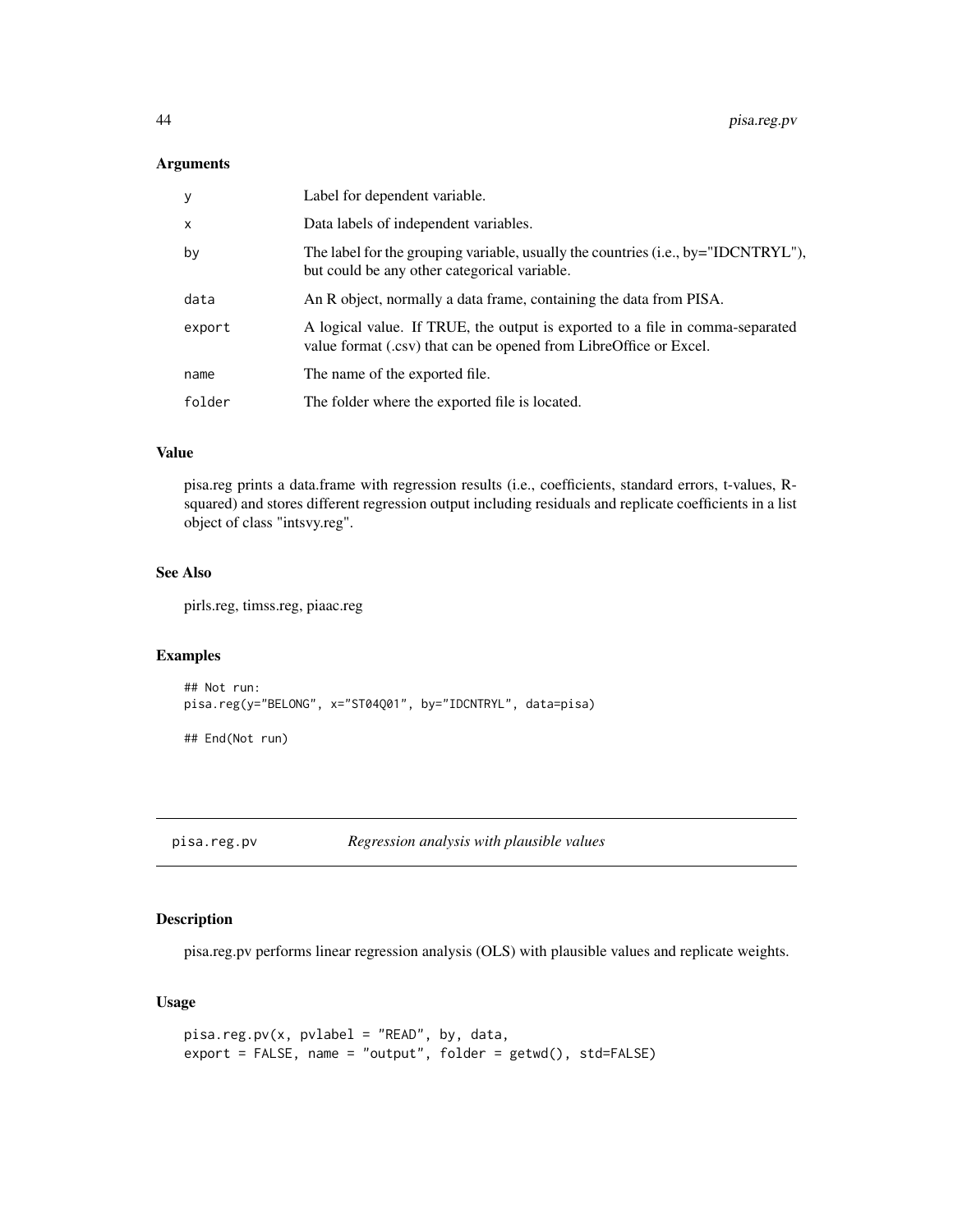#### <span id="page-44-0"></span>pisa.rho 45

# Arguments

| $\mathsf{x}$ | Data labels of independent variables.                                                                                                              |
|--------------|----------------------------------------------------------------------------------------------------------------------------------------------------|
| pvlabel      | The label corresponding to the achievement variable, for example, "READ", for<br>overall reading performance.                                      |
| by           | The label for the grouping variable, usually the countries (i.e., by="IDCNTRYL"),<br>but could be any other categorical variable.                  |
| data         | An R object, normally a data frame, containing the data from PISA.                                                                                 |
| export       | A logical value. If TRUE, the output is exported to a file in comma-separated<br>value format (.csv) that can be opened from LibreOffice or Excel. |
| name         | The name of the exported file.                                                                                                                     |
| folder       | The folder where the exported file is located.                                                                                                     |
| std          | A logical value. If TRUE standardised regression coefficients are calculated.                                                                      |

#### Value

pisa.reg.pv prints a data.frame with regression results (i.e., coefficients, standard errors, t-values, Rsquared) and stores different regression output including residuals, replicate coefficients, variance within and between, and the regression data.frame in a list object of class "intsvy.reg".

# See Also

timss.reg.pv, pirls.reg.pv, piaac.reg.pv

#### Examples

```
## Not run:
pisa.reg.pv(pvlabel="MATH", x="ST04Q01", by = "IDCNTRYL", data=pisa)
## End(Not run)
```
pisa.rho *Correlation matrix*

# Description

pisa.rho produces a correlation matrix for observed variables (NOT for plausible values)

```
pisa.rho(variables, by, data, export=FALSE, name= "output", folder=getwd())
```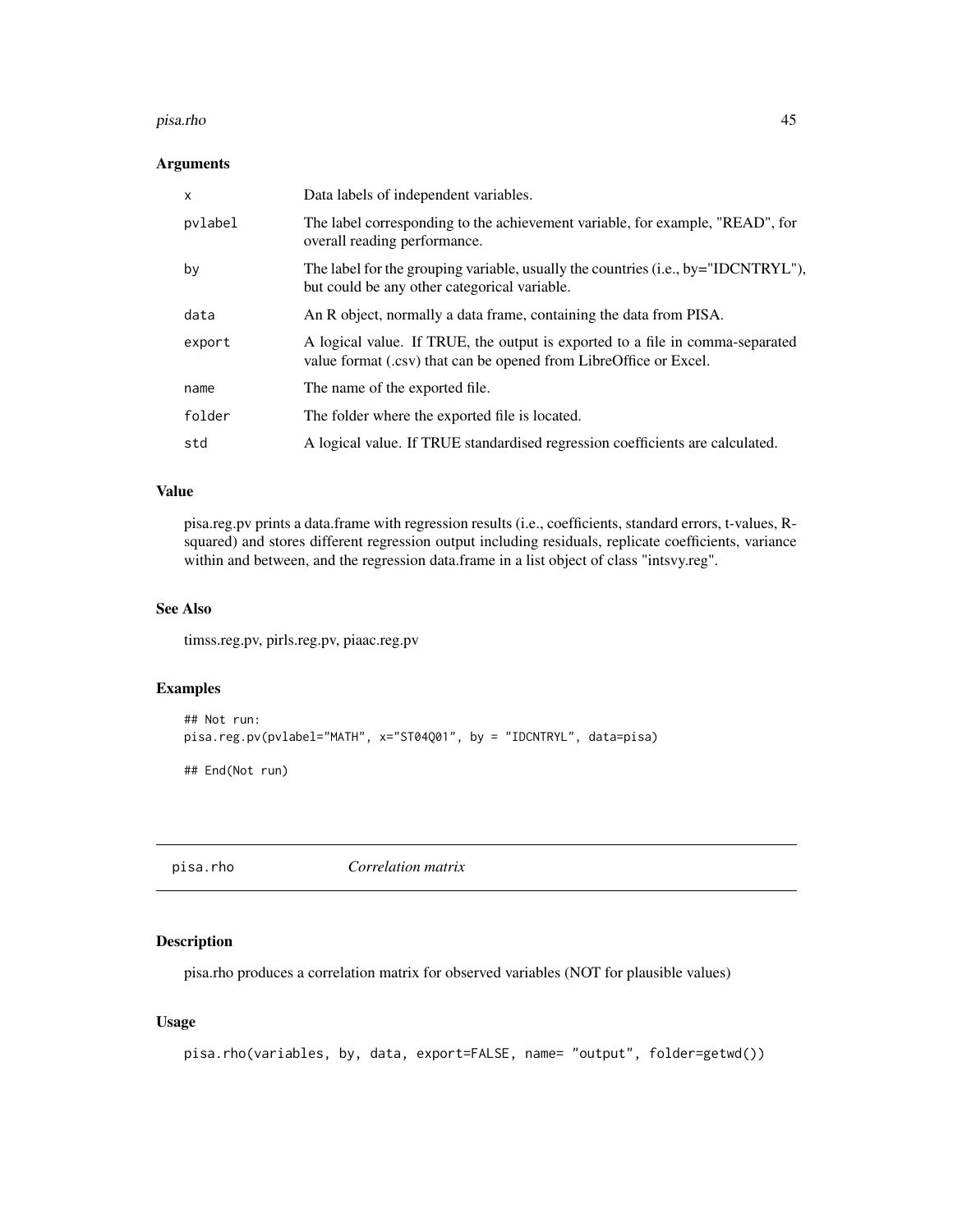# <span id="page-45-0"></span>Arguments

| variables | Data labels for the variables in the correlation matrix (e.g., variables=c("TCHBEHTD",<br>"TCHBEHSO"))                                             |
|-----------|----------------------------------------------------------------------------------------------------------------------------------------------------|
| by        | The label for the grouping variable, usually the countries (i.e., by="IDCNTRYL"),<br>but could be any other categorical variable.                  |
| data      | An R object, normally a data frame, containing the data from PISA.                                                                                 |
| export    | A logical value. If TRUE, the output is exported to a file in comma-separated<br>value format (.csv) that can be opened from LibreOffice or Excel. |
| name      | The name of the exported file.                                                                                                                     |
| folder    | The folder where the exported file is located.                                                                                                     |
|           |                                                                                                                                                    |

# Value

pisa.rho returns a matrix including correlation and standard error values.

# See Also

timss.rho, pirls.rho, pirls.rho.pv, timss.rho.pv

# Examples

```
## Not run:
pisa.rho(variables=c("COGACT", "TCHBEHTD", "TCHBEHSO", "CLSMAN" ), by="IDCNTRYL", data=pisa)
## End(Not run)
```
pisa.select.merge *Select and merge data*

# Description

pisa.select.merge selects and merges data from PISA. Achievement and weight variables (all of them) are selected by default.

# Usage

```
pisa.select.merge(folder=getwd(), student.file, parent.file=c(), school.file=c(),
countries, student=c(), parent, school)
```

| folder       | Directory path where the PISA data are located, if all the data are located in the<br>same folder.             |
|--------------|----------------------------------------------------------------------------------------------------------------|
| student.file | Student file name if 'folder' is provided, otherwise full path name of student<br>dataset (required argument). |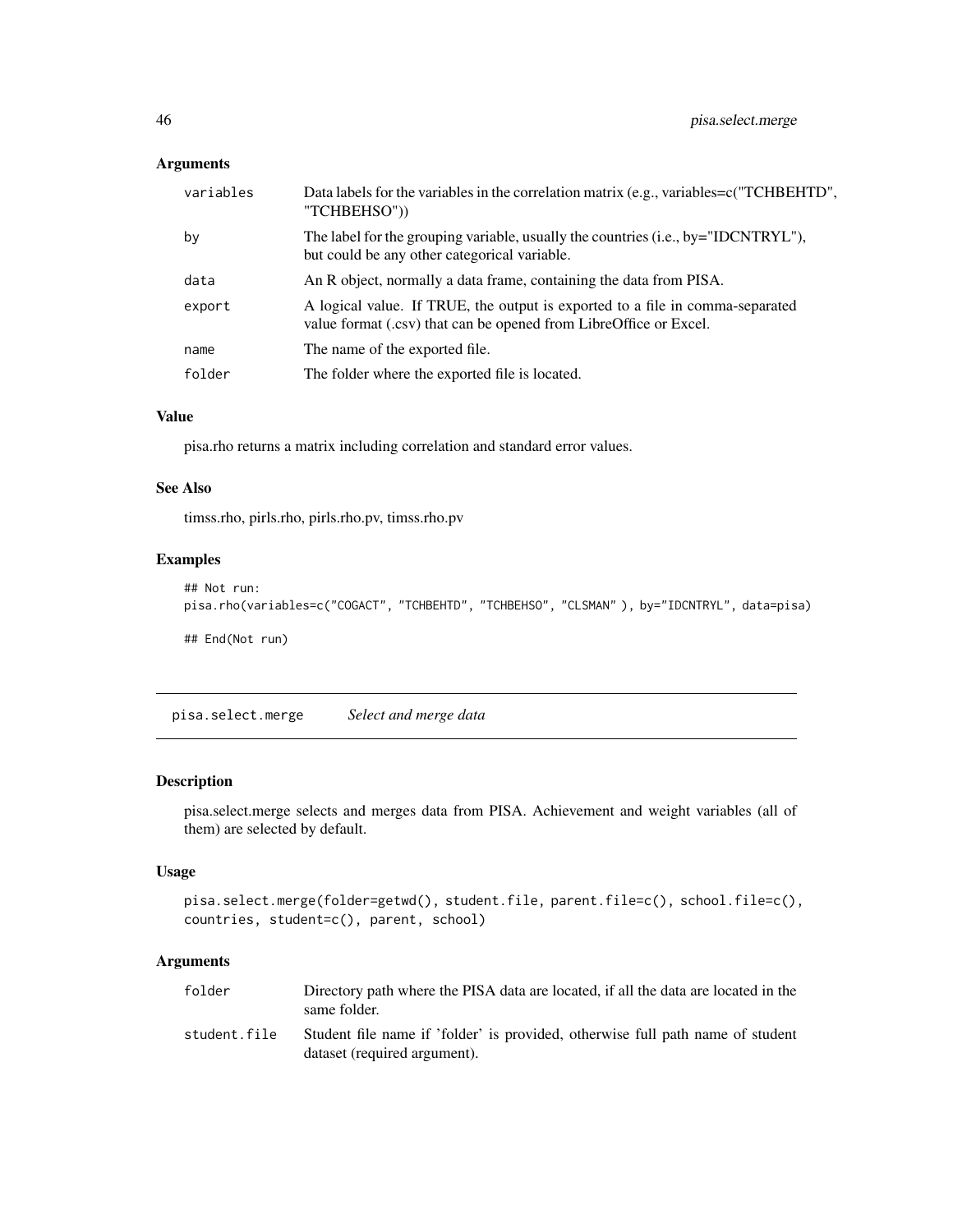#### <span id="page-46-0"></span>pisa.table 47

| parent.file | Parent file name if 'folder' is provided, otherwise full path name of parent<br>dataset.                                                                |
|-------------|---------------------------------------------------------------------------------------------------------------------------------------------------------|
| school.file | School file name if 'folder' is provided, otherwise full path name of school<br>dataset.                                                                |
| countries   | The selected countries, supplied with the abbreviation (e.g., countries= $c("DEU",$<br>"NOR") or codes. If no countries are selected, all are selected. |
| student     | The data labels for the selected student variables.                                                                                                     |
| parent      | The data labels for the selected parental variables.                                                                                                    |
| school      | The data labels for the selected school variables.                                                                                                      |

#### Value

pisa.select.merge returns a data frame with the selected data from PISA.

# See Also

timssg4.select.merge, timssg8.select.merge, pirls.select.merge

#### Examples

```
## Not run:
pisa <- pisa.select.merge(folder=getwd(),
        school.file="INT_SCQ12_DEC03.sav",
        student.file="INT_STU12_DEC03.sav",
        parent.file="INT_PAQ12_DEC03.sav",
        student= c("IMMIG", "ESCS", "ST04Q01", "ST61Q04", "ST62Q01", "ST08Q01"),
        parent = c("PARINVOL", "PARSUPP"),
        school = c("STRATIO", "SCHAUTON", "CLSIZE"),
        countries = c("HKG", "USA", "SWE", "POL", "PER"))
```
## End(Not run)

pisa.table *Frequency table*

# Description

pisa.table produces a frequency table for a categorical variable printing percentages and standard errors.

```
pisa.table(variable, by, data, export = FALSE, name = "output", folder = getwd())
```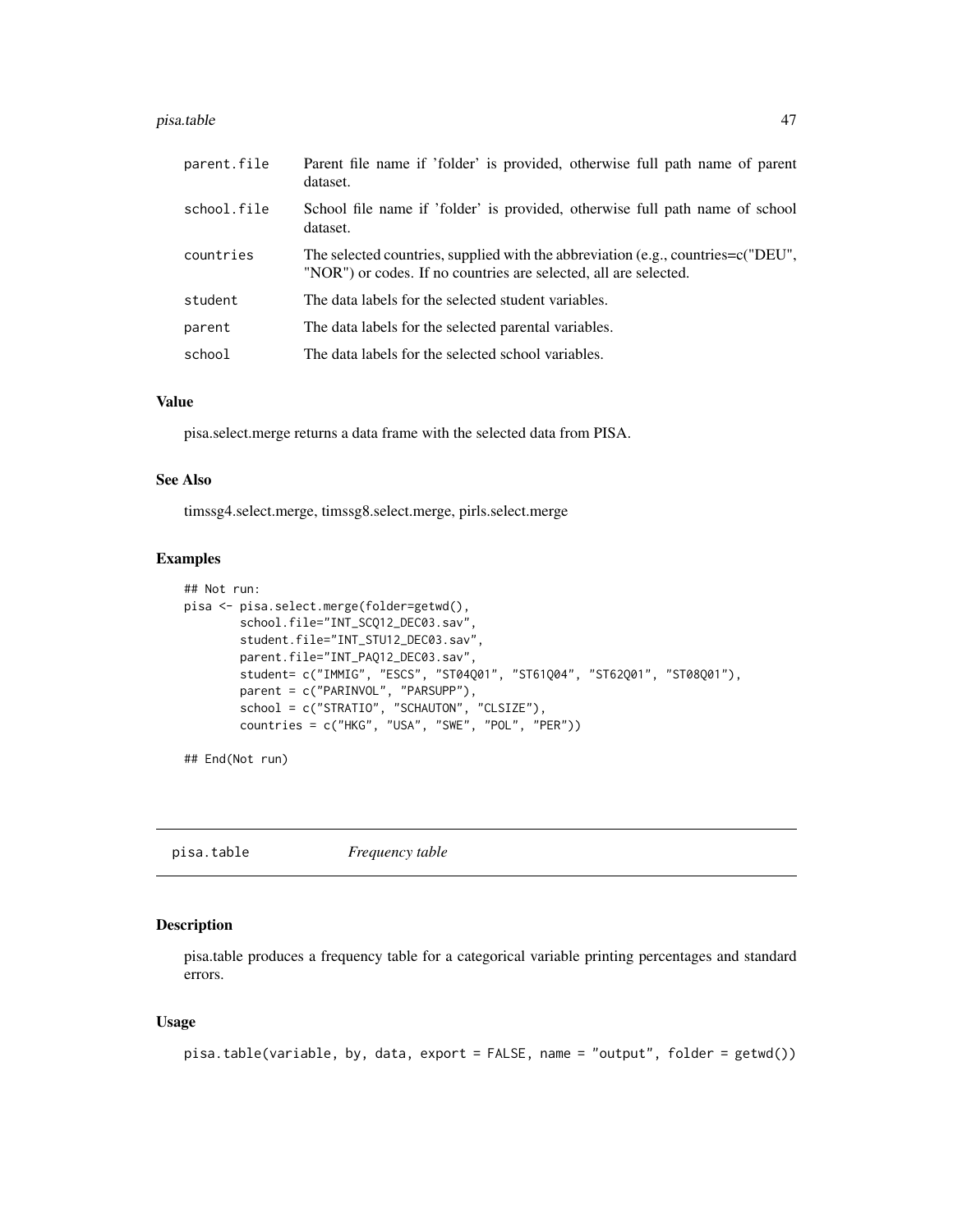# <span id="page-47-0"></span>Arguments

| variable | The data label with the variable to be analysed.                                                                                                   |
|----------|----------------------------------------------------------------------------------------------------------------------------------------------------|
| by       | The label for the grouping variable, usually the countries (i.e., by="IDCNTRYL"),<br>but could be any other categorical variable.                  |
| data     | An R object, normally a data frame, containing the data from PISA.                                                                                 |
| export   | A logical value. If TRUE, the output is exported to a file in comma-separated<br>value format (.csv) that can be opened from LibreOffice or Excel. |
| name     | The name of the exported file.                                                                                                                     |
| folder   | The folder where the exported file is located.                                                                                                     |

# Value

pisa.table returns a data frame with percentages and standard errors.

#### See Also

timss.table, pirls.table

#### Examples

```
## Not run:
pisa.table(variable="ST01Q01", by="IDCNTRYL", data=pisa)
pisa.table(variable="ST08Q01", by="IDCNTRYL", data=pisa)
## End(Not run)
```
pisa.var.label *Data labels*

# Description

pisa.var.labels prints and saves variable labels and names of participating countries in a text file

# Usage

```
pisa.var.label(folder=getwd(), student.file, parent.file=c(), school.file=c(),
name="Variable labels", output=getwd())
```

| folder       | Directory path where the PISA data are located, if all the data are located in the<br>same folder.             |
|--------------|----------------------------------------------------------------------------------------------------------------|
| student.file | Student file name if 'folder' is provided, otherwise full path name of student<br>dataset (required argument). |
| parent.file  | Parent file name if 'folder' is provided, otherwise full path name of parent<br>dataset.                       |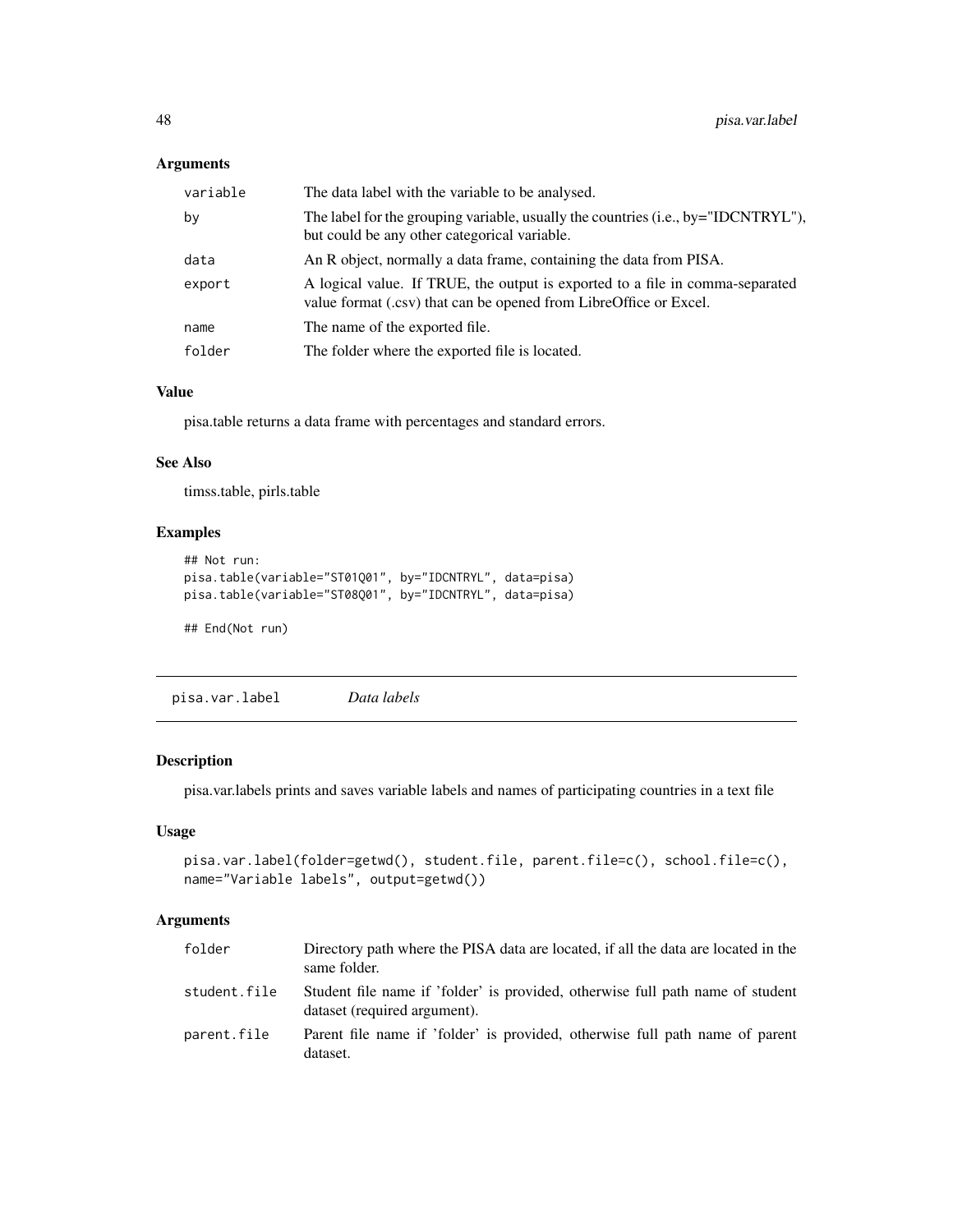<span id="page-48-0"></span>

| school.file | School file name if 'folder' is provided, otherwise full path name of school<br>dataset. |
|-------------|------------------------------------------------------------------------------------------|
| name        | Name of output file.                                                                     |
| output      | Folder where output file is located.                                                     |

#### Value

pisa.var.label returns a list with variable labels for the student, parent, and school data.

# See Also

timssg4.var.label, timssg8.var.label, pirls.var.label

#### Examples

```
## Not run:
pisa.var.label(folder=getwd(), school.file="INT_SCQ12_DEC03.sav",
student.file="INT_STU12_DEC03.sav", parent.file="INT_PAQ12_DEC03.sav")
```
## End(Not run)

plot.intsvy.mean *Graphical representation of means in groups*

#### Description

Functions pisa.mean, pisa.mean.pv, piaac.mean, piaac.mean.pv produce object of the class intsvy.mean. The function plot.intsvy.mean presents these means graphically.

#### Usage

## S3 method for class 'intsvy.mean'  $plot(x, se = TRUE, sort = FALSE, ...)$ 

#### Arguments

| x         | An object of the class intsvy.mean returned by pisa.mean, pisa.mean.pv, pi-<br>aac.mean or piaac.mean.pv functions. |
|-----------|---------------------------------------------------------------------------------------------------------------------|
| se        | If TRUE add whiskers for standard errors.                                                                           |
| sort      | If TRUE groups are sorted along averages.                                                                           |
| $\ddotsc$ | Not used. Required for cran-check.                                                                                  |
|           |                                                                                                                     |

#### Value

Returns object of ggplot class with dotplot. Works for one way, two-way and three-way effects.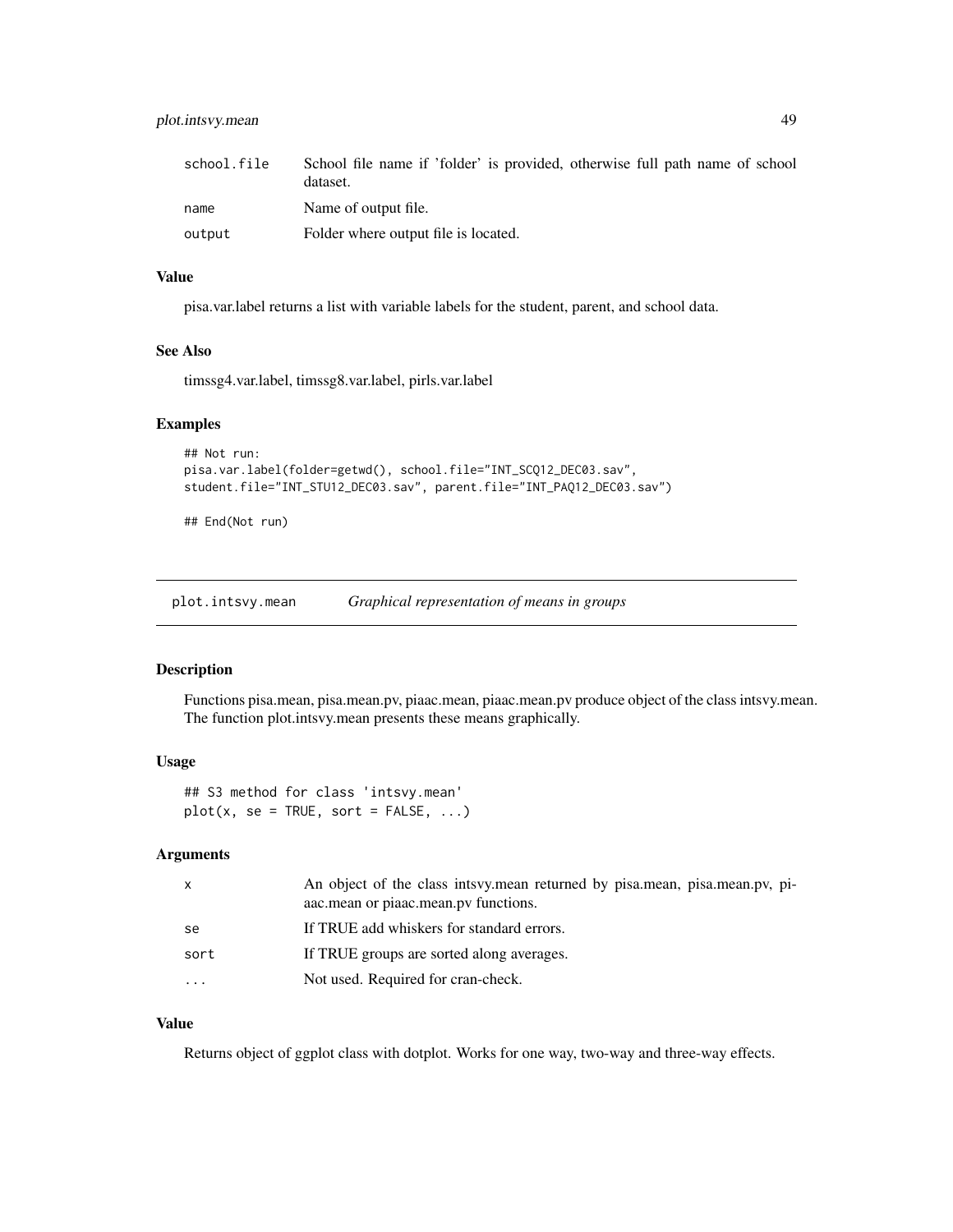# See Also

plot.intsvy.table, plot.intsvy.reg

# Examples

```
## Not run:
# Country averages
head(pmeansNC <- piaac.mean.pv(pvlabel="NUM", by="CNTRYID", data=piaac, export=FALSE))
# plotting country average NUM performance
plot(pmeansNC) + ggtitle("Country performance in NUM")
# without se bars, not good idea
plot(pmeansNC, se=FALSE)
# sorted, thats better
plot(pmeansNC, sort=TRUE)
# Country averages for different age groups
head(pmeansNCA <- piaac.mean.pv(pvlabel="NUM", by=c("CNTRYID", "AGEG10LFS"),
                        data=piaac, export=FALSE))
#
# plotting country average within
# age groups NUM performance
plot(pmeansNCA, sort=TRUE)
# Country averages for different age and gender groups (changed order)
head(pmeansNCGA <- piaac.mean.pv(pvlabel="NUM", by=c("CNTRYID", "GENDER_R", "AGEG10LFS"),
                         data=piaac, export=FALSE))
#
# plotting country average within
# age and gender groups NUM performance
plot(na.omit(pmeansNCGA), sort=TRUE)
## End(Not run)
```
plot.intsvy.reg *Graphical representation of regression models in groups*

#### Description

Functions pisa.reg, pisa.reg.pv, piaac.reg and piaac.reg.pv produce object of the class intsvy.reg. The function plot.intsvy.reg presents this list of regression models graphically.

```
## S3 method for class 'intsvy.reg'
plot(x, ..., vars, se = TRUE, sort = FALSE)
```
<span id="page-49-0"></span>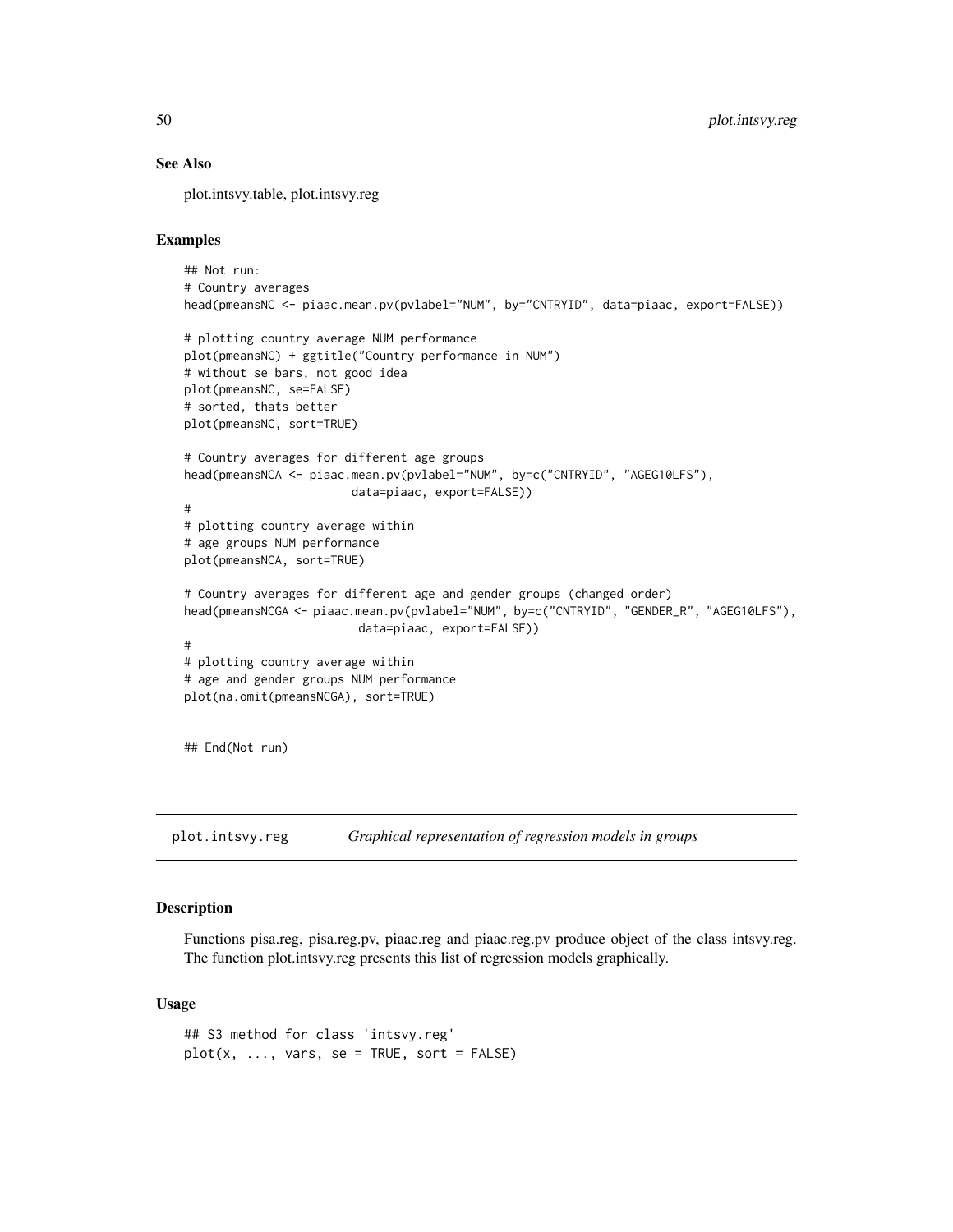# <span id="page-50-0"></span>plot.intsvy.table 51

#### **Arguments**

| $\mathsf{x}$ | An object of the class intsvy.reg returned by pisa.reg, pisa.reg.pv, piaac.reg and<br>piaac.reg.pv functions.           |
|--------------|-------------------------------------------------------------------------------------------------------------------------|
| $\ddotsc$    | Other arguments                                                                                                         |
| vars         | Variable labels of coefficients to be plotted. If none selected all coefficients are<br>plotted including the R-squared |
| se           | If TRUE add whiskers for standard errors.                                                                               |
| sort         | If TRUE groups are sorted in alphabetical order.                                                                        |

#### Value

Returns object of ggplot class with barplot. As with other ggplot objects the plus sign "+" can be used outside this function to modify graph parameters of the returning ggplot object. Works for one way, two-way and three-way contingency tables.

#### See Also

plot.intsvy.table, plot.intsvy.mean

#### Examples

```
## Not run:
# Independent variables
x.vars <- c("ESCS", "COGACT", "TCHBEHTD", "TCHBEHSO")
# Model estimation
my.mod <- pisa.reg.pv(pvlabel="MATH", x=x.vars, by="IDCNTRYL", data=pisa12)
# Plot
plot(gen.mod, vars = c("COGACT", "TCHBEHTD", "TCHBEHSO"), sort=TRUE)
## End(Not run)
```
plot.intsvy.table *Graphical representation of frequency tables*

# Description

Functions pisa.table and piaac.table produce object of the class intsvy.table. The function plot.intsvy.table presents this table graphically.

```
## S3 method for class 'intsvy.table'
plot(x, se=FALSE, stacked=FALSE, centered = FALSE, midpoint = NA, ...)
```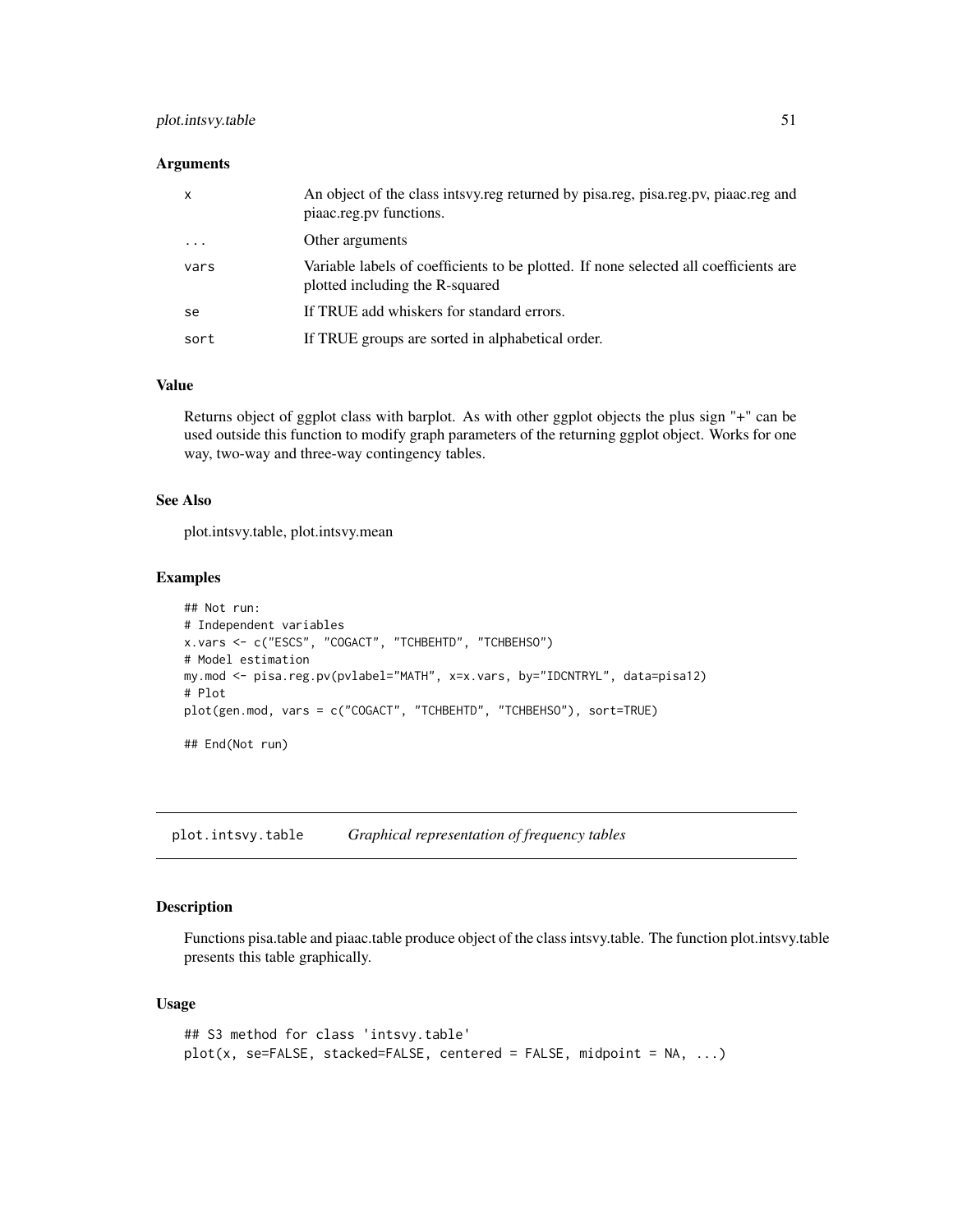#### **Arguments**

| $\mathsf{x}$ | An object of the class intsvy table returned by pisa table or piaac table functions.                                                                                                                                                                                                                                                                          |
|--------------|---------------------------------------------------------------------------------------------------------------------------------------------------------------------------------------------------------------------------------------------------------------------------------------------------------------------------------------------------------------|
| se           | If TRUE add whiskers for standard errors (only for stacked=FALSE).                                                                                                                                                                                                                                                                                            |
| stacked      | If TRUE plot bars stacked one over another.                                                                                                                                                                                                                                                                                                                   |
| centered     | If TRUE then bars will be centered around midpoint.                                                                                                                                                                                                                                                                                                           |
| midpoint     | A single number, which specifies the segment around which bars are centered.<br>By default it's the middle segment calculated as $(n \cdot 1 \text{ evels} + 1)/2$ . If n. levels<br>is odd then bars are centered around the beginning of the selected segment.<br>If n, levels is even then bars are centered around the middle of the selected<br>segment. |
|              | Not used. Required for cran-check.                                                                                                                                                                                                                                                                                                                            |

# Value

Returns object of ggplot class with barplot. Works for one way, two-way and three-way contingency tables.

# See Also

plot.intsvy.mean, plot.intsvy.reg

# Examples

```
## Not run:
# install pbiecek/PIAAC package from github to have access to piaac data
# age distribution in whole dataset
(ptable <- piaac.table(variable="AGEG10LFS", data=piaac))
```
# age distribution in whole dataset plot(ptable) plot(ptable, centered=TRUE)

```
# age distribution within countries
head(ptableC <- piaac.table(variable="AGEG10LFS", by="CNTRYID", data=piaac))
```

```
# age distribution within countries
plot(ptableC, stacked=TRUE)
plot(na.omit(ptableC), centered=TRUE)
```

```
# age distribution within countries and gender segments
head(ptableCA <- piaac.table(variable="AGEG10LFS", by=c("CNTRYID", "GENDER_R"), data=piaac))
```

```
# age distribution within countries and gender segments
plot(na.omit(ptableCA), stacked=TRUE)
plot(na.omit(ptableCA), centered=TRUE)
```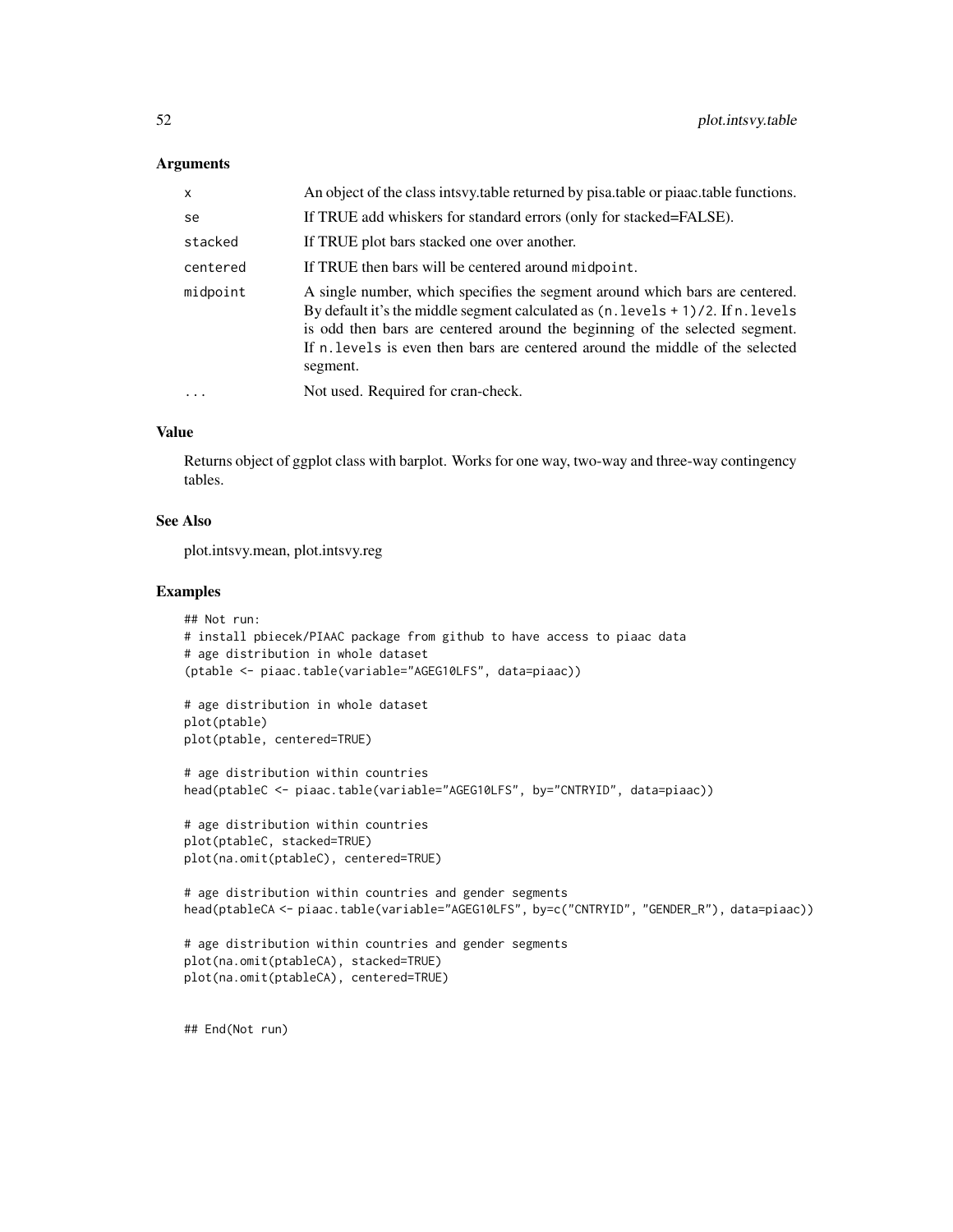<span id="page-52-0"></span>

timss.ben.pv calculates the percentage of students performing at or above the cut-off points (scores) given by the useR. The default are the benchmarks established by PIRLS/TIMSS

#### Usage

```
timss.ben.pv(pvlabel, by, cutoff, data, atlevel=FALSE,
export = FALSE, name = "output", folder = getwd())
```
# Arguments

| pvlabel | The label corresponding to the achievement variable, for example, "BSMMAT",<br>for overall math performance.                                       |
|---------|----------------------------------------------------------------------------------------------------------------------------------------------------|
| cutoff  | The cut-off points for the assessment benchmarks (e.g., cutoff = $c(400, 475, 550,$<br>$625$ ).                                                    |
| by      | The label for the grouping variable, usually the countries (i.e., by="IDCNTRYL"),<br>but could be any other categorical variable.                  |
| data    | An R object, normally a data frame, containing the data from TIMSS.                                                                                |
| atlevel | A logical value. If TRUE, percentages at each level are calculated. Otherwise<br>(FALSE), percentages at or above levels are reported.             |
| export  | A logical value. If TRUE, the output is exported to a file in comma-separated<br>value format (.csv) that can be opened from LibreOffice or Excel. |
| name    | The name of the exported file.                                                                                                                     |
| folder  | The folder where the exported file is located.                                                                                                     |

# Value

timss.ben.pv returns a data frame with the percentage of students at or above the benchmark and the corresponding standard error.

The total weight, "TOTWGT" and the cut-off points or benchmarks are defined in the config object.

#### See Also

pirls.ben.pv, pisa.ben.pv

#### Examples

```
## Not run:
timss.ben.pv(pvlabel="BSMMAT", by="IDCNTRYL", cutoff = c(400, 475, 550, 625), data=timss8g)
timss.ben.pv(pvlabel="ASMMAT", by="IDCNTRYL", data=timss4g)
```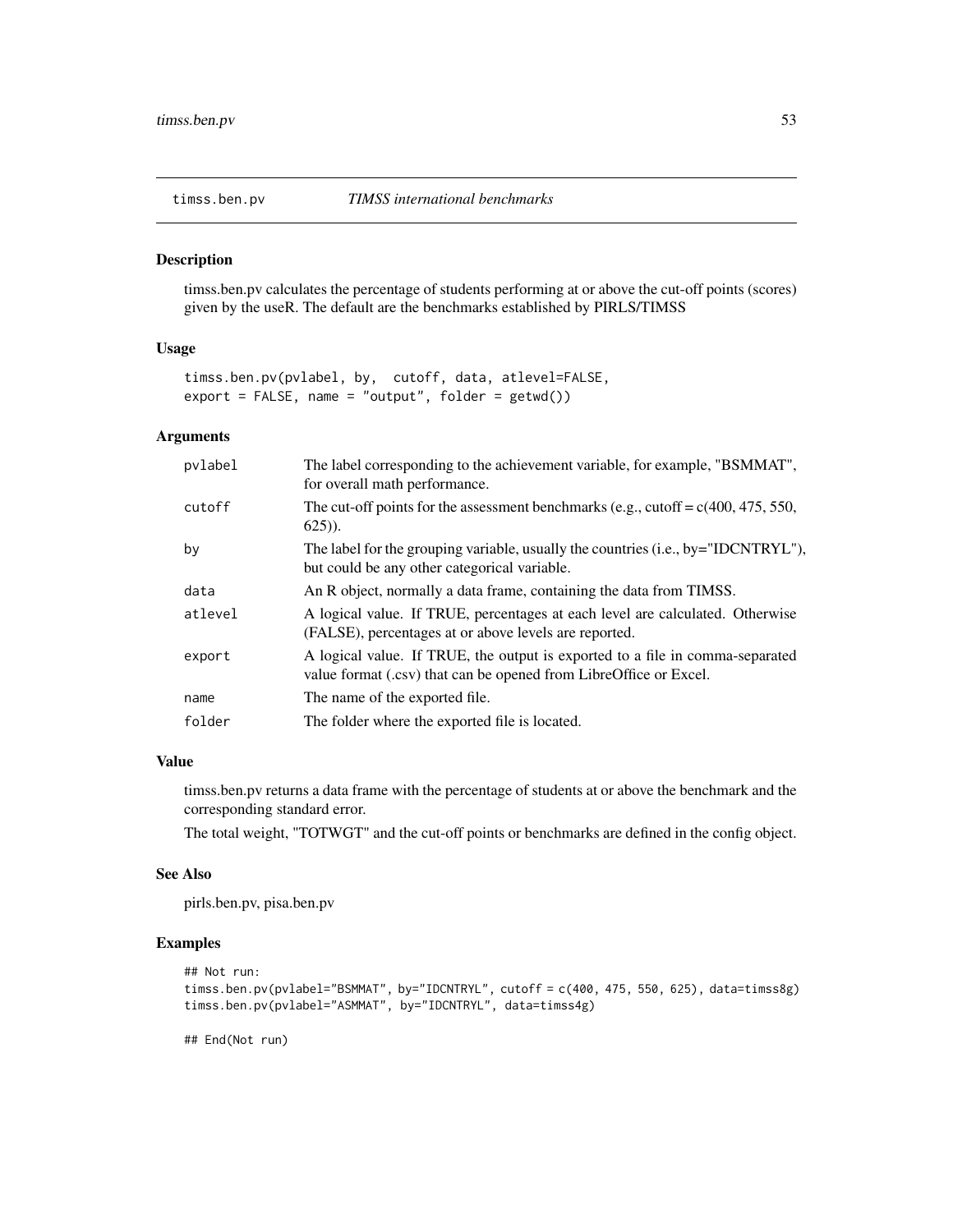<span id="page-53-0"></span>

timss.log performs logistic regression analysis for an observed depedent variable (NOT for plausible values)

# Usage

```
timss.log(y, x, by, data, export = FALSE,
name = "output", folder = getwd())
```
#### Arguments

| $\mathbf{y}$ | Label for dependent variable                                                                                                                       |
|--------------|----------------------------------------------------------------------------------------------------------------------------------------------------|
| $\mathsf{x}$ | Data labels of independent variables (e.g., $x = c("ASDHEHLA", "ITSEX")$ ).                                                                        |
| by           | The label for the grouping variable, usually the countries (i.e., by="IDCNTRYL"),<br>but could be any other categorical variable.                  |
| data         | An R object, normally a data frame, containing the data from PIRLS.                                                                                |
| export       | A logical value. If TRUE, the output is exported to a file in comma-separated<br>value format (.csv) that can be opened from LibreOffice or Excel. |
| name         | The name of the exported file.                                                                                                                     |
| folder       | The folder where the exported file is located.                                                                                                     |

#### Value

timss.log prints a data frame with coefficients, standard errors, t-values, and odds ratios. Results are stored in a list object of class "intsvy.reg".

#### See Also

pirls.log, pisa.log

#### Examples

```
## Not run:
```

```
pisa$SKIP[!(pisa$ST09Q01 =="None" & pisa$ST115Q01 == "None")] <- 1
pisa$SKIP[pisa$ST09Q01 =="None" & pisa$ST115Q01 == "None"] <- 0
```

```
pisa$LATE[!pisa$ST08Q01=="None"] <- 1
pisa$LATE[pisa$ST08Q01=="None"] <- 0
```

```
pisa.log(y="SKIP", x="LATE", by="IDCNTRYL", data = pisa)
```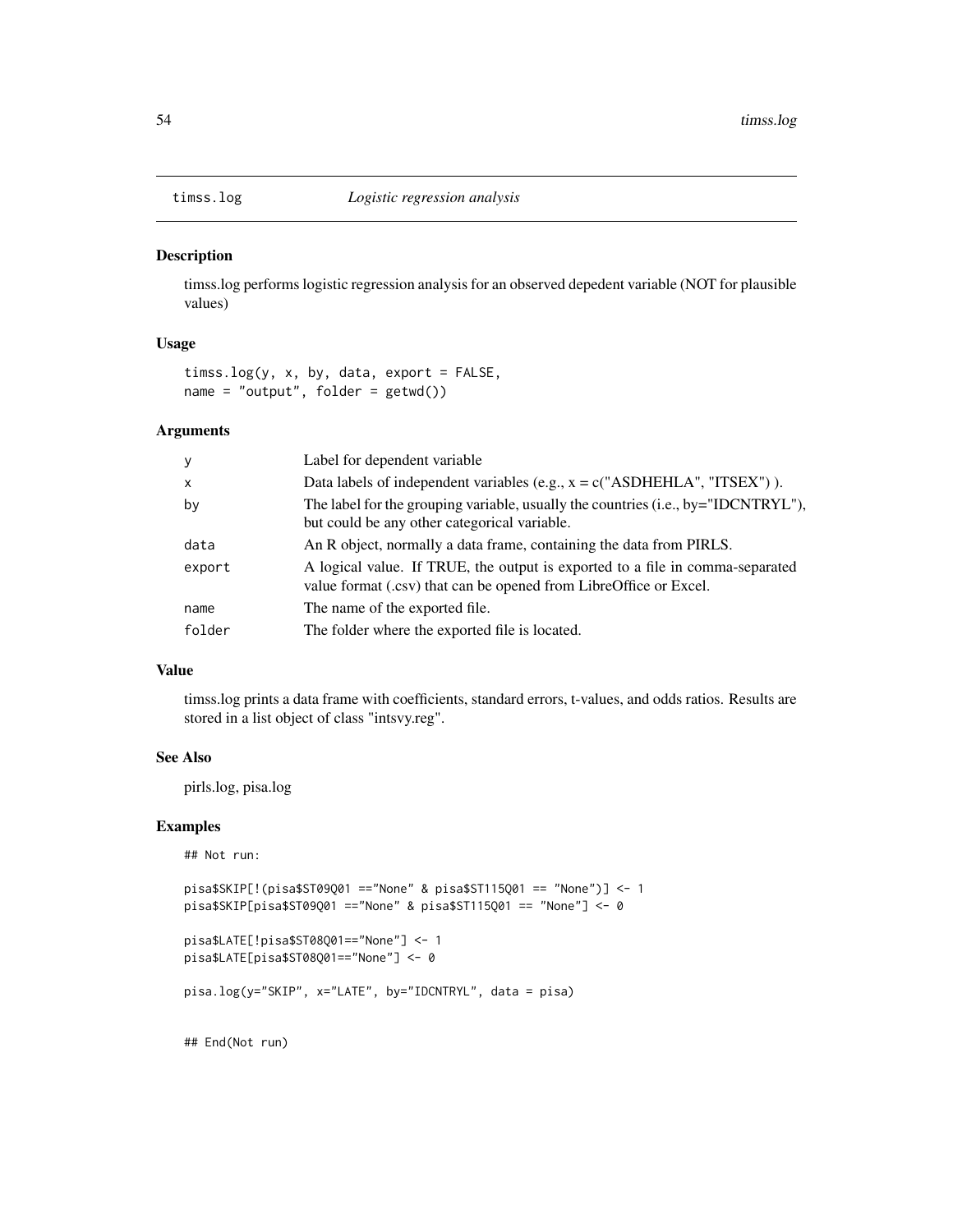<span id="page-54-0"></span>

timss.log.pv performs logistic regression with plausible values and replicate weights.

#### Usage

```
timss.log.pv(pvlabel="BSMMAT", x, by, cutoff,
           data, export=FALSE, name= "output", folder=getwd())
```
#### Arguments

| pvlabel      | The label corresponding to the achievement variable, for example, "BSMMAT",<br>for overall mathematics performance.                                |
|--------------|----------------------------------------------------------------------------------------------------------------------------------------------------|
| $\mathsf{x}$ | Data labels of independent variables.                                                                                                              |
| cutoff       | The cut-off point at which the dependent plausible values scores are dichotomised<br>$(1)$ is larger than the cut-off)                             |
| by           | The label for the categorical grouping variable (i.e., by="IDCNTRYL") or vari-<br>ables (e.g., $x = c("IDCNTRYL", "ITSEX"))$ .                     |
| data         | An R object, normally a data frame, containing the data from TIMSS.                                                                                |
| export       | A logical value. If TRUE, the output is exported to a file in comma-separated<br>value format (.csv) that can be opened from LibreOffice or Excel. |
| name         | The name of the exported file.                                                                                                                     |
| folder       | The folder where the exported file is located.                                                                                                     |
|              |                                                                                                                                                    |

# Value

timss.log.pv returns a data frame with coefficients, standard errors, t-values, and odds ratios. If "by" is specified, results are reported in a list.

#### See Also

pisa.log.pv, pirls.log.pv

# Examples

```
## Not run:
timss.log.pv(pvlabel="BSMMAT", cutoff= 550, x=c("ITSEX", "BSBGSLM"), by="IDCNTRYL", data=timss8g)
intsvy.log.pv(pvlabel="BSMMAT", cutoff= 550, x="ITSEX", by="IDCNTRYL",
data=timss8g, config=timss8_conf)
```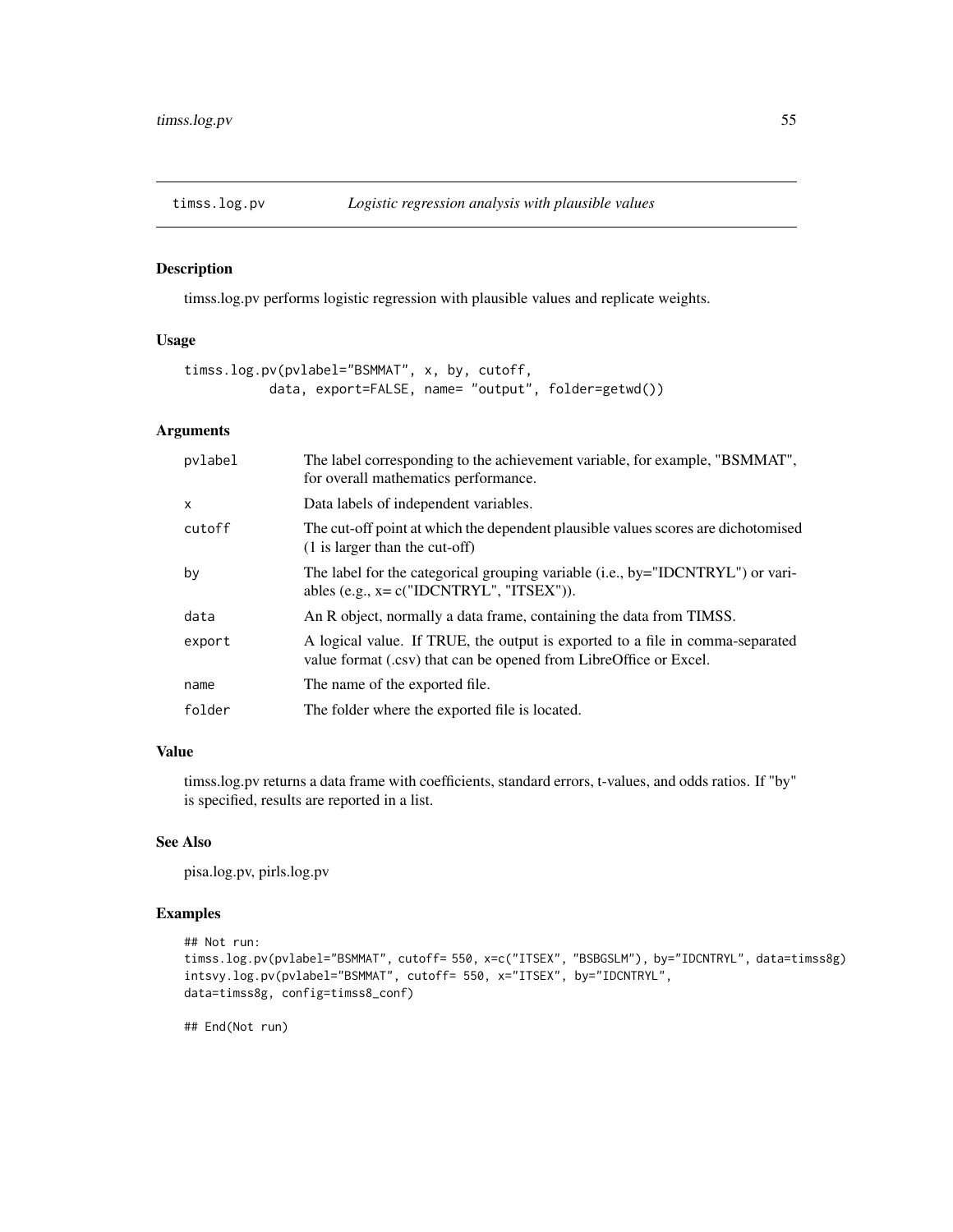<span id="page-55-0"></span>

Calculates the mean of an observed variable (NOT one with plausible values) and its standard error.

# Usage

```
timss.mean(variable, by, data,
export = FALSE, name = "output", folder = getwd())
```
#### Arguments

| variable | The label corresponding to the observed variable, for example, "ASDAGE", for<br>the age of the student.                                            |
|----------|----------------------------------------------------------------------------------------------------------------------------------------------------|
| by       | The label for the grouping variable, usually the countries (i.e., by="IDCNTRYL"),<br>but could be any other categorical variable.                  |
| data     | An R object, normally a data frame, containing the data from TIMSS.                                                                                |
| export   | A logical value. If TRUE, the output is exported to a file in comma-separated<br>value format (.csv) that can be opened from LibreOffice or Excel. |
| name     | The name of the exported file.                                                                                                                     |
| folder   | The folder where the exported file is located.                                                                                                     |

# Value

timss.mean returns a data frame with means and standard errors.

#### See Also

pirls.mean, pisa.mean

# Examples

```
## Not run:
timss.mean(variable='ASBGSLM', by='IDCNTRYL', data=timss4g)
timss.mean(variable='BSBGSLM', by='IDCNTRYL', data=timss8g)
```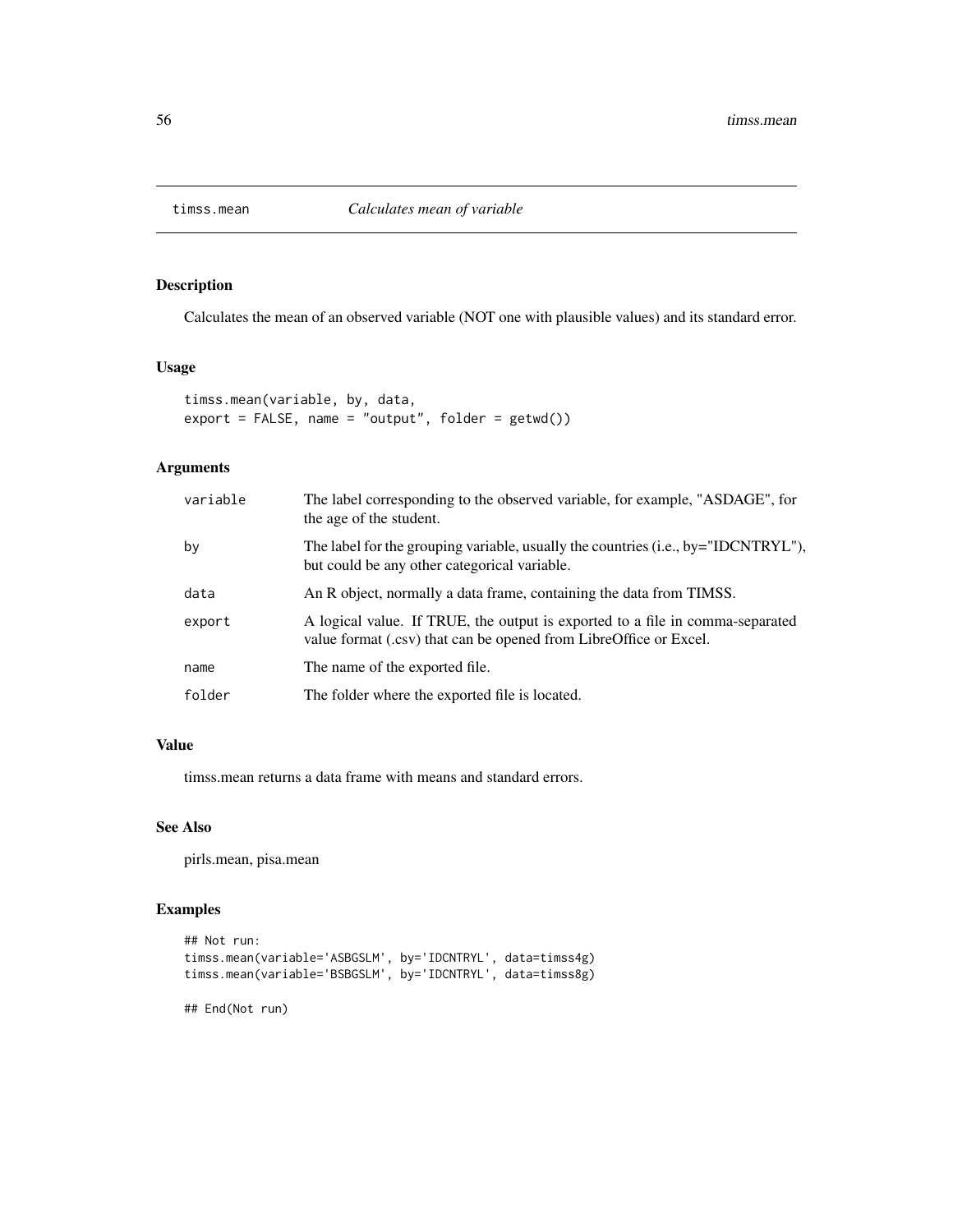<span id="page-56-0"></span>

timss.mean.pv uses five plausible values to calculate the mean achievement score and its standard error

#### Usage

timss.mean.pv(pvlabel = "BSMMAT", by, data, export = FALSE, name = "output", folder = getwd())

# Arguments

| pvlabel | The label corresponding to the achievement variable, for example, "BSMMAT",<br>for overall math performance in Grade 8.                            |
|---------|----------------------------------------------------------------------------------------------------------------------------------------------------|
| by      | The label for the grouping variable, usually the countries (i.e., by="IDCNTRYL"),<br>but could be any other categorical variable.                  |
| data    | An R object, normally a data frame, containing the data from TIMSS.                                                                                |
| export  | A logical value. If TRUE, the output is exported to a file in comma-separated<br>value format (.csv) that can be opened from LibreOffice or Excel. |
| name    | The name of the exported file.                                                                                                                     |
| folder  | The folder where the exported file is located.                                                                                                     |

#### Value

timss.mean.pv returns a data frame with the mean values and standard errors.

# See Also

pirls.mean.pv, pisa.mean.pv

```
## Not run:
timss.mean.pv(pvlabel="ASMMAT", by= "IDCNTRYL", data=timss4g)
timss.mean.pv(pvlabel="BSMMAT", by= c("IDCNTRYL", "ITSEX"), data=timss8g)
## End(Not run)
```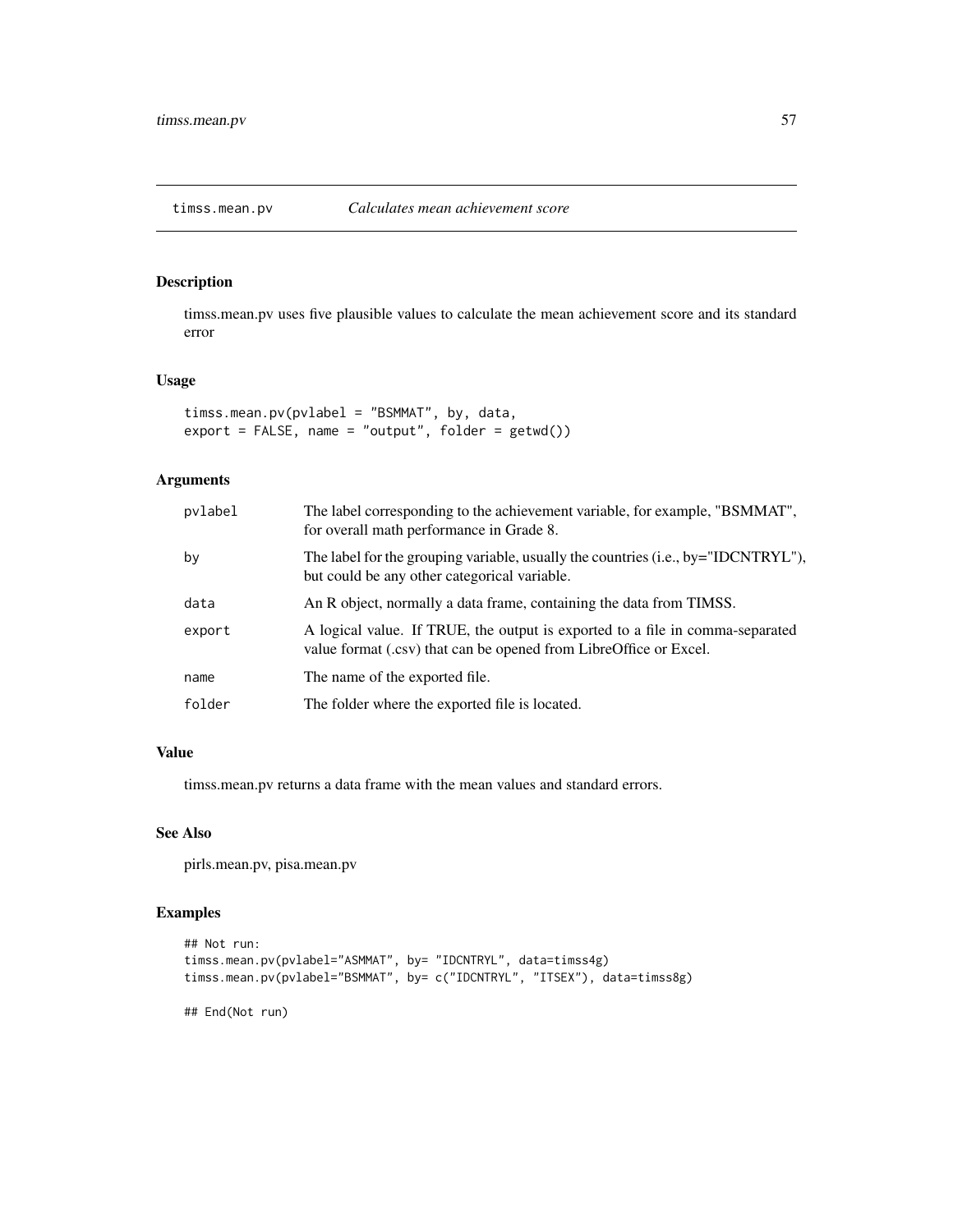<span id="page-57-0"></span>

Calculates percentiles for plausible values

# Usage

```
timss.per.pv(pvlabel="BSMMAT", by, per, data, export=FALSE, name= "output",
folder=getwd())
```
# Arguments

| pvlabel | The label corresponding to the achievement variable, for example, "BSMMAT",<br>for overall mathematics performance.                                |
|---------|----------------------------------------------------------------------------------------------------------------------------------------------------|
| per     | User-defined percentiles (e.g., per = $c(5, 10, 25, 75, 90, 95)$ ).                                                                                |
| by      | The label of the categorical grouping variable (e.g., by="IDCNTRYL") or vari-<br>ables (e.g., by= $c("IDCNTRYL", "ITSEX"))$ ).                     |
| data    | An R object, normally a data frame, containing the data from TIMSS.                                                                                |
| export  | A logical value. If TRUE, the output is exported to a file in comma-separated<br>value format (.csv) that can be opened from LibreOffice or Excel. |
| name    | The name of the exported file.                                                                                                                     |
| folder  | The folder where the exported file is located.                                                                                                     |

# Value

timss.per.pv returns a data frame with percentiles and associated standard errors. Default weights (e.g. "TOTWGT" in TIMSS) and percentiles are specified in the config parameter.

#### See Also

pisa.per.pv, pirls.per.pv

```
## Not run:
timss.per.pv(pvlabel="BSMMAT", per = c(5, 10, 25, 50, 75, 90, 95), by="IDCNTRYL", data=timssg8)
## End(Not run)
```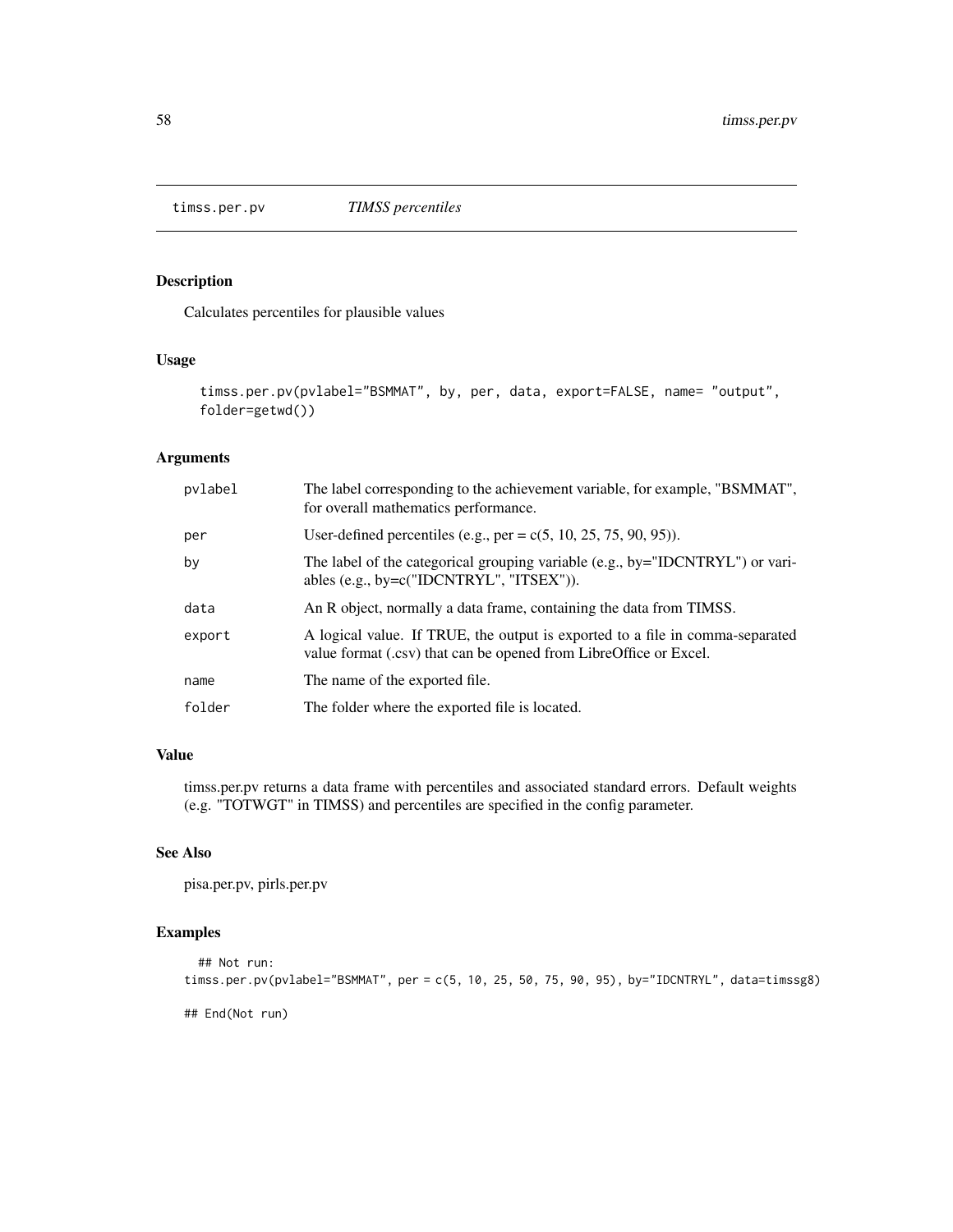<span id="page-58-0"></span>

timss.reg performs linear regression analysis (OLS) for an observed depedent variable (NOT for plausible values)

#### Usage

timss.reg(y, x, by, data,  $export = FALSE, name = "output", folder = getwd())$ 

# Arguments

| У      | Label for dependent variable.                                                                                                                      |
|--------|----------------------------------------------------------------------------------------------------------------------------------------------------|
| X      | Data labels of independent variables.                                                                                                              |
| by     | The label for the grouping variable, usually the countries (i.e., by="IDCNTRYL"),<br>but could be any other categorical variable.                  |
| data   | An R object, normally a data frame, containing the data from TIMSS.                                                                                |
| export | A logical value. If TRUE, the output is exported to a file in comma-separated<br>value format (.csv) that can be opened from LibreOffice or Excel. |
| name   | The name of the exported file.                                                                                                                     |
| folder | The folder where the exported file is located.                                                                                                     |

# Value

timss.reg prints a data.frame with regression results (i.e., coefficients, standard errors, t-values, Rsquared) and stores different regression output including residuals and replicate coefficients in a list object of class "intsvy.reg".

# See Also

pirls.reg

```
## Not run:
timss.reg(y="BSDAGE", x="ITSEX", by="IDCNTRYL", data=timss8g)
## End(Not run)
```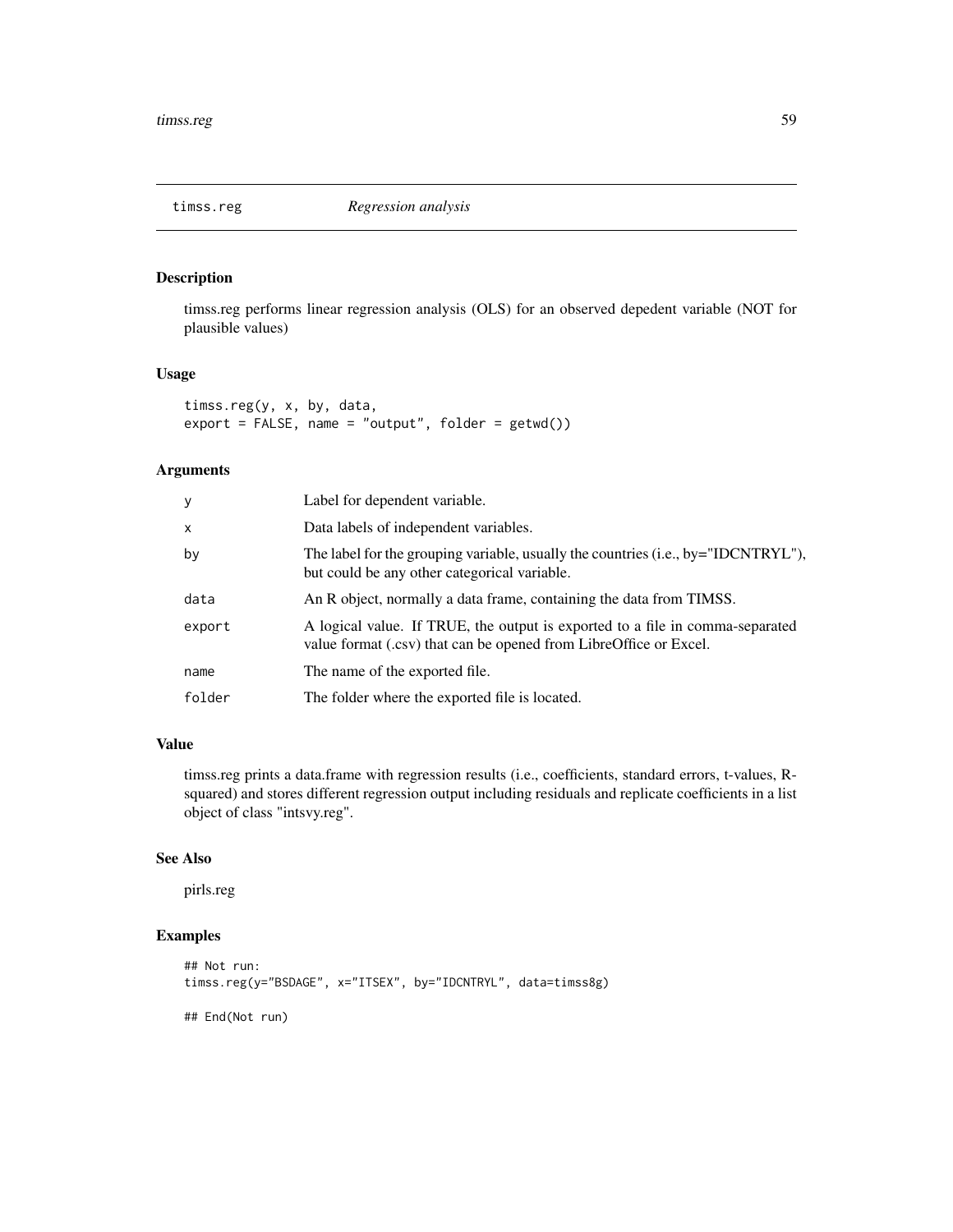<span id="page-59-0"></span>

timss.reg.pv performs linear regression analysis (OLS) with plausible values and replicate weights.

#### Usage

```
timss.reg.pv(x, pvlabel = "BSMMAT", by,
data, std=FALSE, export = FALSE, name = "output", folder = getwd()
```
#### Arguments

| $\mathsf{x}$ | Data labels of independent variables.                                                                                                              |
|--------------|----------------------------------------------------------------------------------------------------------------------------------------------------|
| pvlabel      | The label corresponding to the achievement variable, for example, "BSMMAT",<br>for overall math performance in Grade 8.                            |
| by           | The label for the grouping variable, usually the countries (i.e., by="IDCNTRYL"),<br>but could be any other categorical variable.                  |
| data         | An R object, normally a data frame, containing the data from TIMSS.                                                                                |
| std          | A logical value. If TRUE standardised regression coefficients are calculated.                                                                      |
| export       | A logical value. If TRUE, the output is exported to a file in comma-separated<br>value format (.csv) that can be opened from LibreOffice or Excel. |
| name         | The name of the exported file.                                                                                                                     |
| folder       | The folder where the exported file is located.                                                                                                     |

#### Value

timss.reg.pv prints a data.frame with regression results (i.e., coefficients, standard errors, t-values, R-squared) and stores different regression output including residuals, replicate coefficients, variance within and between, and the regression data.frame in a list object of class "intsvy.reg".

#### See Also

pirls.reg.pv, pisa.reg.pv

#### Examples

```
## Not run:
timss8g$SEX[timss8g$ITSEX=="BOY"]=1
timss8g$SEX[timss8g$ITSEX=="GIRL"]=0
timss.reg.pv(pvlabel="BSMMAT", by=c("IDCNTRYL"), x="SEX", data=timss8g)
```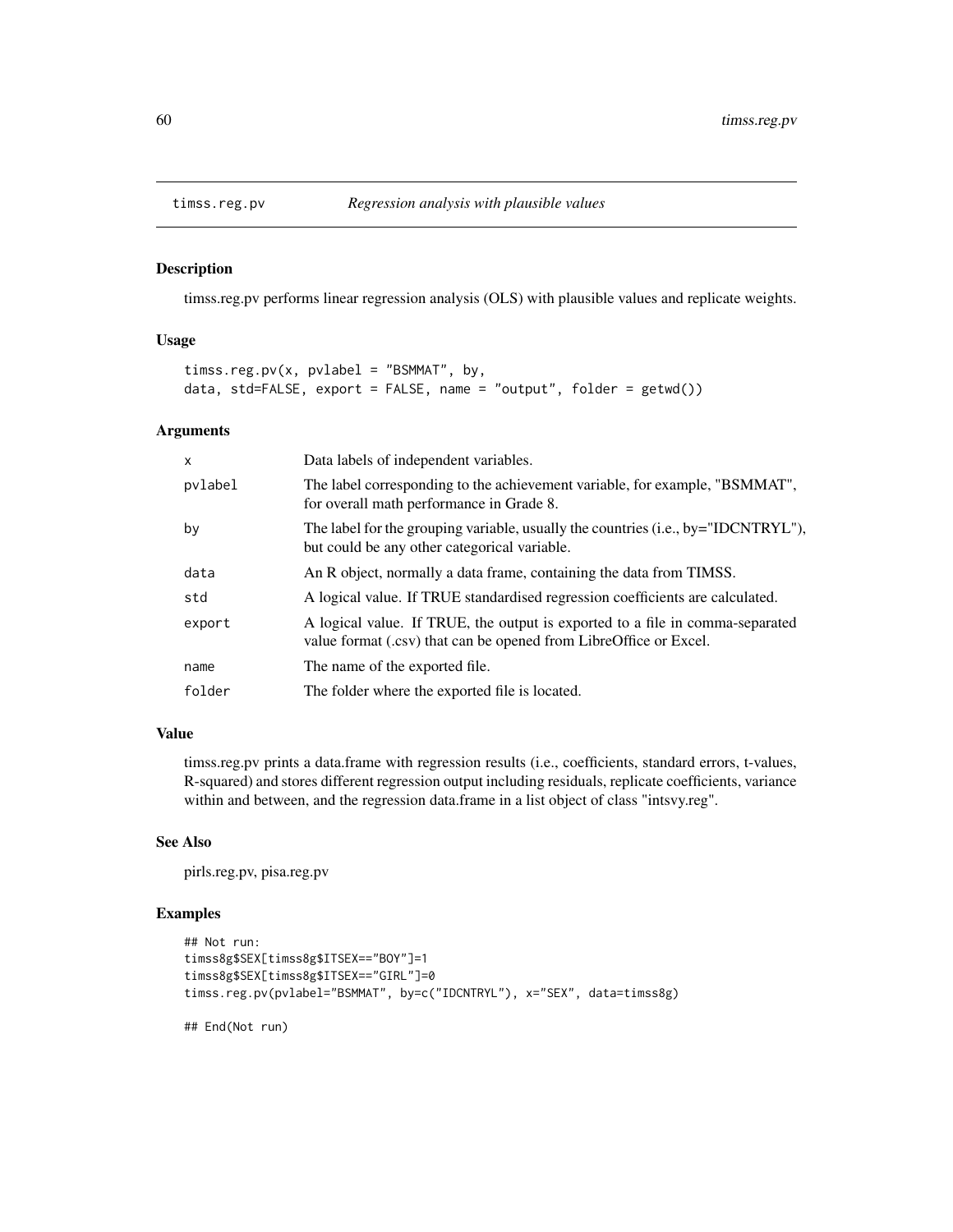<span id="page-60-0"></span>

timss.rho produces a correlations matrix for observed variables (NOT for plausible values)

# Usage

```
timss.rho(variables, by, data,
export = FALSE, name = "output", folder = getwd())
```
# Arguments

| variables | Data labels for the variables in the correlation matrix.                                                                                           |
|-----------|----------------------------------------------------------------------------------------------------------------------------------------------------|
| bv        | The label for the grouping variable, usually the countries (i.e., by="IDCNTRYL"),<br>but could be any other categorical variable.                  |
| data      | An R object, normally a data frame, containing the data from TIMSS.                                                                                |
| export    | A logical value. If TRUE, the output is exported to a file in comma-separated<br>value format (.csv) that can be opened from LibreOffice or Excel. |
| name      | The name of the exported file.                                                                                                                     |
| folder    | The folder where the exported file is located.                                                                                                     |

# Value

timss.rho returns a matrix including correlation and standard error values.

# See Also

pirls.rho, pirls.rho.pv, timss.rho.pv

```
## Not run:
timss.rho(variables=c("BSMMAT01", "BSDGEDUP"), data=timss)
## End(Not run)
```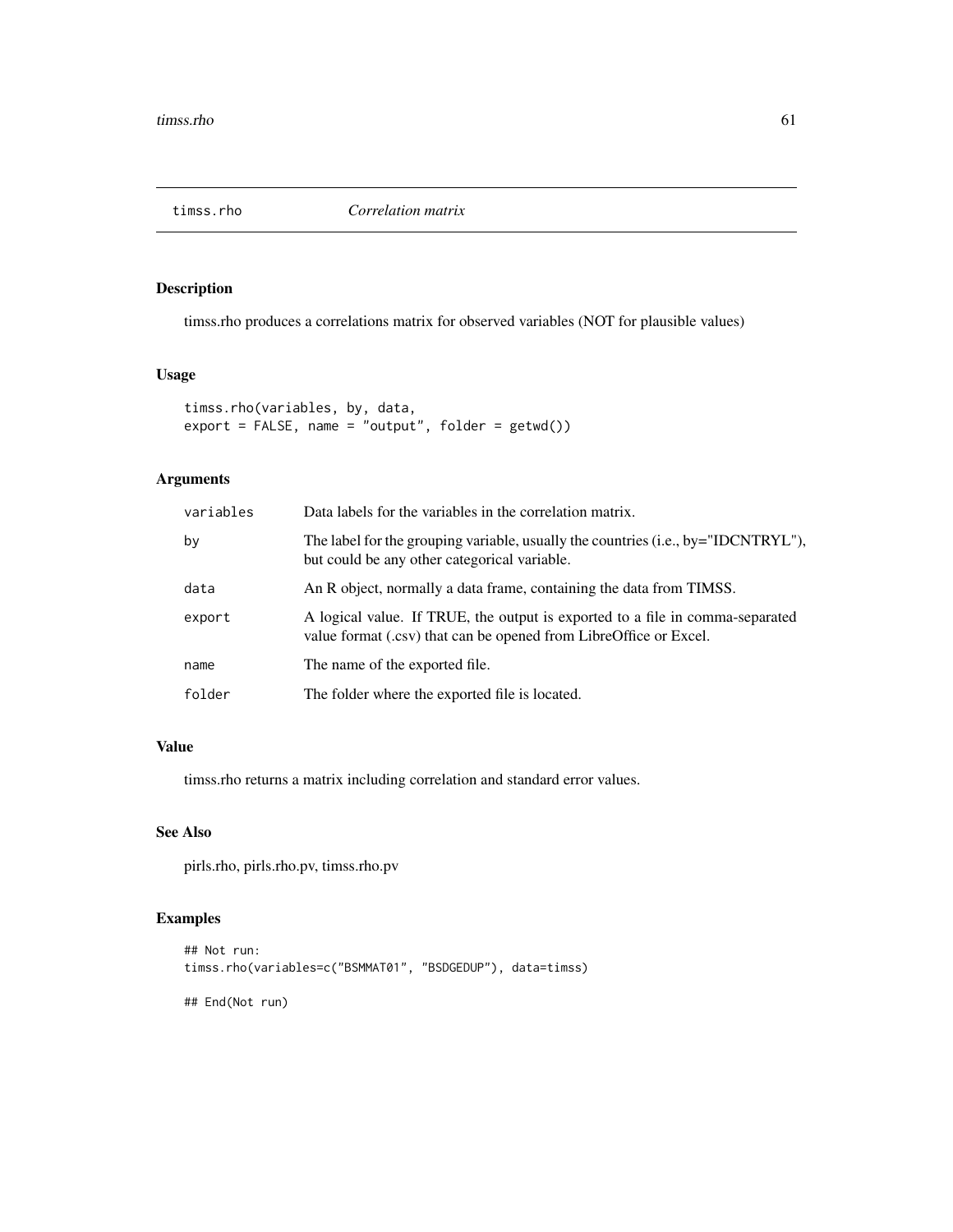<span id="page-61-0"></span>

timss.rho.pv calculates the correlation and standard error among two achievement variables each based on 5 plausible values or one achievement variable and an observed variable (i.e., with observed scores rather than plausible values).

#### Usage

```
timss.rho.pv(variable, pvlabel, by,
data, export = FALSE, name = "output", folder = getwd())
```
# Arguments

| variable | A data label for the observed variable                                                                                                             |
|----------|----------------------------------------------------------------------------------------------------------------------------------------------------|
| pvlabel  | One or two labels describing the achievement variables.                                                                                            |
| by       | The label for the grouping variable, usually the countries (i.e., by="IDCNTRYL"),<br>but could be any other categorical variable.                  |
| data     | An R object, normally a data frame, containing the data from TIMSS.                                                                                |
| export   | A logical value. If TRUE, the output is exported to a file in comma-separated<br>value format (.csv) that can be opened from LibreOffice or Excel. |
| name     | The name of the exported file.                                                                                                                     |
| folder   | The folder where the exported file is located.                                                                                                     |

#### Value

timss.rho.pv returns a matrix with correlations and standard errors.

#### See Also

pirls.rho.pv, pirls.rho, timss.rho

# Examples

```
## Not run:
timss.rho.pv(variable="BSDGEDUP", pvlabel="BSMMAT", by="IDCNTRYL", data=timss)
```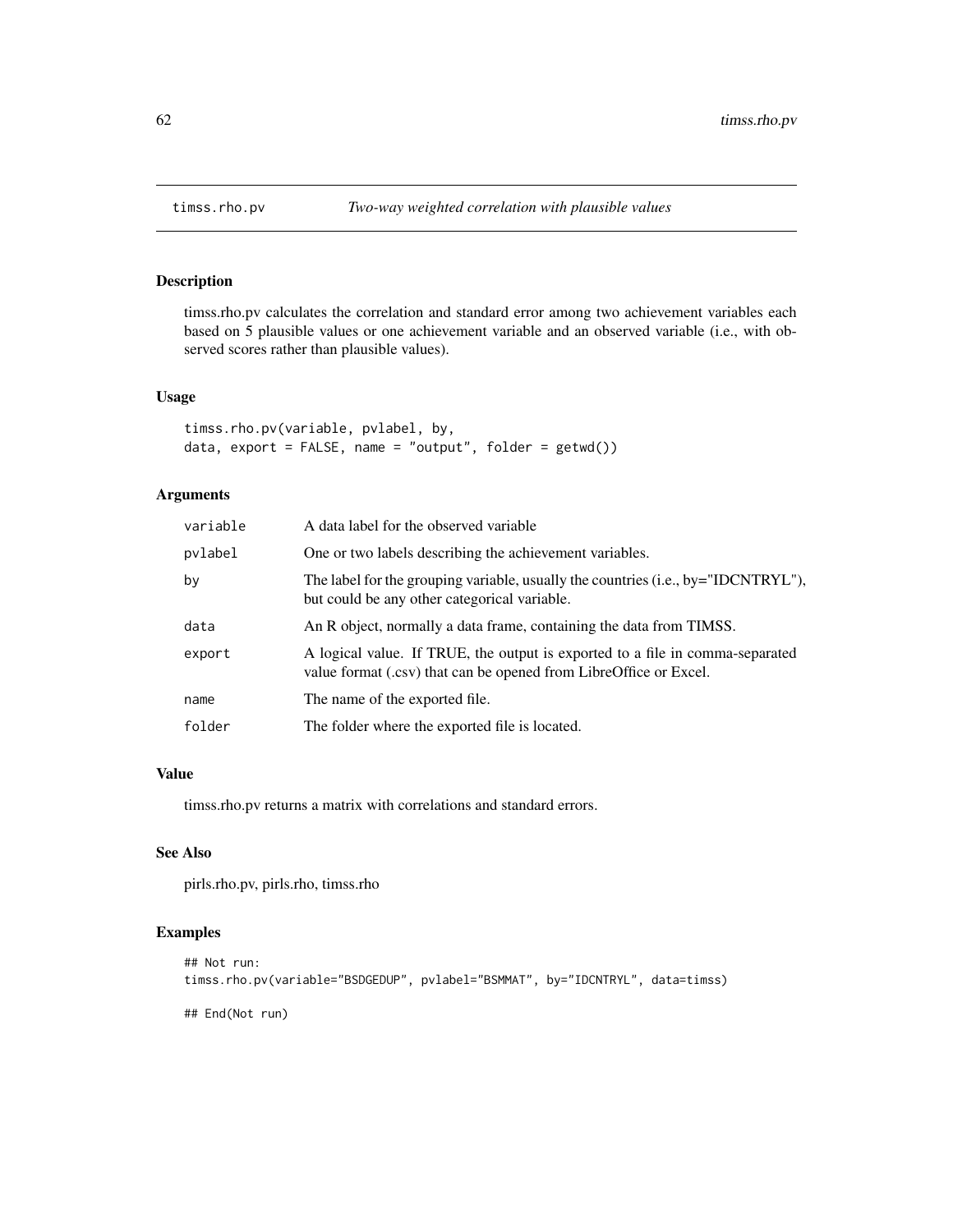<span id="page-62-0"></span>

timss.table produces a frequency table for a categorical variable printing percentages and standard errors. Information about weight is extracted from intsvy:::pirls\_conf.

#### Usage

```
timss.table(variable, by, data,
export = FALSE, name = "output", folder = getwd())
```
# Arguments

| variable | The data label with the variable to be analysed.                                                                                                   |
|----------|----------------------------------------------------------------------------------------------------------------------------------------------------|
| bv       | The label for the grouping variable, usually the countries (i.e., by="IDCNTRYL"),<br>but could be any other categorical variable.                  |
| data     | An R object, normally a data frame, containing the data from TIMSS.                                                                                |
| export   | A logical value. If TRUE, the output is exported to a file in comma-separated<br>value format (.csv) that can be opened from LibreOffice or Excel. |
| name     | The name of the exported file.                                                                                                                     |
| folder   | The folder where the exported file is located.                                                                                                     |
|          |                                                                                                                                                    |

#### Value

timss.table returns a data frame with percentages and standard errors.

#### See Also

pirls.table, pisa.table

#### Examples

```
## Not run:
timss.table(variable="ASDGSLM", by="IDCNTRYL", data=timss4g)
timss.table(variable="BSDGSLM", by="IDCNTRYL", data=timss8g)
```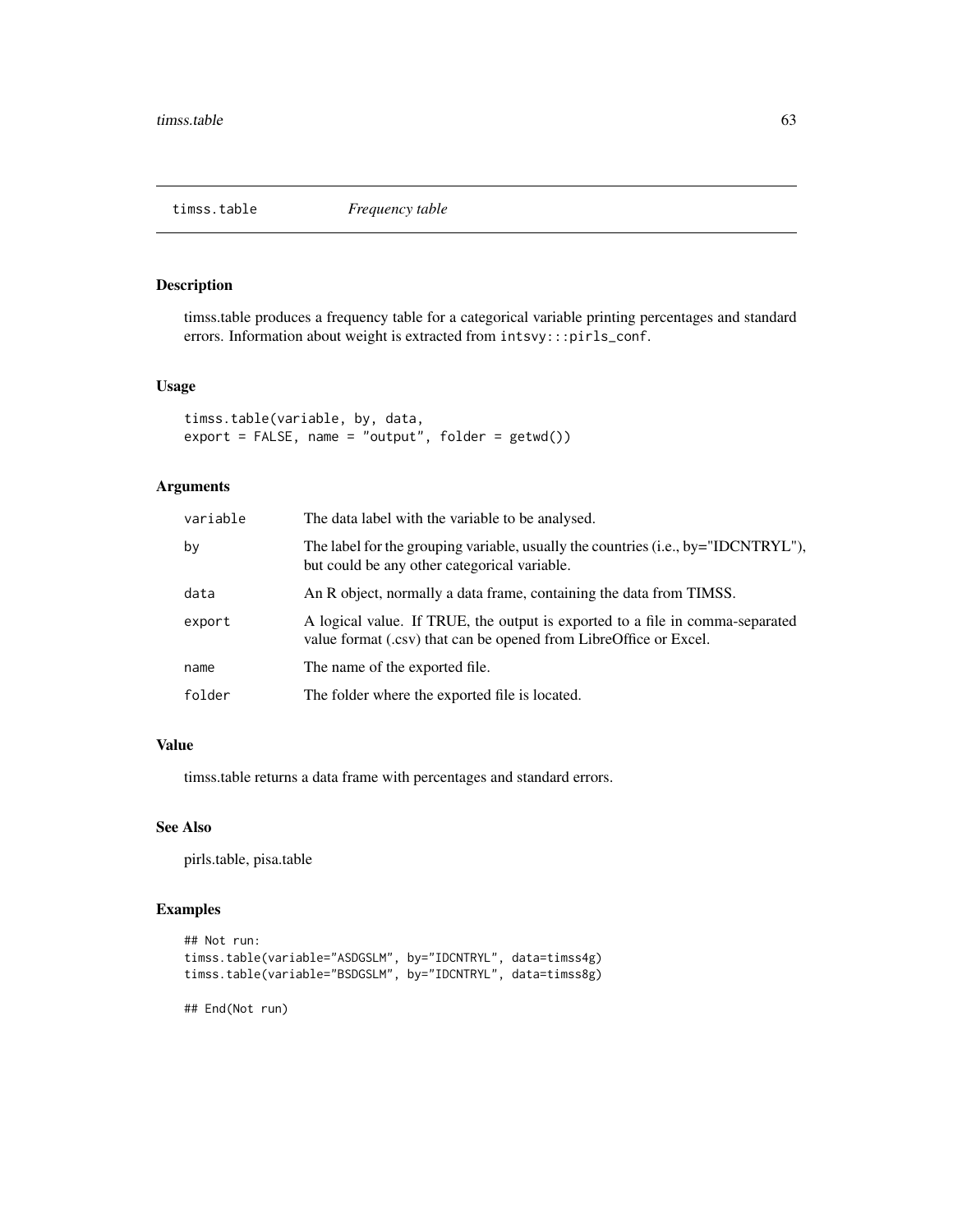<span id="page-63-0"></span>timssg4.select.merge *Select and merge data*

# Description

timssg4.select.merge selects and merges data from TIMSS G4. Achievement and weight variables (all of them) are selected by default.

#### Usage

```
timssg4.select.merge(folder = getwd(), countries, student = c(), home, school, teacher)
```
#### Arguments

| folder    | Directory path where the data are located. The data could be organized within<br>folders but it should not be duplicated.                                                             |
|-----------|---------------------------------------------------------------------------------------------------------------------------------------------------------------------------------------|
| countries | The selected countries, supplied with the abbreviation (e.g., countries= $c("AUT",$<br>"BGR") or codes (countries= $c(40, 100)$ ). If no countries are selected, all are<br>selected. |
| student   | The data labels for the selected student variables.                                                                                                                                   |
| home      | The data labels for the selected home background variables.                                                                                                                           |
| school    | The data labels for the selected school variables.                                                                                                                                    |
| teacher   | The data labels for the selected teacher variables.                                                                                                                                   |

#### Value

timssg4.select.merge returns a data frame with the selected data from TIMSS G4.

#### See Also

timssg8.select.merge, pirls.select.merge, pisa.select.merge

# Examples

```
## Not run:
timss4g <- timssg4.select.merge(folder=getwd(),
         countries=c("AUS", "BHR", "ARM", "CHL"),
          student =c("ITSEX", "ASDAGE", "ASBGSLM", "ASDGSLM"),
          home = c("ASDHEDUP", "ASDHENA"),
          school =c("ACDG03", "ACDGENS"))
```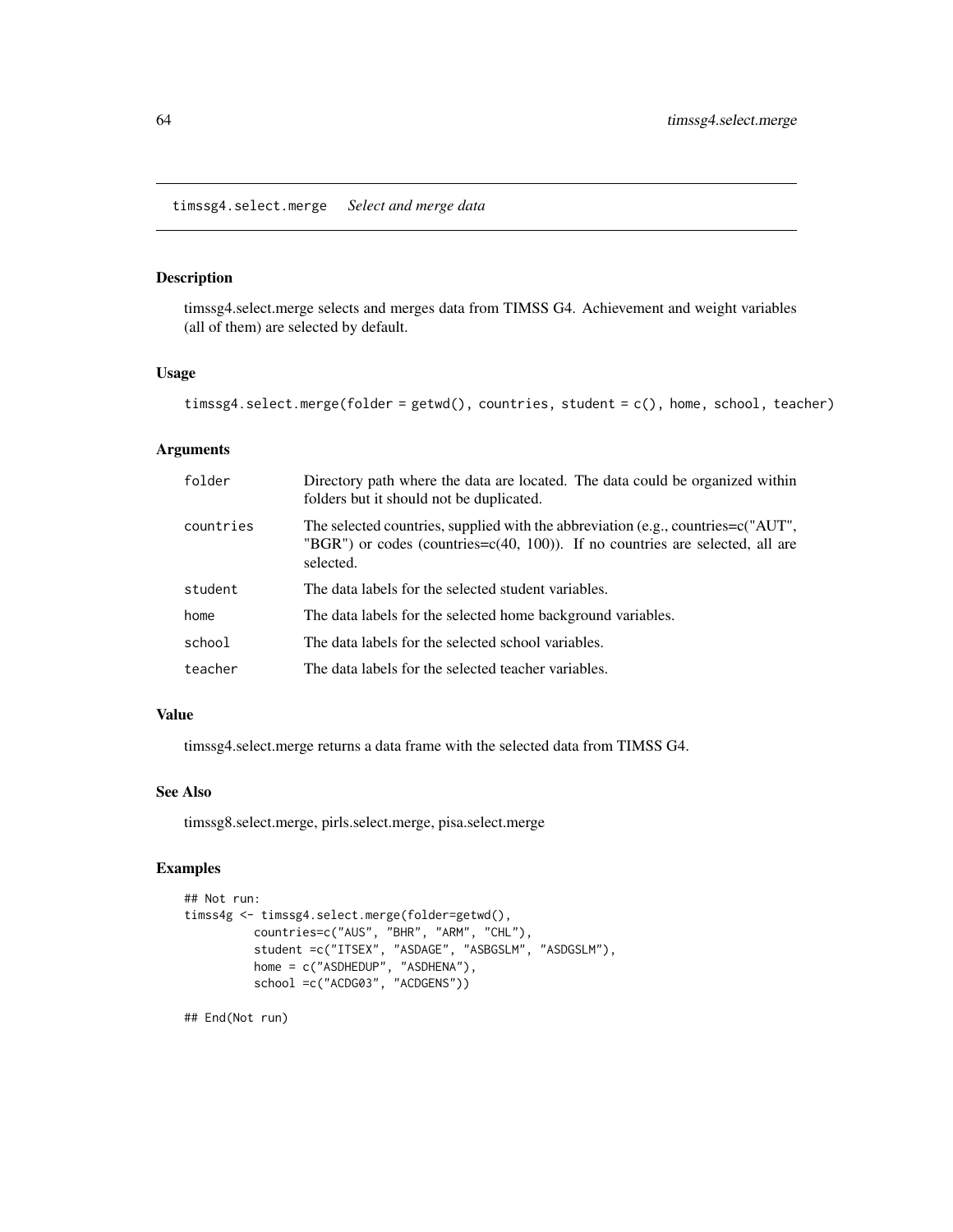<span id="page-64-0"></span>timssg4.var.labels prints and saves variable labels and names of participating countries in a text file

# Usage

```
timssg4.var.label(folder = getwd(), name = "Variable labels", output = getwd())
```
#### Arguments

| folder | Directory path where the TIMSS G4 data are located. The data could be orga-<br>nized within folders but it should not be duplicated. |
|--------|--------------------------------------------------------------------------------------------------------------------------------------|
| name   | Name of output file.                                                                                                                 |
| output | Folder where output file is located.                                                                                                 |

#### Value

timssg4.var.label returns a list with variable labels for the student, home, school, and teacher data.

# See Also

timssg8.var.label, pirls.var.label, pisa.var.label

#### Examples

```
## Not run:
timssg4.var.label(folder= getwd())
```
## End(Not run)

timssg8.select.merge *Select and merge data*

# Description

timssg8.select.merge selects and merges data from TIMSS G8.

```
timssg8.select.merge(folder = getwd(), countries, student = c(), school,
math.teacher, science.teacher)
```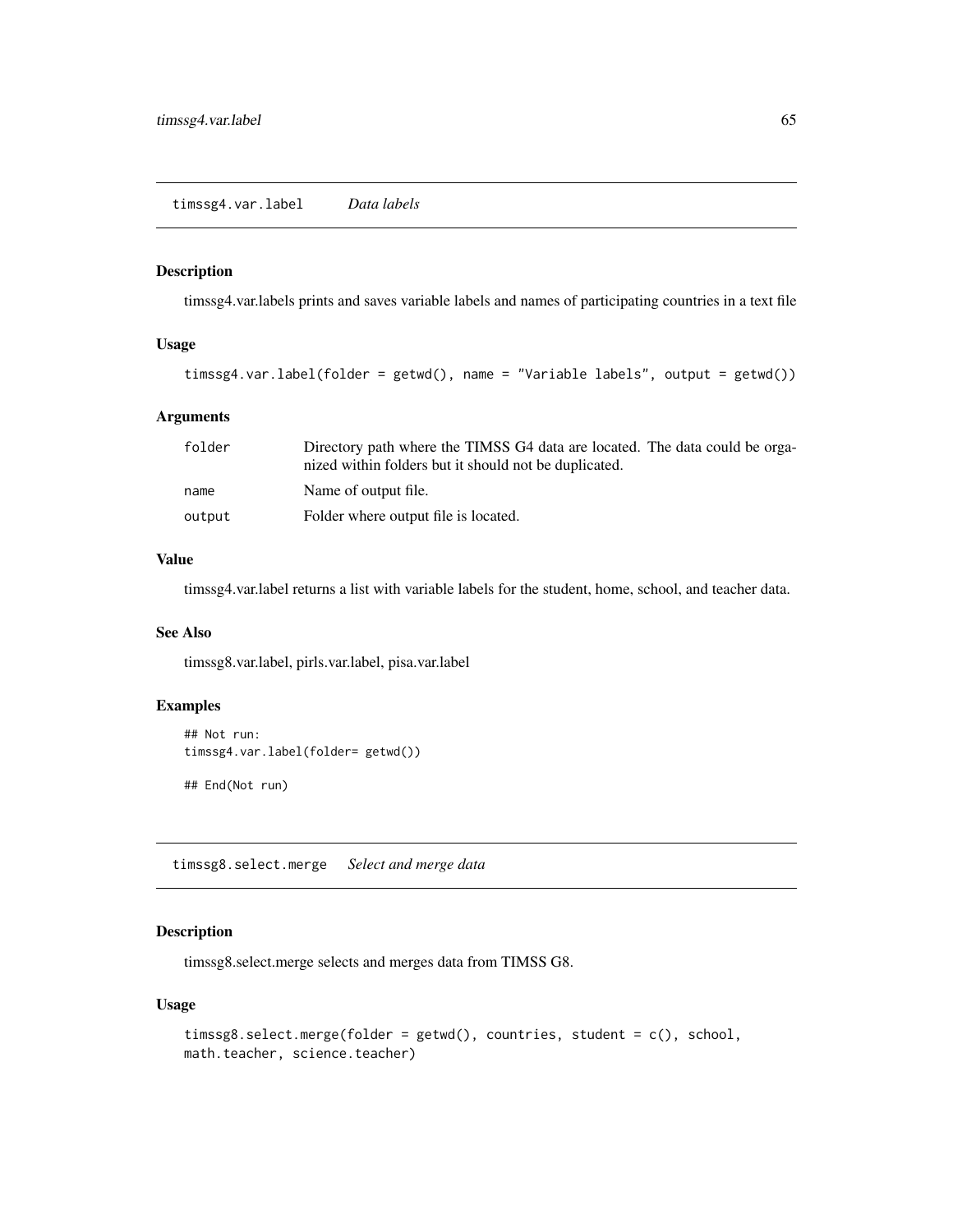# <span id="page-65-0"></span>Arguments

| folder                          | Directory path where the data are located. The data could be organized within<br>folders but it should not be duplicated.                                                             |
|---------------------------------|---------------------------------------------------------------------------------------------------------------------------------------------------------------------------------------|
| countries                       | The selected countries, supplied with the abbreviation (e.g., countries= $c("AUT",$<br>"BGR") or codes (countries= $c(40, 100)$ ). If no countries are selected, all are<br>selected. |
| student                         | The data labels for the selected student variables.                                                                                                                                   |
| school                          | The data labels for the selected school variables.                                                                                                                                    |
| math.teacher<br>science.teacher | The data labels for the selected math teacher variables.                                                                                                                              |
|                                 | The data labels for the selected science teacher variables.                                                                                                                           |

# Value

timssg8.select.merge returns a data frame with the selected data from TIMSS G8.

#### See Also

timssg4.select.merge, pirls.select.merge, pisa.select.merge

# Examples

```
## Not run:
timss8g <- timssg8.select.merge(folder=getwd(),
                                  countries=c("AUS", "BHR", "ARM", "CHL"),
                          student =c("BSDGEDUP", "ITSEX", "BSDAGE", "BSBGSLM", "BSDGSLM"),
                                 school =c("BCBGDAS", "BCDG03"))
```
## End(Not run)

timssg8.var.label *Data labels*

#### Description

timssg8.var.labels prints and saves variable labels and names of participating countries in a text file

# Usage

```
timssg8.var.label(folder = getwd(), name = "Variable labels", output = getwd())
```

| folder | Directory path where the TIMSS G8 data are located. The data could be orga- |
|--------|-----------------------------------------------------------------------------|
|        | nized within folders but it should not be duplicated.                       |
| name   | Name of output file.                                                        |
| output | Folder where output file is located.                                        |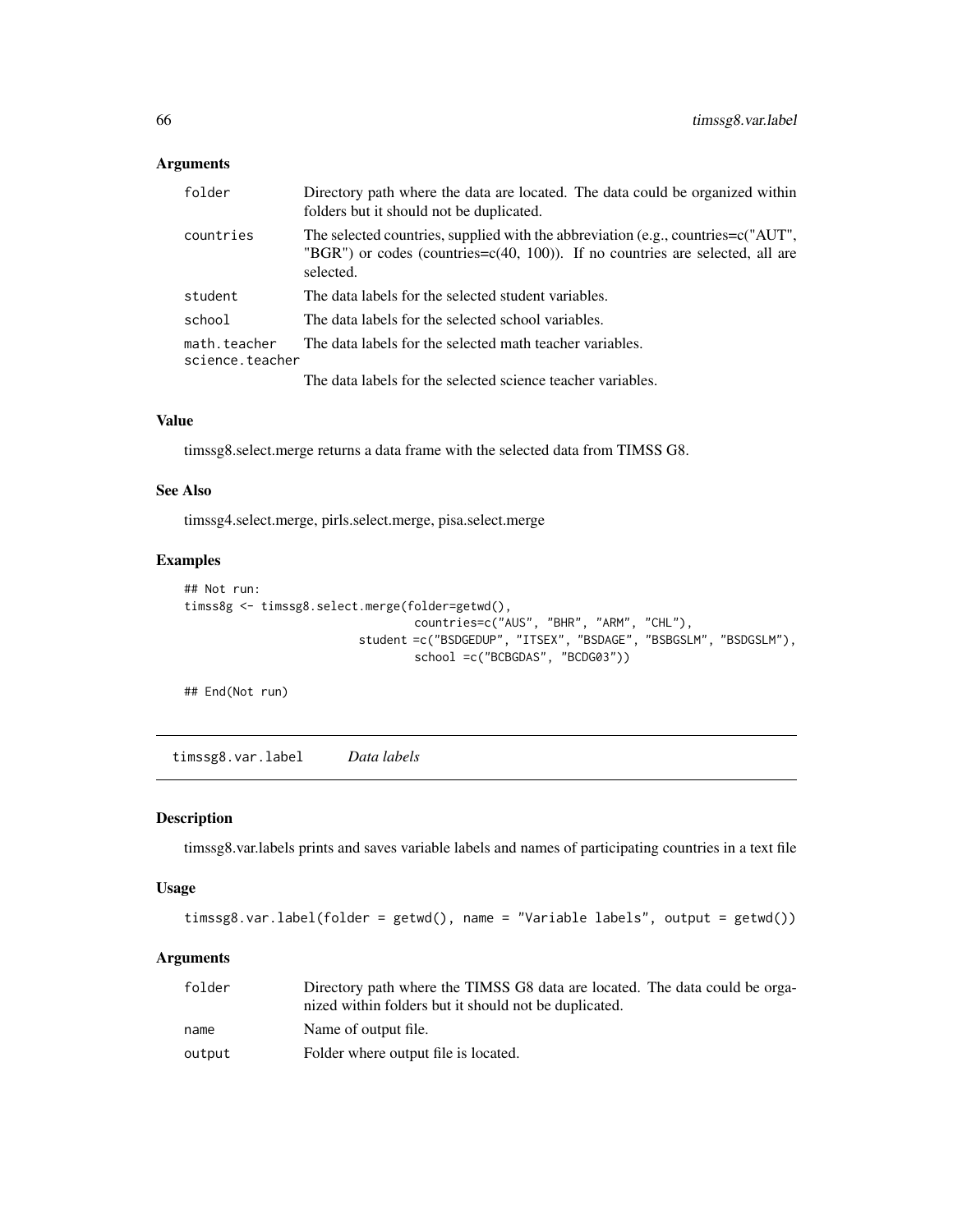# timssg8.var.label 67

# Value

timssg8.var.label returns a list with variable labels for the student, home, school, and teacher data.

# See Also

timssg4.var.label, pirls.var.label, pisa.var.label

# Examples

```
## Not run:
timssg8.var.label(folder= getwd())
```